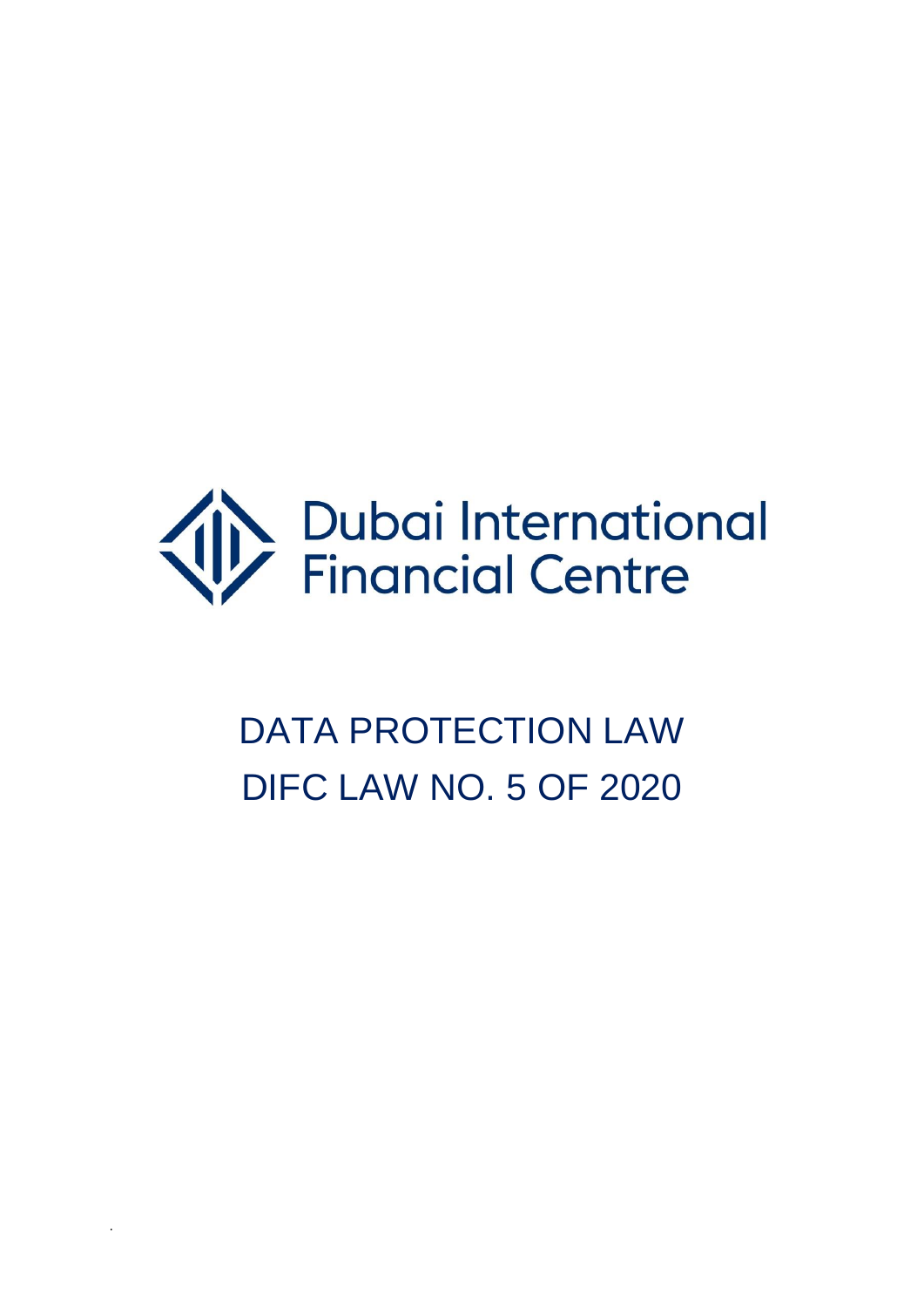## **CONTENTS**

| 1.  |                                                                                          |  |
|-----|------------------------------------------------------------------------------------------|--|
|     |                                                                                          |  |
| 2.  |                                                                                          |  |
| 3.  |                                                                                          |  |
| 4.  |                                                                                          |  |
| 5.  |                                                                                          |  |
| 6.  |                                                                                          |  |
| 7.  |                                                                                          |  |
| 8.  |                                                                                          |  |
|     |                                                                                          |  |
|     |                                                                                          |  |
|     |                                                                                          |  |
| 9.  |                                                                                          |  |
| 10. |                                                                                          |  |
|     |                                                                                          |  |
|     |                                                                                          |  |
| 11. |                                                                                          |  |
|     |                                                                                          |  |
|     |                                                                                          |  |
| 12. |                                                                                          |  |
| 13. |                                                                                          |  |
|     |                                                                                          |  |
|     |                                                                                          |  |
| 14. |                                                                                          |  |
| 15. |                                                                                          |  |
| 16. |                                                                                          |  |
| 17. |                                                                                          |  |
| 18. |                                                                                          |  |
| 19. |                                                                                          |  |
| 20. |                                                                                          |  |
| 21. |                                                                                          |  |
|     |                                                                                          |  |
| 22. |                                                                                          |  |
|     |                                                                                          |  |
|     |                                                                                          |  |
| 23. |                                                                                          |  |
|     |                                                                                          |  |
|     |                                                                                          |  |
|     |                                                                                          |  |
| 24. |                                                                                          |  |
| 25. |                                                                                          |  |
|     |                                                                                          |  |
| 26. |                                                                                          |  |
| 27. |                                                                                          |  |
|     |                                                                                          |  |
| 28. |                                                                                          |  |
|     |                                                                                          |  |
| 29. | Providing information where Personal Data has been obtained from the Data Subject 21     |  |
|     |                                                                                          |  |
| 30. | Providing Information where Personal Data has not been obtained from the Data Subject 22 |  |
| 31. |                                                                                          |  |
|     |                                                                                          |  |
|     |                                                                                          |  |
| 32. |                                                                                          |  |
| 33. |                                                                                          |  |
| 34. |                                                                                          |  |
| 35. |                                                                                          |  |
| 36. |                                                                                          |  |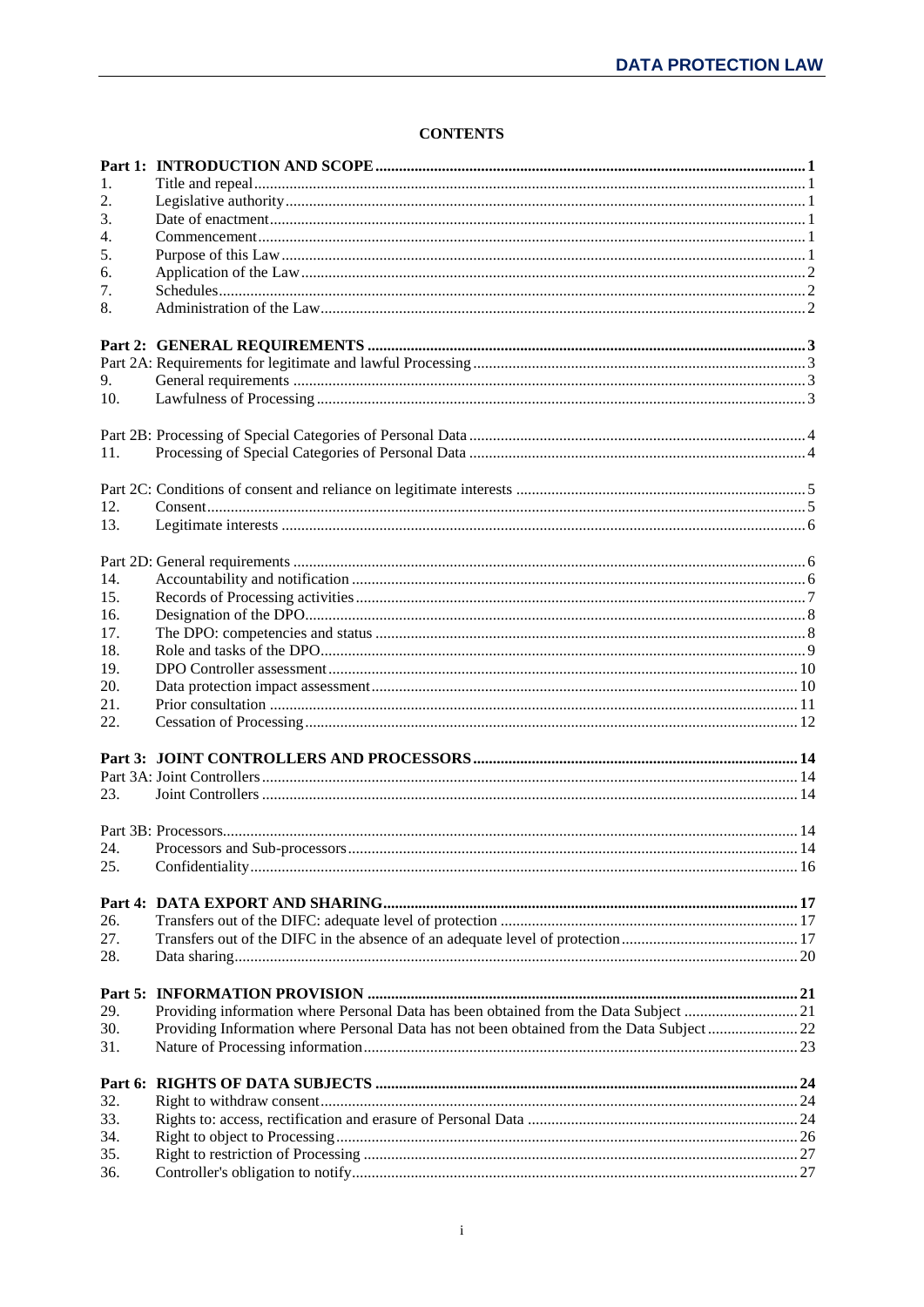| 37.<br>38.<br>39.<br>40.<br>41.<br>42. |  |
|----------------------------------------|--|
| Part 8:                                |  |
| 43.                                    |  |
| 44.                                    |  |
| 45.                                    |  |
| 46.                                    |  |
| 47.                                    |  |
| 48.                                    |  |
| 49.                                    |  |
| 50.                                    |  |
| 51.                                    |  |
| 52.                                    |  |
| 53.                                    |  |
| 54.                                    |  |
| 55.                                    |  |
| 56.                                    |  |
| 57.                                    |  |
| 58.                                    |  |
|                                        |  |
| 59.                                    |  |
| 60.                                    |  |
| 61.                                    |  |
| 62.                                    |  |
| 63.                                    |  |
| 64.                                    |  |
|                                        |  |
| 65.                                    |  |
|                                        |  |
|                                        |  |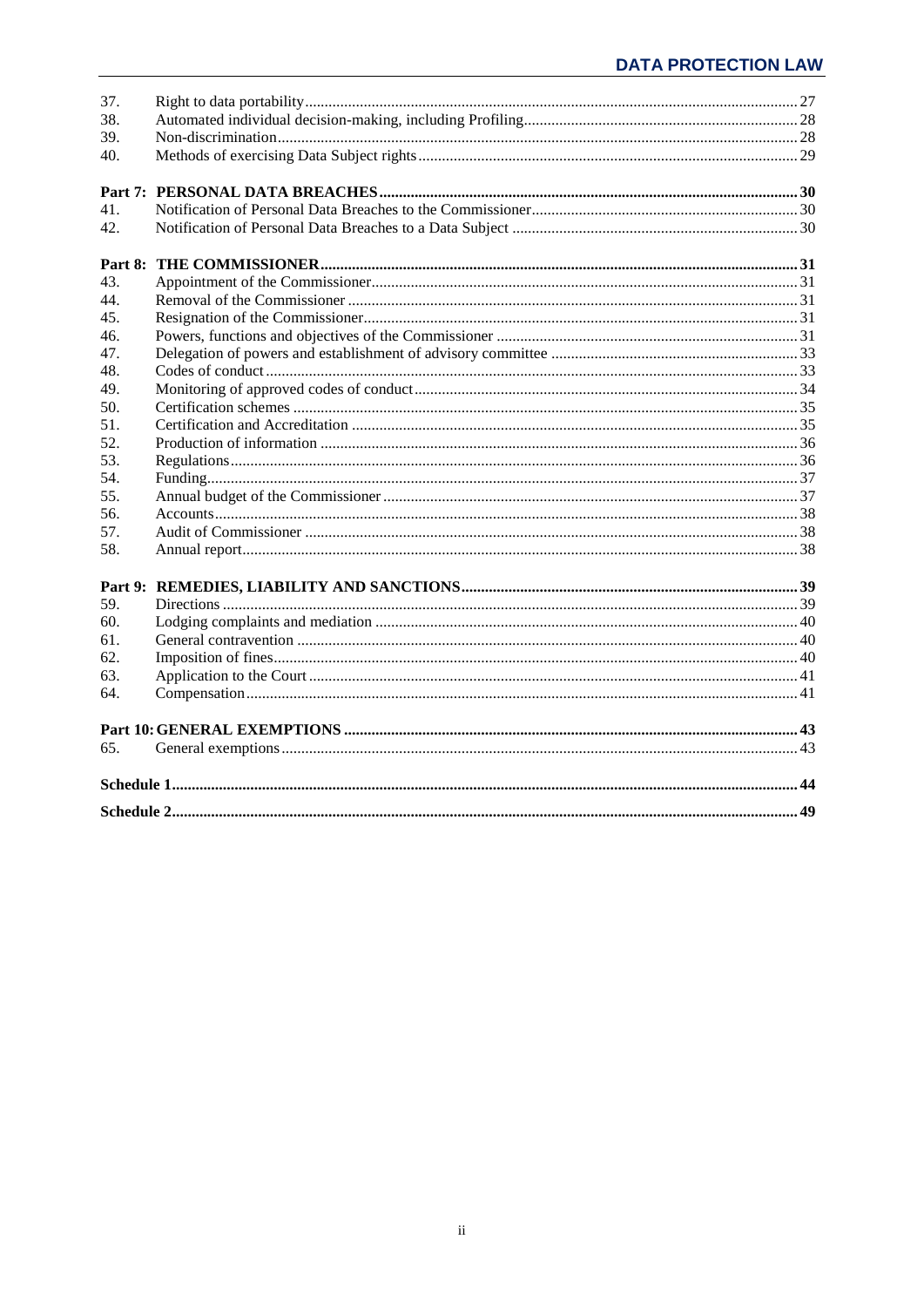## <span id="page-3-1"></span><span id="page-3-0"></span>**PART 1: INTRODUCTION AND SCOPE**

## **1. Title and repeal**

- (1) This [Law](#page-48-0) may be cited as the "Data Protection Law 2020".
- (2) This Law repeals and replaces the Data Protection Law, being Law No. 1 of 2007, as it was in force immediately prior to the commencement of this Law ("the Previous Law"), and all [Regulations](#page-49-0) made under the Previous Law from commencement of this Law.
- <span id="page-3-6"></span>(3) Except where otherwise provided in this Law, anything done or omitted to be done pursuant to or for the purposes of the Previous Law is deemed to be done or omitted to be done pursuant to or for the purposes of this Law.
- <span id="page-3-8"></span>(4) Without limiting the generality of [Article 1\(3\)](#page-3-6) and [Article 4,](#page-3-4) and subject only to [Article 1\(5\),](#page-3-7) such repeal and replacement shall not affect:
	- (a) any right, privilege, remedy, obligation or liability accrued to or incurred by any person; or
	- (b) any investigation, legal or administrative proceeding commenced, or to be commenced, in respect of any such right, remedy, obligation or liability,

under the Previous Law, and any such legal proceeding shall be instituted, continued or enforced, including any penalty, fine or forfeiture, under this Law.

- <span id="page-3-7"></span>(5) Where there is no equivalent provision in this Law to a provision in the Previous Law, a relevant provision of the previous Law is deemed to survive the repeal and replacement under this Article 1 until such time as necessary for the purpose of any investigation, legal or administrative proceedings specified in Article 1(4)(b).
- (6) Unless otherwise provided, any reference to the Previous Law includes Regulations made under the Previous Law.

## <span id="page-3-2"></span>**2. Legislative authority**

This [Law](#page-48-0) is made by the [Ruler.](#page-49-1)

#### <span id="page-3-3"></span>**3. Date of enactment**

This [Law](#page-48-0) is enacted on the date specified in the Enactment Notice in respect of this Law.

## <span id="page-3-4"></span>**4. Commencement**

This [Law](#page-48-0) comes into force on 1 July 2020.

## <span id="page-3-5"></span>**5. Purpose of this Law**

The purpose of this Law is to:

- (a) provide standards and controls for the [Processing](#page-49-2) and free movement of [Personal Data](#page-48-1) by a [Controller](#page-47-0) or [Processor;](#page-49-3) and
- (b) protect the fundamental rights of [Data Subjects,](#page-47-1) including how such rights apply to the protection of Personal Data in emerging technologies.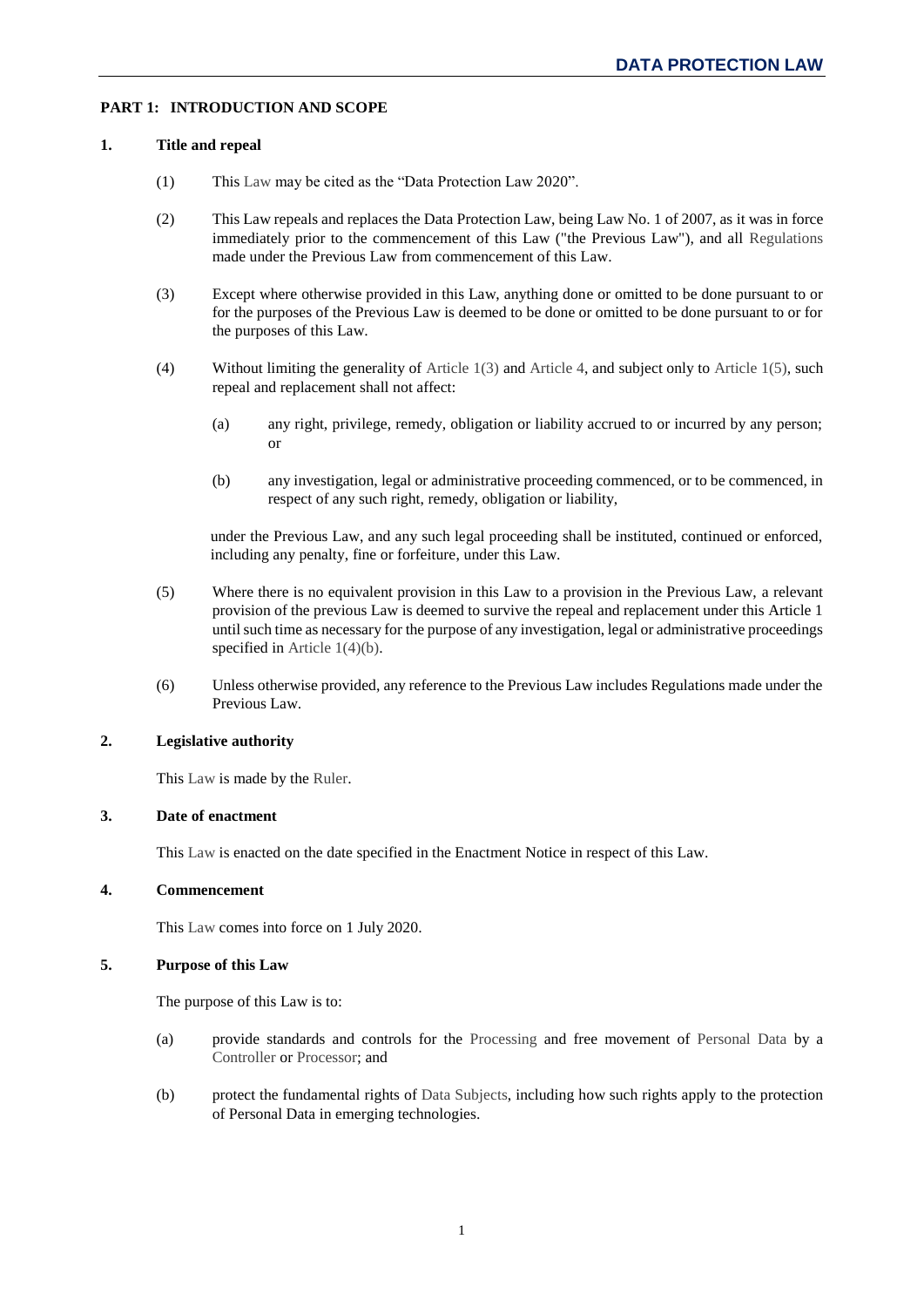## <span id="page-4-0"></span>**6. Application of the Law**

- (1) This [Law](#page-48-0) applies in the jurisdiction of the [DIFC.](#page-47-2)
- (2) This Law applies to the [Processing](#page-49-2) of [Personal Data:](#page-48-1)
	- (a) by automated means; and
	- (b) other than by automated means where the Personal Data forms part of a [Filing System](#page-48-2) or is intended to form part of a Filing System.
- (3) This Law applies as follows:
	- (a) This Law applies to the [Processing](#page-49-2) of Personal Data by a [Controller](#page-47-0) or [Processor](#page-49-3) incorporated in the DIFC, regardless of whether the Processing takes place in the DIFC or not.
	- (b) This Law applies to a Controller or Processor, regardless of its place of incorporation, that Processes Personal Data in the DIFC as part of stable arrangements, other than on an occasional basis. This Law applies to such Controller or Processor in the context of its Processing activity in the DIFC (and not in a [Third Country\)](#page-50-0), including transfers of Personal Data out of the DIFC.
	- (c) For the purposes of this Article 6(3), Processing "in the DIFC" occurs when the means or personnel used to conduct the Processing activity are physically located in the DIFC, and Processing "outside the DIFC" is to be interpreted accordingly.
- (4) This Law does not apply to the Processing of Personal Data by natural persons in the course of a purely personal or household activity that has no connection to a commercial purpose.
- (5) This Law is without prejudice to agreements entered into between one (1) or more [DIFC Bodies](#page-48-3) and:
	- (a) Third Country governments or governmental authorities;
	- (b) regulatory bodies or public authorities established under the law of a Third Country; or
	- (c) [International Organisations,](#page-48-4)

that address regulating the transfer of Personal Data and include appropriate safeguards for the relevant [Data Subjects.](#page-47-1)

## <span id="page-4-1"></span>**7. Schedules**

[Schedule 1](#page-46-1) contains:

- (a) interpretative provisions that apply to this Law; and
- (b) a list of defined terms used in this Law.

## <span id="page-4-2"></span>**8. Administration of the Law**

This [Law](#page-48-0) and any [Regulations](#page-49-0) made under it are administered by the [Commissioner.](#page-47-3)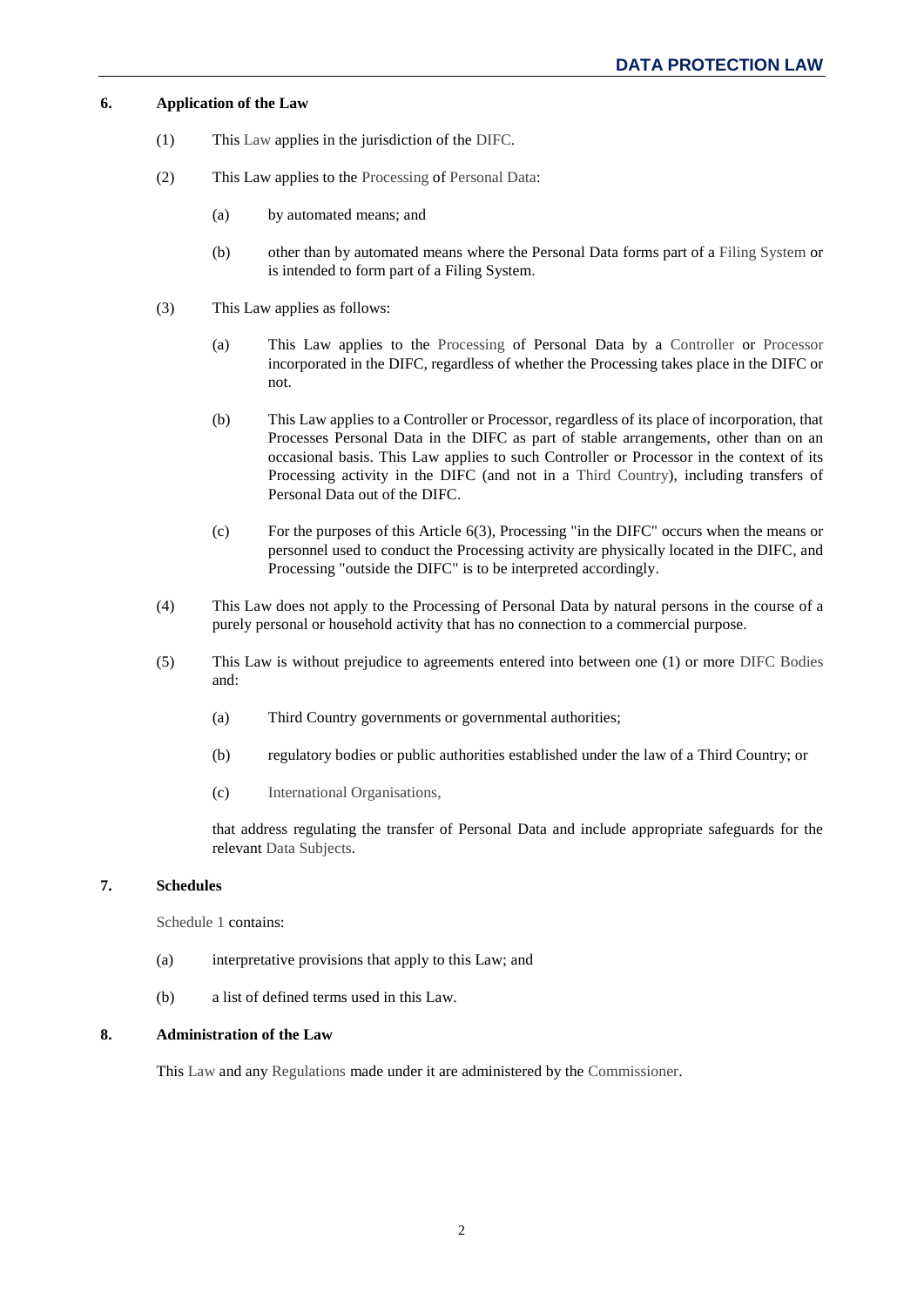## <span id="page-5-10"></span><span id="page-5-0"></span>**PART 2: GENERAL REQUIREMENTS**

## <span id="page-5-2"></span><span id="page-5-1"></span>**Part 2A: Requirements for legitimate and lawful Processing**

#### **9. General requirements**

- <span id="page-5-9"></span><span id="page-5-5"></span><span id="page-5-4"></span>(1) [Personal Data](#page-48-1) shall be:
	- (a) [Processed](#page-49-2) in accordance with [Article 10;](#page-5-3)
	- (b) Processed lawfully, fairly and in a transparent manner in relation to a [Data Subject;](#page-47-1)
	- (c) Processed for specified, explicit and legitimate purposes determined at the time of collection of Personal Data;
	- (d) Processed in a way that is not incompatible with the purposes described in Article  $9(1)(c)$ ;
	- (e) relevant and limited to what is necessary in relation to the purposes described in [Article](#page-5-4)  $9(1)(c)$ ;
	- (f) Processed in accordance with the application of Data Subject rights under this [Law;](#page-48-0)
	- (g) accurate and, where necessary, kept up to date, including via erasure or rectification, without undue delay;
	- (h) kept in a form that permits identification of a Data Subject for no longer than is necessary for the purposes described in Article  $9(1)(c)$ ; and
	- (i) kept secure, including being protected against unauthorised or unlawful Processing (including transfers), and against accidental loss, destruction or damage, using appropriate technical or organisational measures.
- (2) A [Controller](#page-47-0) or [Processor](#page-49-3) shall be responsible for, and must be able to demonstrate to the [Commissioner](#page-47-3) its compliance with, [Article 9\(1\).](#page-5-5)

## <span id="page-5-6"></span><span id="page-5-3"></span>**10. Lawfulness of Processing**

- <span id="page-5-8"></span><span id="page-5-7"></span>(1) Any one (1) or more of the following shall constitute a lawful basis for [Processing](#page-49-2) [Personal Data:](#page-48-1)
	- (a) a [Data Subject](#page-47-1) has given consent, which complies with [Article](#page-7-1) 12, to the Processing of that Personal Data for specific purposes;
	- (b) Processing is necessary for the performance of a contract to which a Data Subject is a party, or in order to take steps at the request of a Data Subject prior to entering into such contract;
	- (c) Processing is necessary for compliance with [Applicable Law](#page-47-4) that a [Controller](#page-47-0) is subject to;
	- (d) Processing is necessary in order to protect the vital interests of a Data Subject or of another natural person;
	- (e) Processing is necessary for:
		- (i) performance of a task carried out by a [DIFC Body](#page-48-3) in the interests of the [DIFC;](#page-47-2)
		- (ii) exercise of a DIFC Body's powers and functions; or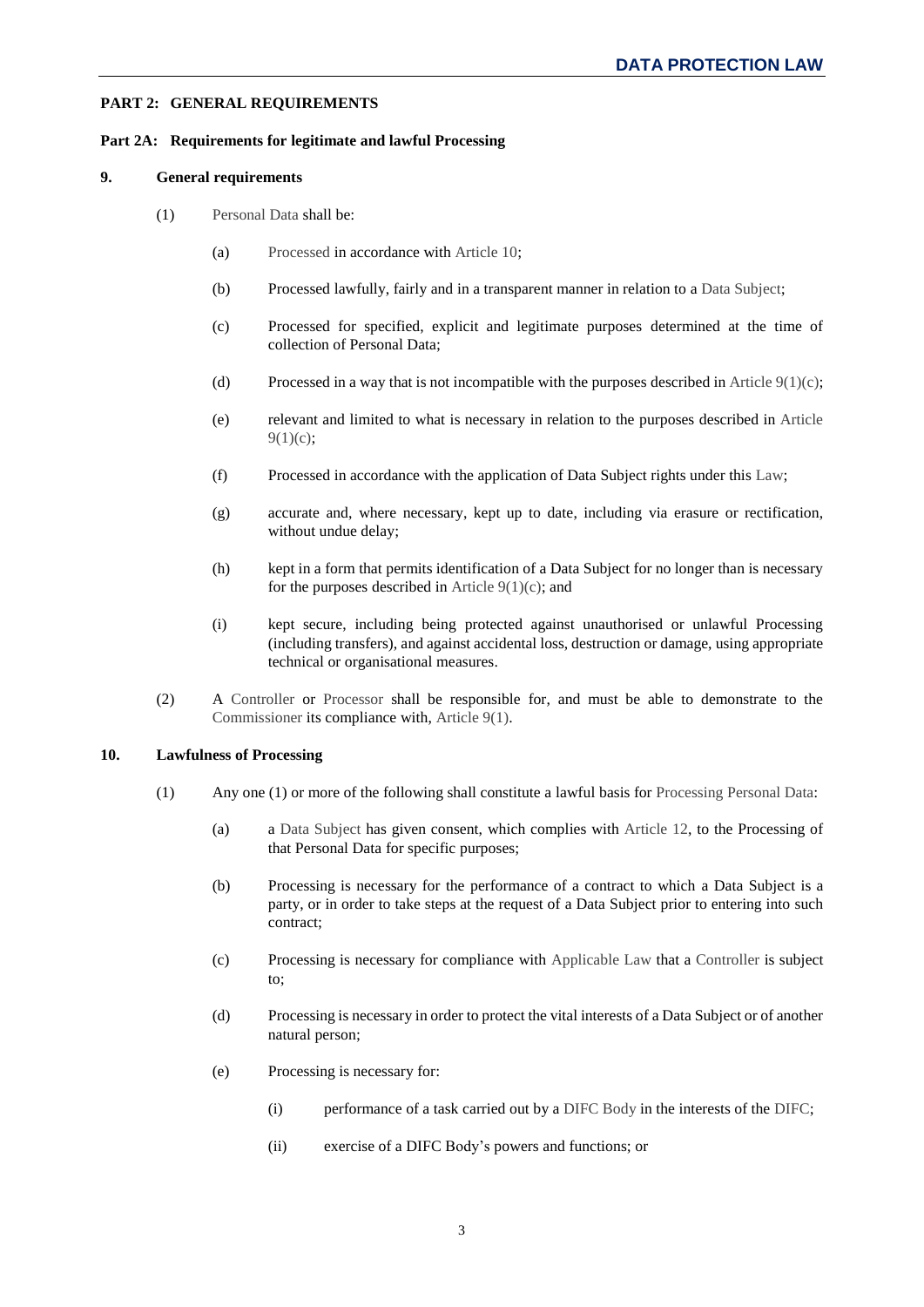- (iii) the exercise of powers or functions vested by a DIFC Body in a [Third Party](#page-50-1) to whom [Personal Data](#page-48-1) is disclosed by the DIFC Body; or
- (f) Processing is necessary for the purpose of legitimate interests pursued by a Controller or a Third Party to whom the Personal Data has been made available, subject to [Article](#page-8-0) 13, except where such interests are overridden by the interests or rights of a Data Subject.

## <span id="page-6-3"></span><span id="page-6-1"></span><span id="page-6-0"></span>**Part 2B: Processing of Special Categories of Personal Data**

#### **11. Processing of Special Categories of Personal Data**

In addition to general obligations set out in [Article 9](#page-5-2) and lawful [Processing](#page-49-2) in accordance with a basis set out in [Article 10,](#page-5-3) and regardless of the [Controller's](#page-47-0) other Processing obligations, [Special Categories of](#page-49-4)  [Personal Data](#page-49-4) shall not be Processed unless one (1) or more of the following applies:

- <span id="page-6-2"></span>(a) a [Data Subject](#page-47-1) has given explicit consent that complies with [Article 12,](#page-7-1) to the Processing of those Special Categories of Personal Data for one (1) or more specified purposes;
- (b) Processing is necessary for the purpose of carrying out the obligations and exercising the specific rights of a Controller or a Data Subject in the context of the Data Subject's employment, including but not limited to recruitment, visa or work permit processing, the performance of an employment contract, termination of employment, the conduct of proceedings relating to employment and the administration of a pension, retirement or employee money purchase benefit scheme;
- (c) Processing is necessary to protect the vital interests of a Data Subject or of another natural person, where the Data Subject is physically or legally incapable of giving consent;
- (d) Processing is carried out by a foundation, association or any other non-profit-seeking body in the course of its legitimate activities, subject to appropriate assurances and provided that the Processing relates:
	- (i) solely to the members or former members of such an entity; or
	- (ii) to other persons who have regular contact with such a body in connection with its purpose,

and the [Personal Data](#page-48-1) is not disclosed to a [Third Party](#page-50-1) without the consent of a Data Subject;

- (e) Processing relates to Personal Data that has been made public by a Data Subject;
- (f) Processing is necessary for the establishment, exercise or defence of legal claims (including, without limitation, arbitration and other structured and commonly recognised alternative dispute resolution procedures, such as mediation) or is performed by the [Court](#page-47-5) acting in its judicial capacity;
- (g) Processing is necessary for compliance with a specific requirement of [Applicable Law](#page-47-4) to which a Controller is subject, and in such circumstances the Controller must provide a Data Subject with clear notice of such Processing as soon as reasonably practicable unless the obligation in question prohibits such notice being given;
- (h) Processing is necessary to comply with Applicable Law that applies to a Controller in relation to anti-money laundering or counter-terrorist financing obligations or the prevention, detection or prosecution of any crime;
- (i) Processing is required for the purposes of preventive or occupational medicine, the assessment of the working capacity of an employee, medical diagnosis, the provision of health or social care or the treatment or the management of health or social care systems and services, provided that the Personal Data is processed by or under the responsibility of a health professional subject to an obligation of professional secrecy under Applicable Law or by another person also subject to an obligation of secrecy under Applicable Law;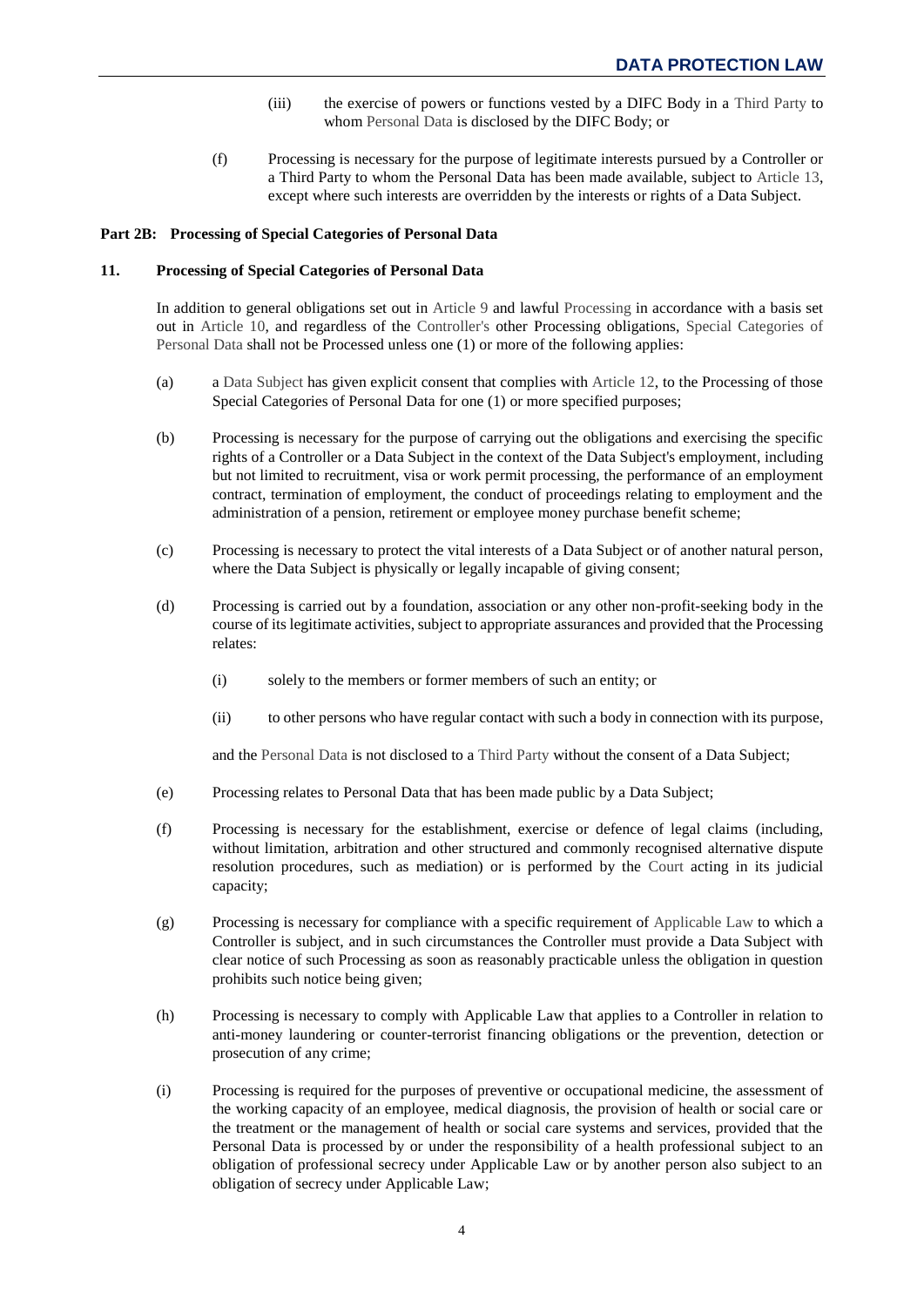- (j) Processing is required for protecting members of the public against dishonesty, malpractice, incompetence or other improper conduct of persons providing banking, insurance, investment, management consultancy, information technology services, accounting or other services or commercial activities (either in person or indirectly by means of outsourcing), including any resulting financial loss; or
- (k) Processing is proportional and necessary to protect a Data Subject from potential bias or inaccurate decision making, where such risk would be increased regardless of whether Special Category Personal Data is Processed.
- (l) Processing is necessary for [Substantial Public Interest](#page-49-5) reasons that are proportionate to the aim(s) pursued, respect the principles of data protection and provide for suitable and specific measures to safeguard the rights of the Data Subject.

## <span id="page-7-1"></span><span id="page-7-0"></span>**Part 2C: Conditions of consent and reliance on legitimate interests**

## **12. Consent**

- (1) Consent must be freely given by a clear affirmative act that shows an unambiguous indication of consent if it is to be relied on as a basis for [Processing](#page-49-2) under [Article](#page-6-2)  $10(1)(a)$  or under Article  $11(1)(a)$ . If the performance of an act by a [Controller,](#page-47-0) a [Data Subject](#page-47-1) or any other party, (including the performance of contractual obligations), is conditional on the provision of consent to Process [Personal Data,](#page-48-1) then such consent will not be considered to be freely given with respect to any Processing that is not reasonably necessary for the performance of such act or where the consent relates to excessive categories of Personal Data.
- (2) Where Processing is based on consent, a Controller must be able to demonstrate that consent has been freely given.
- (3) If the Processing is intended to cover multiple purposes, consent must be obtained for each purpose in a manner that is clearly distinguishable, in an intelligible and easily accessible form, using clear and plain language.
- (4) If a Controller seeks to obtain consent for one (1) or more other matters not expressly concerned with the Processing of Personal Data, the request for consent for the Processing of Personal Data must be clearly distinguishable from the other matters, in an intelligible and easily accessible form, using clear and plain language.
- <span id="page-7-4"></span>(5) A Data Subject may withdraw consent at any time in accordance with the right afforded to Data Subjects under [Article](#page-26-1) 32. A Data Subject must be informed of this right and how to exercise it as set out i[n Article 40](#page-31-0) at the time consent is obtained. Withdrawing consent should not require undue effort on the part of the Data Subject and should be at least as easy as the process of giving consent. Withdrawal of consent does not affect the lawfulness of Processing carried out before the date of withdrawal. Where consent is withdrawn a Controller must comply wit[h Article 3232\(3\).](#page-26-3)
- <span id="page-7-2"></span>(6) Other than for the purpose of a [Single Discrete Incident,](#page-49-6) where a Controller relies on a Data Subject's consent for Processing, the Controller should implement appropriate and proportionate measures to assess the ongoing validity of the consent. This includes considering whether the Data Subject, acting reasonably, would expect Processing to continue based on the consent given, taking into account the circumstances and the terms of such consent.
- <span id="page-7-3"></span>(7) Where such ongoing assessment conducted in accordance with [Article 12\(6\)](#page-7-2) concludes that a Data Subject would no longer reasonably expect the Processing to be continuing, he must be contacted without delay and asked to re-affirm consent.
- (8) In the circumstances referred to in Article  $12(7)$ , consent shall be deemed to be withdrawn if there is no positive act of re-affirmation of consent within a reasonable period after a Data Subject has been contacted.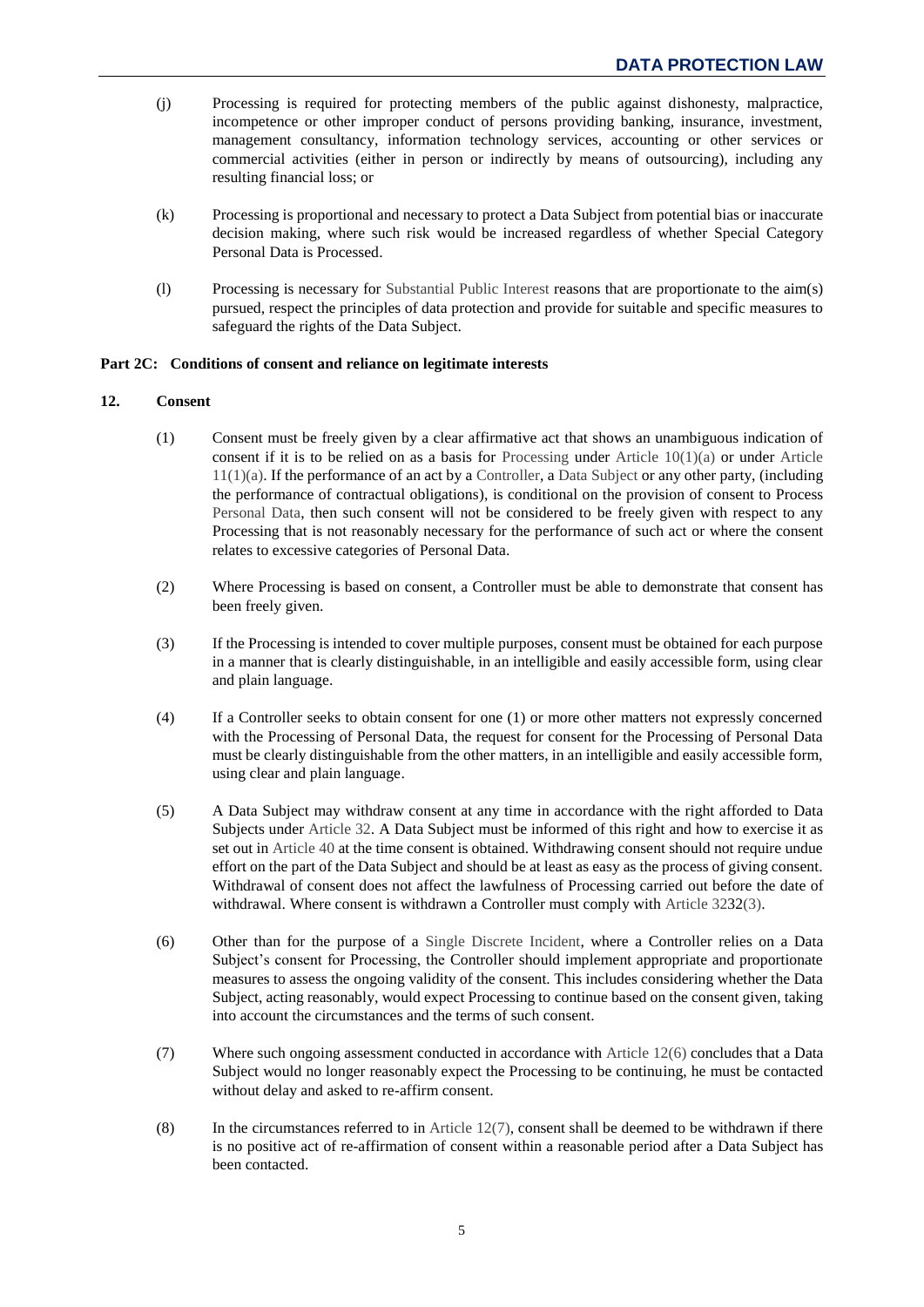- (9) A Controller must be able to demonstrate to the [Commissioner](#page-47-3) that appropriate methods and procedures are in place to manage the recording of consent and the withdrawal of consent, and that periodic evaluations of the same are conducted.
- <span id="page-8-3"></span>(10) Where Processing is not a Single Discrete Incident and continues on the basis of consent, a Data Subject should be given the opportunity to re-affirm or withdraw consent on a periodic basis.
- <span id="page-8-5"></span>(11) A "Single Discrete Incident" means a Processing operation or a collection of Processing operations that relate to a:
	- (a) single, non-recurring transaction; or
	- (b) non-recurring and clearly defined purpose that a Data Subject is seeking to achieve,

in each case, with a definable end point.

(12) For the avoidance of doubt, consent given for Processing to perform a Single Discrete Incident remains subject to all foregoing provisions of this Article except for [Article 12\(6\)](#page-7-2) and [Article](#page-8-3) [12\(10\).](#page-8-3)

## <span id="page-8-0"></span>**13. Legitimate interests**

- (1) A public authority subject t[o DIFC](#page-47-2) law may not rely on the basis of legitimate interests under [Article](#page-6-3) [10\(1\)\(f\)](#page-6-3) to [Process](#page-49-2) [Personal Data.](#page-48-1)
- (2) A [Controller](#page-47-0) that is part of a [Group](#page-48-5) may have a legitimate interest in transferring Personal Data within its Group for internal administrative purposes.
- (3) Processing of Personal Data shall be considered a legitimate interest of a Controller if it is necessary and proportionate to prevent fraud or ensure network and information security.

#### <span id="page-8-2"></span><span id="page-8-1"></span>**Part 2D: General requirements**

#### <span id="page-8-6"></span>**14. Accountability and notification**

- (1) A [Controller](#page-47-0) or [Processor](#page-49-3) is required to establish a program to demonstrate compliance with this [Law,](#page-48-0) the level and detail of which will depend on the scale and resources of the Controller or the Processor, the categories of [Personal Data](#page-48-1) being [Processed](#page-49-2) and the risks to the [Data Subjects.](#page-47-1)
- <span id="page-8-4"></span>(2) A Controller or Processor is required to implement appropriate technical and organisational measures to demonstrate that Processing is performed in accordance with this Law, including:
	- (a) taking into account:
		- (i) the nature, scope, context and purpose of the Processing;
		- (ii) the risks presented by the Processing to a relevant Data Subject; and
		- (iii) prevailing information security good industry practice.
	- (b) ensuring a level of security:
		- (i) appropriate to the risks associated with Processing, taking account of any wilful, negligent, accidental, unauthorised or unlawful destruction, loss, alteration, disclosure of or access to Personal Data; and
		- (ii) against all other unlawful forms of Processing;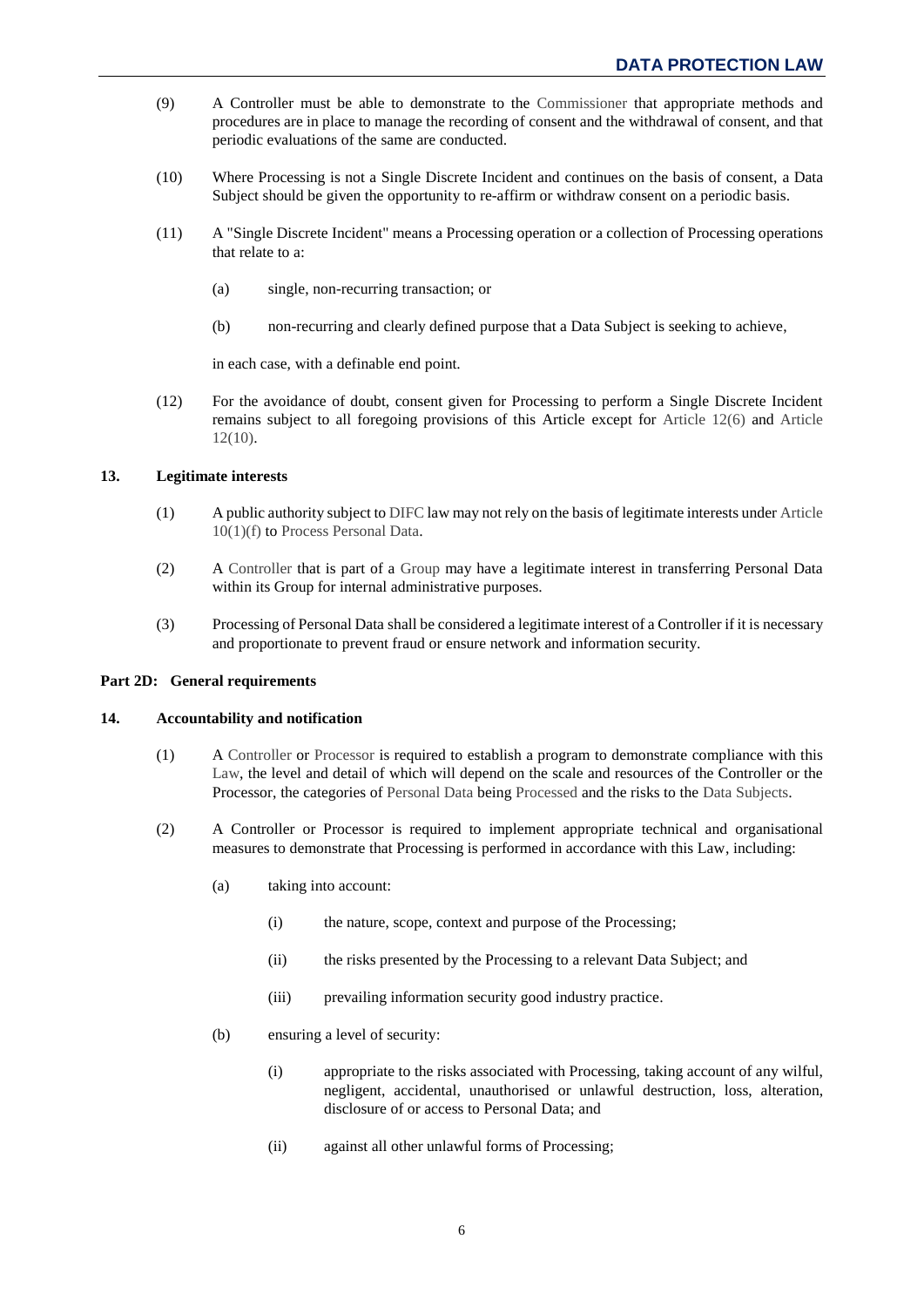- (c) ensuring that, by default, only Personal Data necessary for each specific purpose is Processed. This obligation applies to the amount and type of Personal Data collected, the extent of the Processing, the period of storage and accessibility; and
- (d) reviewing and updating such measures where necessary to reflect legal, operational and technical developments.
- <span id="page-9-5"></span>(3) A Controller or Processor shall integrate necessary measures into the Processing in order to meet the requirements of this Law, protect a Data Subject's rights and follow the principle of "data protection by design and by default", which shall at least require assurances that:
	- (i) Processing is designed to reinforce data protection principles such as data minimisation at the time of determining the means for Processing and at the time of Processing itself; and
	- (ii) by default, only Personal Data that is necessary for each specific purpose is Processed, and that Personal Data is not made accessible to an indefinite number of persons without the Data Subject's intervention.
- <span id="page-9-6"></span>(4) Where a Controller is offering online services through a platform, the default privacy preferences of the platform shall be set such that no more than the minimum Personal Data necessary to deliver or receive the relevant services is obtained or collected, and a Data Subject should be:
	- (a) prompted to actively select his privacy preferences on first use; and
	- (b) able to easily change such preferences.
- <span id="page-9-1"></span>(5) A Controller or Processor that collects or Processes Personal Data shall implement and maintain a data protection policy in writing that is:
	- (a) proportionate to the extent and type of Processing of Personal Data undertaken; and
	- (b) consistent with this Law.
- <span id="page-9-4"></span>(6) Notwithstanding [Article 14\(5\),](#page-9-1) any person that can demonstrate adherence to approved codes of conduct under [Article](#page-35-1) 48 or approved certification schemes under [Article 50](#page-37-0) has complied with the obligations in this Article 14.
- <span id="page-9-2"></span>(7) A Controller or Processor shall register with th[e Commissioner](#page-47-3) by filing a notification of Processing operations, which shall be kept up to date through amended notifications.
- (8) Notifications referred to in [Article 14\(7\)](#page-9-2) shall be:
	- (a) kept on a publicly available register maintained by the Commissioner; and
	- (b) accompanied by such fee as may be prescribed in [Regulations](#page-49-0) made by th[e DIFCA](#page-47-6) Board [of Directors.](#page-47-6)

## <span id="page-9-3"></span><span id="page-9-0"></span>**15. Records of Processing activities**

- (1) A [Controller](#page-47-0) shall maintain a written record, which may be in electronic form, of [Processing](#page-49-2) activities under its responsibility, which shall contain at least the following information:
	- (a) name and contact details of the Controller, its appointed [DPO,](#page-48-6) where applicable, and [Joint](#page-48-7)  [Controller,](#page-48-7) if any;
	- (b) the purpose(s) of the Processing;
	- (c) a description of the categories of [Data Subjects;](#page-47-1)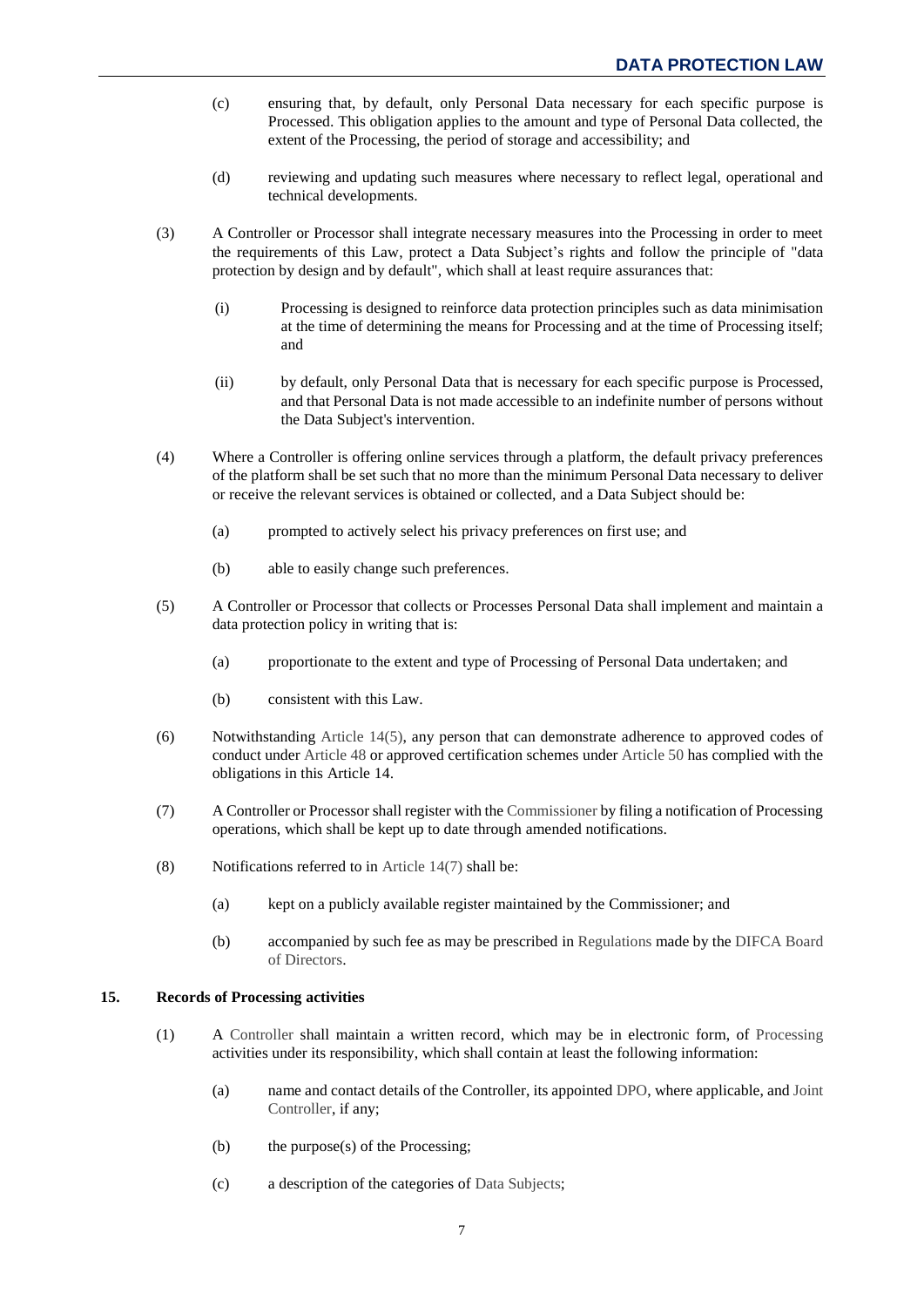- (d) a description of the categories of [Personal Data;](#page-48-1)
- (e) categories of recipients to whom the Personal Data has been or will be disclosed, including recipients in [Third Countries](#page-50-0) and [International Organisations;](#page-48-4)
- (f) where applicable, the identification of the Third Country or International Organisation that the Personal Data has or will be transferred to and, in the case of transfers under [Article](#page-19-2)  [27,](#page-19-2) the documentation of suitable safeguards;
- (g) where possible, the time limits for erasure of the different categories of Personal Data; and
- (h) where possible, a general description of the technical and organisational security measures referred to in [Article 14\(2\).](#page-8-4)
- (2) [A Processor](#page-49-3) shall maintain a written record of all categories of Processing activities carried out on behalf of a Controller containing the information specified in [Article 15\(1\).](#page-9-3)
- (3) The DIFCA Board of Directors may make Regulations on the procedures relating to recording of Processing activities under this Article 15.

#### <span id="page-10-5"></span><span id="page-10-2"></span><span id="page-10-0"></span>**16. Designation of the DPO**

- (1) [A Controller](#page-47-0) or [Processor](#page-49-3) may elect to appoint a [DPO](#page-48-6) that meets the requirements of [Article 17.](#page-10-1)
- <span id="page-10-3"></span>(2) Notwithstanding [Article 16\(1\),](#page-10-2) a DPO shall be appointed by:
	- (a) [DIFC Bodies,](#page-48-3) other than the [Courts](#page-47-5) acting in their judicial capacity; and
	- (b) a Controller or Processor performing [High Risk Processing Activities](#page-48-8) on a systematic or regular basis.
- <span id="page-10-6"></span>(3) A Controller or Processor to which Article  $16(2)(b)$  does not apply may be required to designate a DPO by the [Commissioner.](#page-47-3)
- (4) If a Controller or Processor is not required to appoint a DPO, it shall clearly allocate responsibility for oversight and compliance with respect to data protection duties and obligations under this [Law,](#page-48-0) or any other applicable data protection law, within its organisation and be able to provide details of the persons with such responsibility to the Commissioner upon request.
- (5) The role of a DPO may be performed by a member of a Controller's or Processor's staff, an individual employed within a Controller's or Processor's Group in accordance with [Article 16\(6\)](#page-10-4) or by a third party under a service contract.
- <span id="page-10-4"></span>(6) A [Group](#page-48-5) may appoint a single DPO provided that he is easily accessible from each entity in the Group.
- (7) A DPO must reside in the [UAE](#page-50-2) unless he is an individual employed within the organisation's Group and performs a similar function for the Group on an international basis.
- (8) A Controller or Processor shall publish the contact details of its DPO in a manner that is readily accessible to third parties, such that a third party could determine how to contact the DPO without disproportionate effort. On request, a Controller or Processor shall confirm identity of its DPO to the Commissioner in writing.

## <span id="page-10-1"></span>**17. The DPO: competencies and status**

(1) A [DPO](#page-48-6) must have knowledge of this [Law](#page-48-0) and its requirements and shall ensure a [Controller](#page-47-0) or [Processor](#page-49-3) monitors compliance with this Law.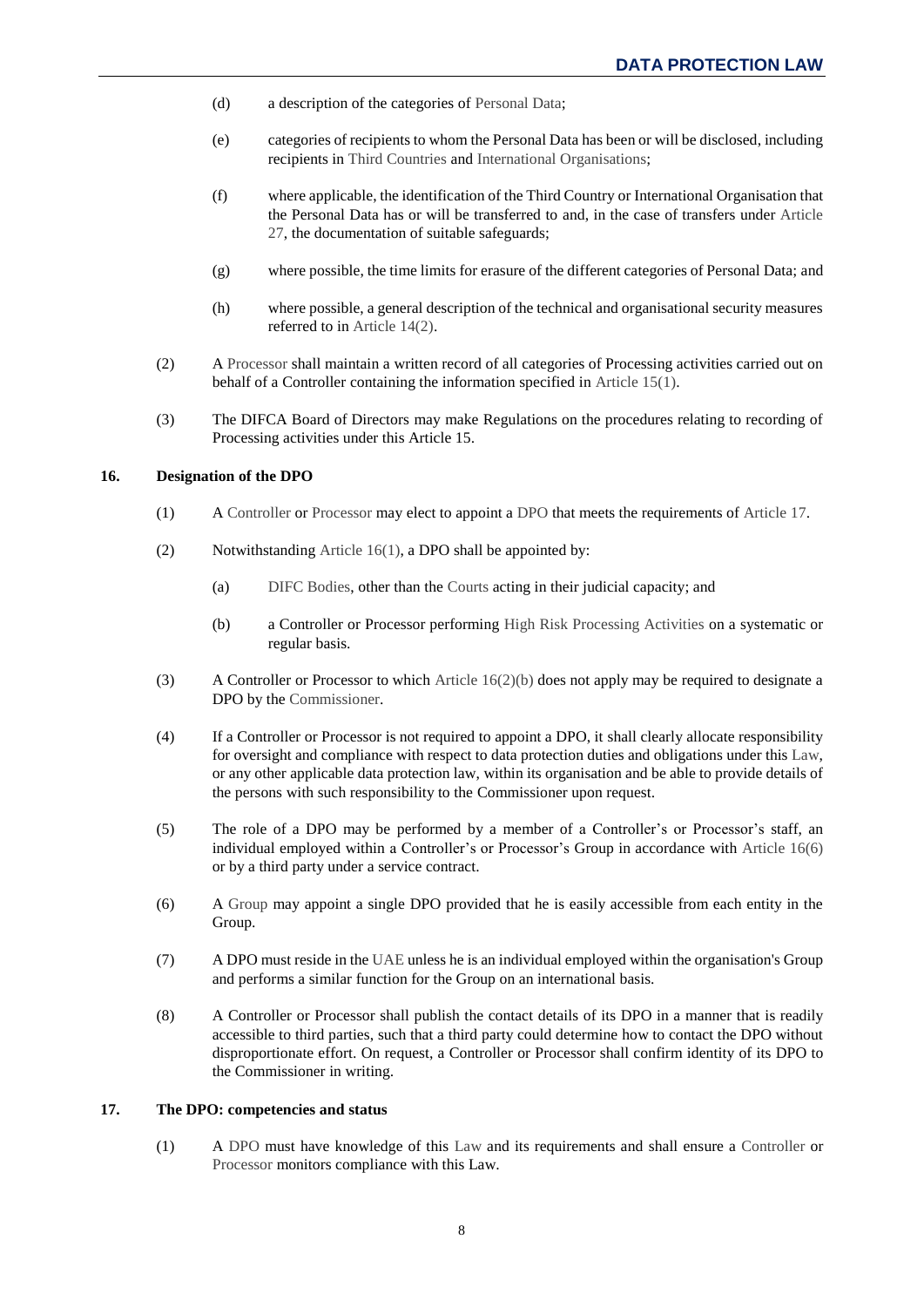- (2) A DPO must:
	- (a) have the ability to fulfil the tasks in [Article 18;](#page-11-0)
	- (b) be able to perform his duties and tasks in an independent manner, and be able to act on his own authority;
	- (c) have direct access and report to senior management of the Controller or Processor;
	- (d) have sufficient resources to perform his duties in an effective, objective and independent manner; and
	- (e) have timely and unrestricted access to information within the Controller or Processor organisation to carry out his duties and responsibilities under this Law.
- <span id="page-11-2"></span>(3) Without prejudice to the mandatory notification requirements under this Law, a DPO shall be transparent and cooperative with the [Commissioner](#page-47-3) and shall notify the Commissioner of all relevant information within the Controller or Processor organisation, other than information that is subject to legal privilege or a conflicting obligation of non-disclosure under [Applicable Law.](#page-47-4)
- (4) Subject to [Article 18\(1\)\(c\),](#page-11-1) a DPO may hold other roles or titles within a Controller or Processor or within each suc[h Group,](#page-48-5) and may fulfil additional tasks and duties other than those described in this Law.

#### <span id="page-11-0"></span>**18. Role and tasks of the DPO**

- (1) [A Controller](#page-47-0) or [Processor](#page-49-3) shall ensure that:
	- (a) its [DPO](#page-48-6) is properly involved in a timely manner, on all issues relating to the protection of [Personal Data](#page-48-1) and is given sufficient resources necessary to carry out the role;
	- (b) its DPO is free to act independently; and
	- (c) any additional tasks and duties fulfilled by its DPO, other than those required under this [Law,](#page-48-0) do not result in a conflict of interest or otherwise prevent the proper performance of the role of the DPO.
- <span id="page-11-1"></span>(2) [A Data Subject](#page-47-1) may contact the DPO of a [Controller](#page-47-0) or [Processor](#page-49-3) with regard to all issues related to [Processing](#page-49-2) of his [Personal Data](#page-48-1) and to the exercise of his rights under this Law.
- (3) A DPO shall perform at least the following tasks:
	- (a) monitor a Controller or Processor's compliance with:
		- (i) this Law;
		- (ii) any other data protection or privacy-related laws or regulations to which the organisation is subject within the [DIFC;](#page-47-2) and
		- (iii) any policies relating to the protection of Personal Data, including the assignment of responsibilities, awareness-raising and training of staff involved in Processing operations, and the related audits;
	- (b) inform and advise a Controller or Processor and its employees who carry out Processing of its obligations pursuant to this Law and to other data protection provisions, including where the organisation is subject to overseas provisions with extra-territorial effect;
	- (c) provide advice where requested in relation to data protection impact assessments undertaken pursuant to [Article](#page-12-1) 20;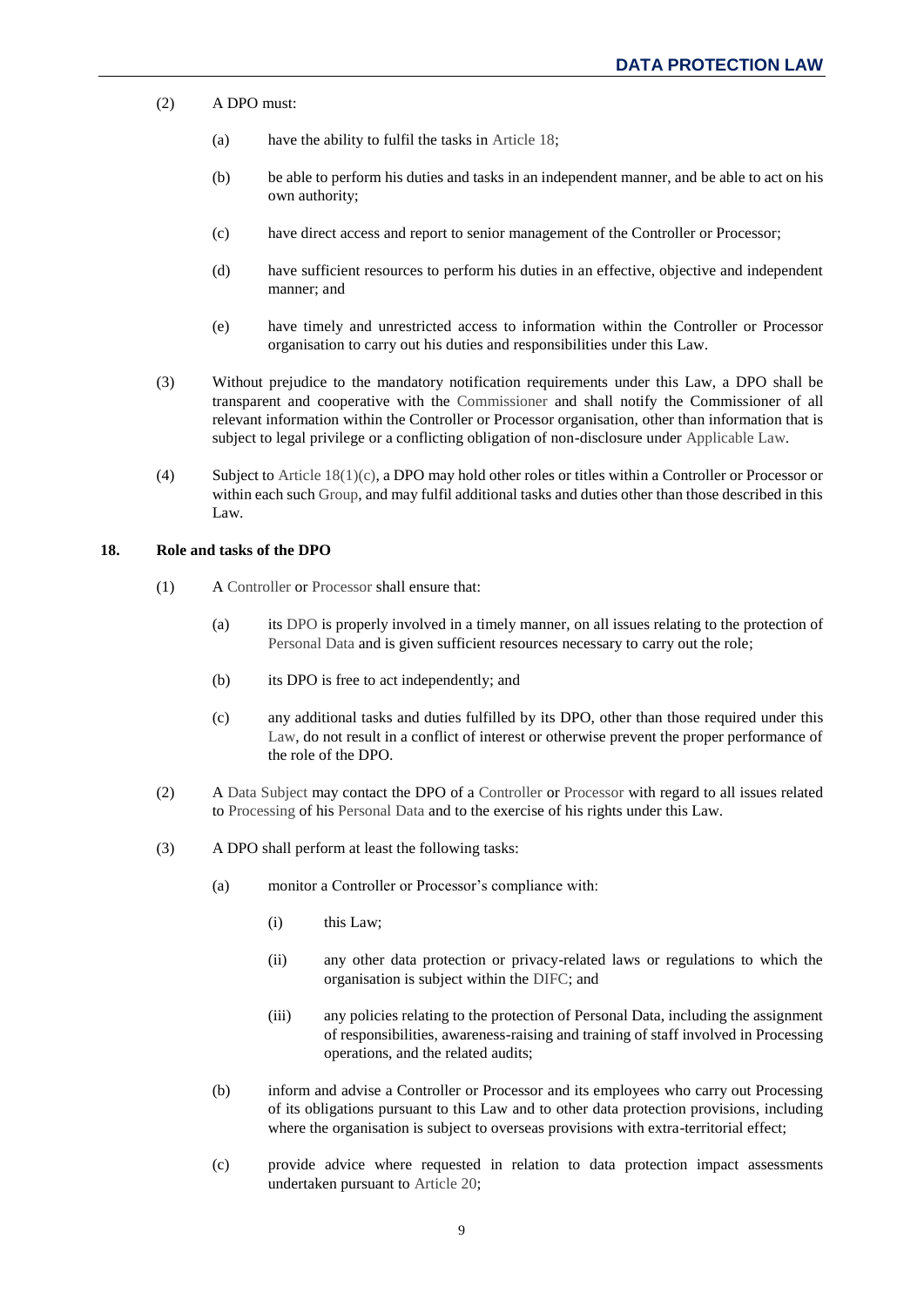- (d) cooperate with the [Commissioner](#page-47-3) in accordance with [Article 17\(3\);](#page-11-2)
- (e) act as the contact point for the Commissioner on issues relating to Processing; and
- (f) receive and act upon any relevant findings, recommendations, guidance, directives, resolutions, sanctions, notices or other conclusions issued or made by the Commissioner.

## <span id="page-12-0"></span>**19. DPO Controller assessment**

- (1) Where a [Controller](#page-47-0) is required to appoint a [DPO](#page-48-6) under [Articles](#page-10-5) 16(2) or [16\(3\),](#page-10-6) the DPO shall undertake an assessment of the Controller'[s Processing](#page-49-2) activities, at least once per year ("the Annual Assessment"), which shall be submitted to the [Commissioner.](#page-47-3)
- (2) A Controller shall report on its Processing activities in the Annual Assessment and indicate whether it intends to perform [High Risk Processing Activities](#page-48-8) in the following annual period.
- (3) The Commissioner shall prescribe and make publically available the format, required content and deadline for submission of Annual Assessments.

#### <span id="page-12-1"></span>**20. Data protection impact assessment**

- (1) Prior to undertaking [High Risk Processing Activities](#page-48-8) a [Controller](#page-47-0) shall carry out an assessment of the impact of the proposed [Processing](#page-49-2) operations on the protection of [Personal Data,](#page-48-1) considering the risks to the rights of the [Data Subjects](#page-47-1) concerned. A Controller may also elect to carry out such assessment in relation to the Processing of Personal Data that is not a High Risk Processing Activity.
- (2) A single assessment may address a set of similar Processing operations that present similar risks. If another member of a Controller's [Group](#page-48-5) has conducted a data protection impact assessment, complying with the requirements of [Article 20\(6\),](#page-12-2) in relation to substantially the same Processing that remains current and accurate, the Controller may rely on such data protection impact assessment for the purpose of this Article [20.](#page-12-1)
- (3) [A DPO,](#page-48-6) where appointed, shall be responsible for overseeing data protection impact assessments.
- (4) The [Commissioner](#page-47-3) may at his discretion publish a non-exhaustive list of types or categories of Processing operations that are considered to be High Risk Processing Activities. Such a list is not intended to be exhaustive and does not absolve a Controller from responsibility for complying with this [Law](#page-48-0) in all respects with regard to High Risk Processing Activities.
- (5) The Commissioner may also publish a list of the types or categories of Processing operations for which no data protection impact assessment is required.
- <span id="page-12-2"></span>(6) A data protection impact assessment shall contain at least:
	- (a) a systematic description of the foreseen Processing operations and the purpose(s) of the Processing, including, where applicable, the legitimate interest pursued by a Controller;
	- (b) an assessment of the necessity and proportionality of the Processing operations in relation to the purpose(s);
	- (c) identification and consideration of the lawful basis for the Processing, including:
		- (i) where legitimate interests are the basis for Processing, an analysis and explanation of why a Controller believes the interests or rights of a Data Subject do not override its interests; and
		- (ii) where consent is the basis for Processing, validation that such consent is validly obtained, consideration of the impact of the withdrawal of consent to such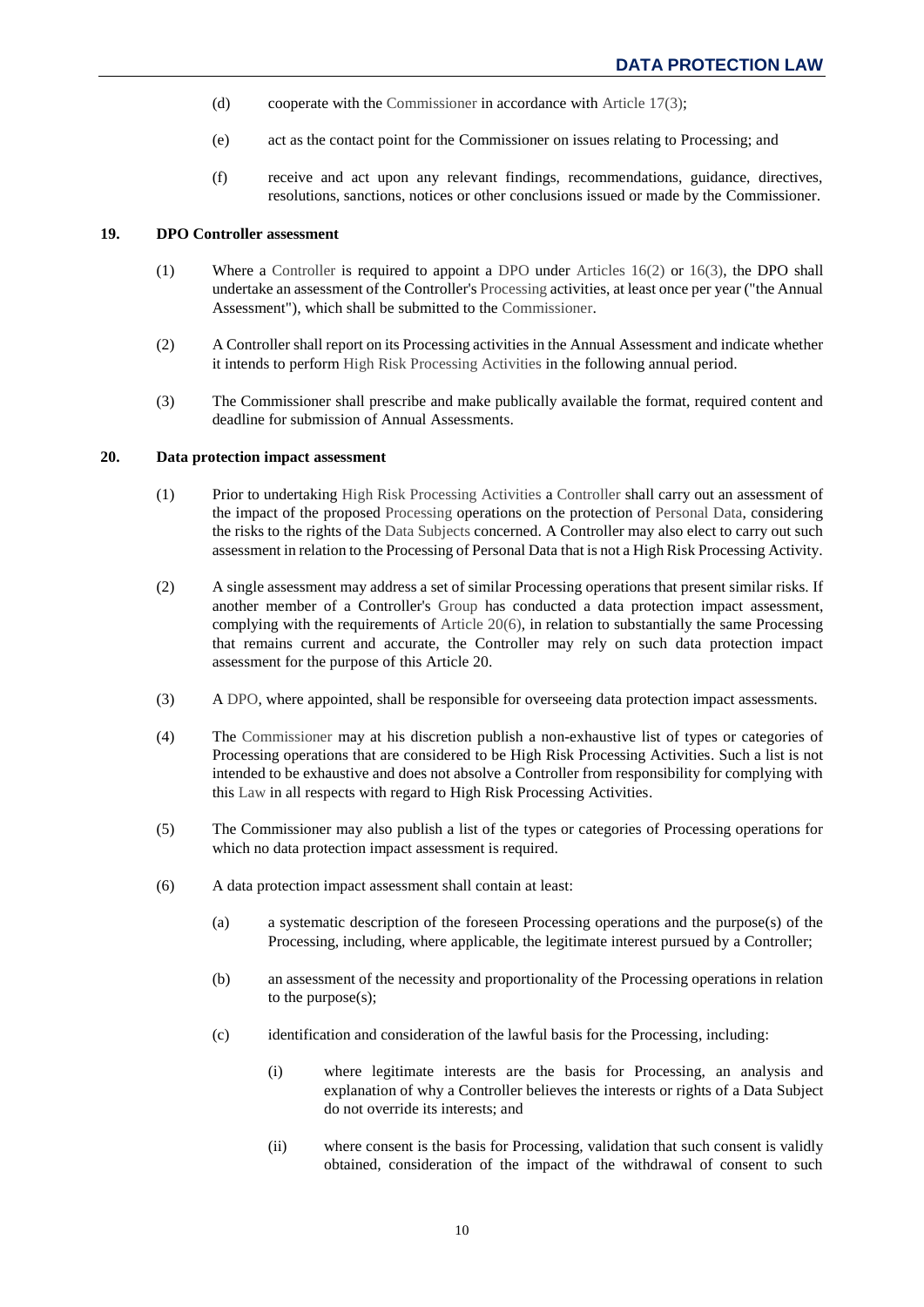Processing and of how a Controller will ensure compliance with the exercise of a Data Subject's right to withdraw consent;

- (d) an assessment of the risks to the rights of Data Subjects; and
- <span id="page-13-1"></span>(e) the measures envisaged to address the risks, including safeguards, security measures and mechanisms to ensure the protection of Personal Data and to demonstrate compliance with this Law, taking into account the rights and legitimate interests of Data Subjects and other concerned persons.
- (7) In assessing the impact of the Processing operations, compliance with approved codes of conduct referred to i[n Article](#page-35-1) 48 by a Controller or Processor shall be taken into account.
- (8) Taking into account protection of commercial or public interests or the security of Processing operations, a Controller shall seek the input of Data Subjects or their representatives on the intended Processing, where appropriate.
- (9) A new data protection impact assessment is not required unless [Applicable Law](#page-47-4) requires that it is necessary to carry out such an assessment prior to undertaking Processing activities, where:
	- (a) Processing pursuant to [Articles](#page-5-7)  $10(1)(c)$  or  $10(1)(e)$  has a lawful basis in Applicable Law to which a Controller is subject;
	- (b) Applicable Law regulates the specific Processing operation or set of operations in question; and
	- (c) a data protection impact assessment has already been carried out as part of a general impact assessment in the context of the adoption of that lawful basis.
- (10) A Controller shall carry out a review to assess if Processing is performed in accordance with a data protection impact assessment:
	- (a) on a regular basis, proportionate to the extent and type of Processing the Controller conducts; or
	- (b) when there is a change in the risk related to the Processing operations.
- (11) A Processor appointed, or in the process of being appointed, by a Controller to carry out a Processing activity shall assist the Controller by providing all information reasonably requested by the Controller in connection with the relevant data protection impact assessment.

## <span id="page-13-2"></span><span id="page-13-0"></span>**21. Prior consultation**

- (1) A [Controller](#page-47-0) shall consult the [Commissioner](#page-47-3) where a data protection impact assessment under [Article 20](#page-12-1) indicates that, despite taking the measures referred to in Article  $20(6)(e)$ , the risks to the rights o[f Data Subjects](#page-47-1) remain particularly high and the Controller has already carried out or wishes to commence or continue carrying out a [Processing](#page-49-2) activity.
- (2) Where the Commissioner determines that a Processing activity referred to in [Article 21\(1\)](#page-13-2) would or does breach this [Law,](#page-48-0) the Commissioner shall provide written confirmation to the Controller and, where applicable, to the [Processor,](#page-49-3) and may also use any of the powers referred to in [Article](#page-33-4) [46.](#page-33-4)
- (3) A Controller may consult with the Commissioner before commencing a Processing activity. A Controller is not prohibited from commencing a Processing activity before or during a consultation period where there is insufficient time to complete such consultation in advance and there is a pressing business need to commence Processing, provided it is not likely to override the vital interests of Data Subjects whose [Personal Data](#page-48-1) is being Processed. Such Processing shall comply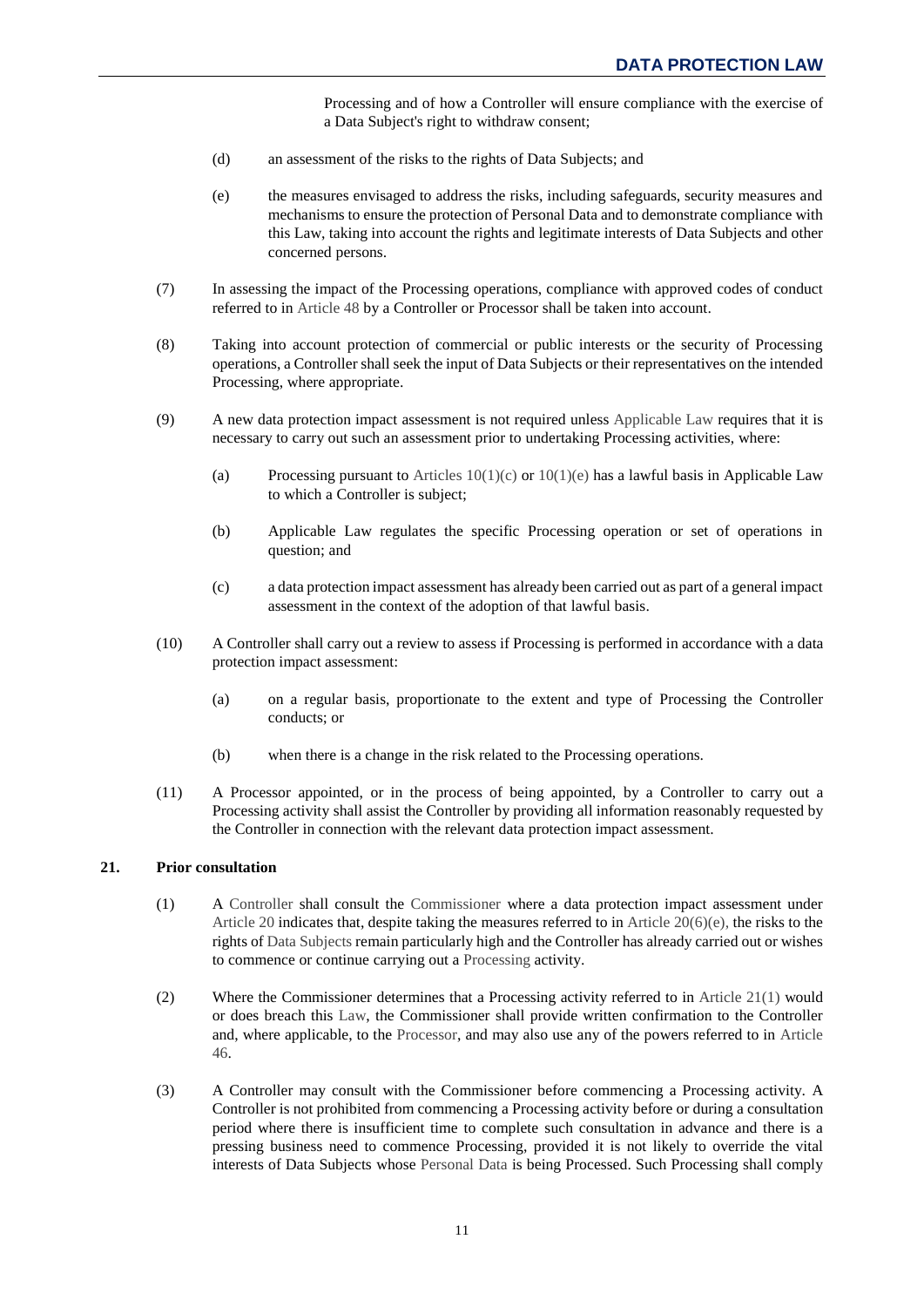with the Law at all times and the Controller shall remain liable for breaches of the Law prior to or during the consultation period.

- (4) If the Commissioner makes a direction with respect to a Processing activity as a result of a consultation then a Controller shall implement such directions without delay including, if so directed, discontinuing the Processing activity.
- (5) A Controller's decision regarding a consultation will be taken into account by the Commissioner when considering any applicable sanctions under this Law. Where Processing is determined to be in violation of the Law, a failure to consult with the Commissioner may result in the application of more severe penalties.
- (6) A Controller may complete a data protection impact assessment or carry out prior consultation with other Controllers or [Joint Controllers](#page-48-7) (as applicable), including where multiple Controllers wish to use a new technology or platform, or where there is an innovation in a particular industry that changes the way Personal Data is Processed.
- (7) The Commissioner shall endeavour to provide its written confirmation within four (4) weeks of the beginning of the consultation period, but may notify a relevant Controller that the time period is being extended by up to a further four (4) weeks where the Processing in question is particularly complex.
- (8) Where the Commissioner determines that the Processing is unlawful, a relevant Controller or Processor shall cease all such Processing immediately, unless otherwise directed by the Commissioner.
- (9) When consulting with the Commissioner pursuant to [Article 21\(1\),](#page-13-2) a Controller shall provide the Commissioner with:
	- (a) where applicable, its respective responsibilities and those of any Joint Controllers and Processors involved in the Processing, in particular for Processing within a [Group;](#page-48-5)
	- (b) the purposes and means of the intended Processing;
	- (c) the measures and safeguards provided to protect the rights of Data Subjects pursuant to this Law;
	- (d) where applicable, the contact details of its [DPO;](#page-48-6)
	- (e) the relevant data protection impact assessment; and
	- (f) any other information requested by the Commissioner.
- (10) A Processor appointed, or in the process of being appointed, by a Controller to carry out a Processing activity shall assist the Controller in any prior consultation process with the Commissioner.

## <span id="page-14-1"></span><span id="page-14-0"></span>**22. Cessation of Processing**

- (1) Where the basis for [Processing](#page-49-2) changes, ceases to exist or a [Controller](#page-47-0) is required to cease Processing due to the exercise of a [Data Subject's](#page-47-1) rights, the Controller shall ensure that all Personal [Data,](#page-48-1) including Personal Data held by Processors is:
	- (a) securely and permanently deleted;
	- (b) anonymised so that the data is no longer Personal Data and no Data Subject can be identified from the data including where the data is lost, damaged or accidentally released;
	- (c) pseudonymised;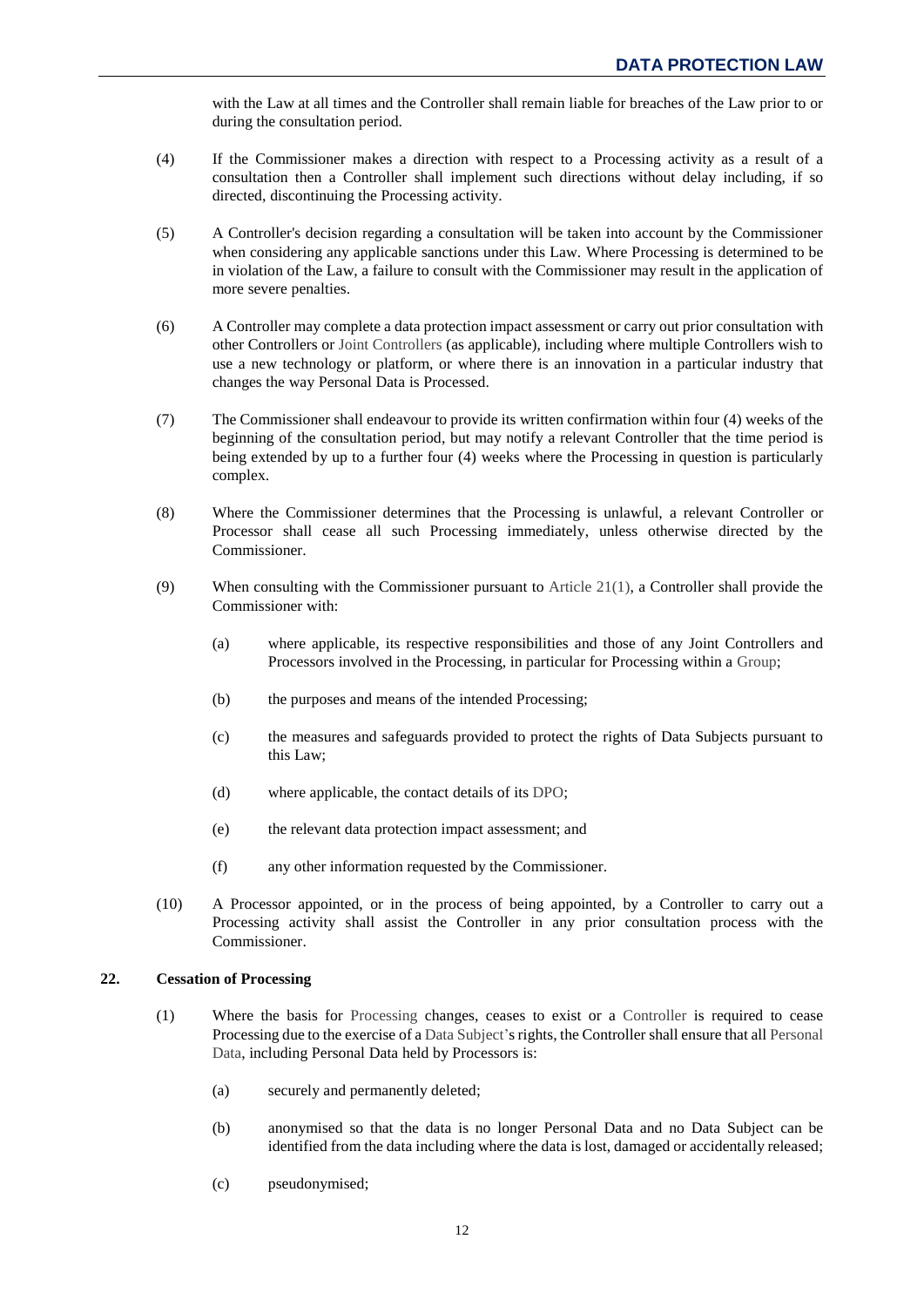- (d) securely encrypted; or
- <span id="page-15-0"></span>(2) Where a Controller is unable to ensure that Personal Data is securely and permanently deleted, anonymised, pseudonynmised or securely encrypted, the Personal Data must be archived in a manner that ensures the data is put beyond further use.
- (3) "Put beyond further use" in [Article](#page-15-0) 22(2) means that:
	- (a) a Controller and a relevant Processor is unable to use the Personal Data to inform any decision with respect of the Data Subject or in a manner that affects the Data Subject in any way, other than where such Personal Data needs to be cross-checked by automated means solely in order to prevent further Processing of Personal Data related to the Data Subject;
	- (b) no party has access to the Personal Data other than the Controller and any relevant Processor;
	- (c) Personal Data is protected by appropriate technical and organisational security measures that are equivalent to those afforded to live Personal Data; and
	- (d) a Controller and any relevant Processor have in place and must comply with a strategy for the permanent deletion, anonymisation, pseudonymisation or secure encryption of the Personal Data, complies and can demonstrate compliance with such policy.
- <span id="page-15-3"></span><span id="page-15-1"></span>(4) Notwithstanding [Article 22\(1\),](#page-14-1) a Controller and any relevant Processor is not required to securely and permanently delete, anonymise, pseudonymise or encrypt Personal Data or put it beyond further use, where such Personal Data:
	- (a) is necessary for the establishment or defence of legal claims or must be retained for compliance wit[h Applicable Law;](#page-47-4) or
	- (b) is being used in scientific research activity conducted in the public interest or in the interests of the [DIFC](#page-47-2) in accordance with all Applicable Laws, in a manner that does not present risks to the rights of Data Subjects; or
	- (c) is part of a dataset used to lawfully train or refine an artificial intelligence system in a manner that does not present risks to a Data Subject's rights.
- <span id="page-15-4"></span><span id="page-15-2"></span>(5) A Controller or Processor seeking to rely on Articles  $22(4)(b)$  or  $22(4)(c)$  shall conduct a data protection impact assessment in accordance with [Article 20](#page-12-1) before doing so. Any Processing of Personal Data in accordance with [Article 22\(4\)](#page-15-3) must be limited to the extent necessary for such purposes.
- <span id="page-15-5"></span>(6) A Controller or Processor shall have a policy and process for managing Personal Data that is subject t[o Article 22\(4\)](#page-15-3) when the grounds for retention no longer apply, and shall securely and permanently delete, anonymise, pseudonymise, encrypt Personal Data or to put it beyond further use when such grounds no longer apply.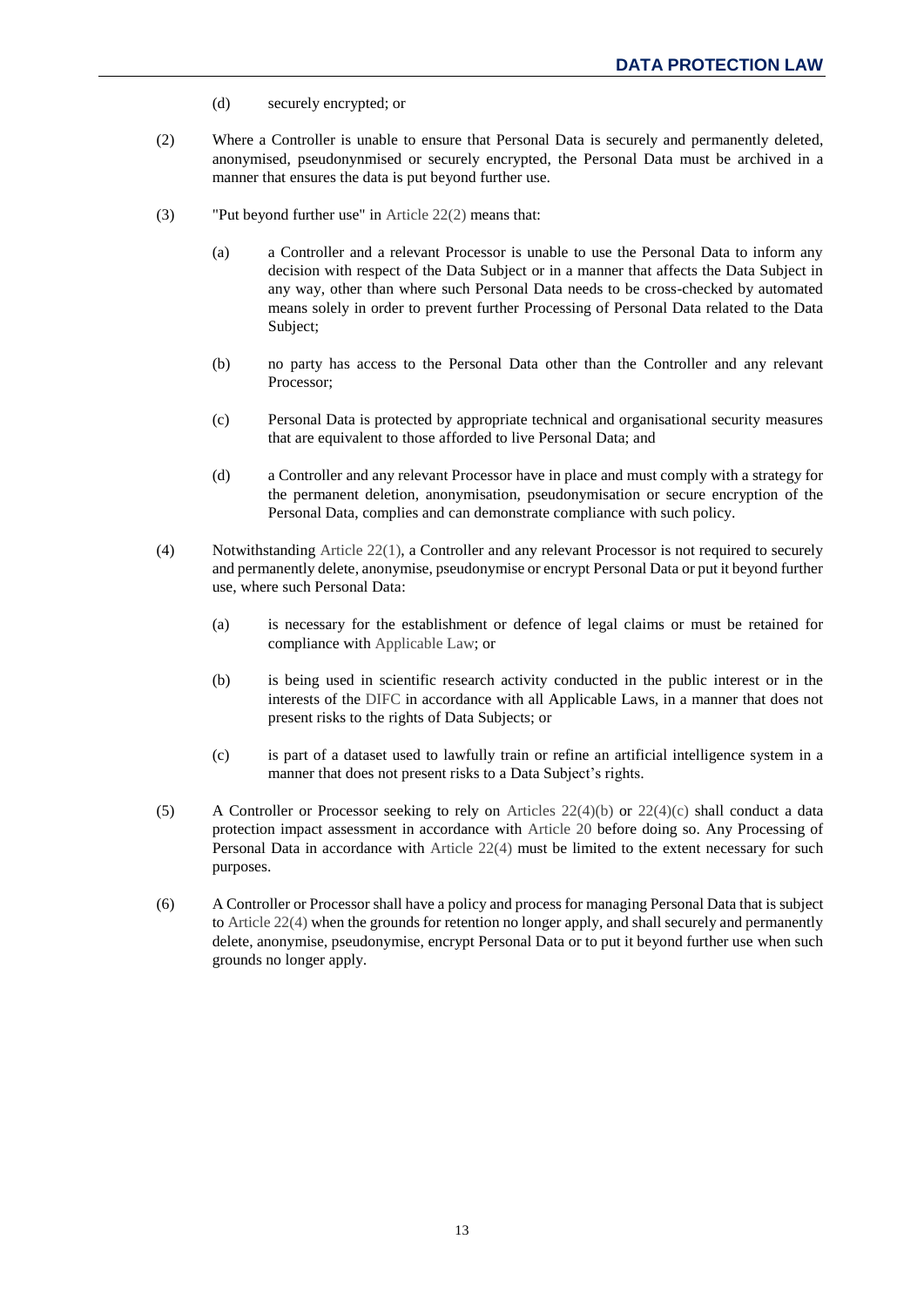## <span id="page-16-1"></span><span id="page-16-0"></span>**PART 3: JOINT CONTROLLERS AND PROCESSORS**

## <span id="page-16-2"></span>**Part 3A: Joint Controllers**

#### **23. Joint Controllers**

- (1) Where two (2) or more persons jointly determine the purposes and means of [Processing](#page-49-2) [Personal](#page-48-1)  [Data,](#page-48-1) they shall b[e Joint Controllers.](#page-48-7)
- <span id="page-16-5"></span>(2) Joint Controllers shall, by way of legally binding written agreement, define their respective responsibilities for ensuring compliance with the obligations under thi[s Law.](#page-48-0) Such agreement shall clarify the process for ensuring that a [Data Subject](#page-47-1) can exercise his rights under this Law and for providing a Data Subject with the information referred to in [Articles 29](#page-23-1) and [30.](#page-24-0)
- (3) The written agreement referred to in [Article 23\(2\)](#page-16-5) or an appropriate summary shall be made available to an affected Data Subject.
- (4) Notwithstanding the terms of any written agreement between the Joint Controllers, they shall remain responsible for all Controller obligations under this Law and the Data Subject's rights may be exercised under this Law in respect of and against each of the Joint Controllers.

#### <span id="page-16-4"></span><span id="page-16-3"></span>**Part 3B: Processors**

#### <span id="page-16-6"></span>**24. Processors and Sub-processors**

- (1) Where [Processing](#page-49-2) is to be carried out on behalf of a [Controller](#page-47-0) by [a Processor,](#page-49-3) the Processing shall be governed by a legally binding written agreement between the Controller and the Processor. A Controller shall only enter into agreements with Processors that provide sufficient assurances to implement appropriate technical and organisational measures that ensure the Processing meets the requirements of this [Law](#page-48-0) and protects [a Data Subject's](#page-47-1) rights.
- <span id="page-16-7"></span>(2) A Processor may not engage another Processor to act as a [Sub-processor](#page-49-7) without the prior written authorisation of a Controller. A Controller may only give a general written authorisation where it has ensured that conditions are in place to enable appointed Sub-processors (present or future) to provide the assurances under [Article 24\(1\).](#page-16-6) If a general written authorisation has been given, a Processor shall inform a Controller of any intended changes concerning the addition or replacement of a Sub-processor. A Processor shall take into account any good faith objection raised by a Controller to such intended changes.
- <span id="page-16-9"></span>(3) Subject to [Article 24\(2\),](#page-16-7) a Processor may not engage a Sub-processor for carrying out specific Processing activities on behalf of the Controller, unless a legally binding written agreement containing the requirements set out in [Article 24\(5\)](#page-16-8) is in place with such Sub-processor that ensures a full delegation of the obligations that the Processor owes to the Controller under the agreement with the Controller in respect of such specific Processing activities.
- (4) Where a Sub-processor fails to fulfil its data protection obligations under an agreement or [Applicable Law,](#page-47-4) the Processor that engaged it shall remain fully liable to a relevant Controller for the performance of the Sub-processor's obligations.
- <span id="page-16-8"></span>(5) Each agreement referred to in [Articles 24\(1\)](#page-16-6) and [24\(3\):](#page-16-9)
	- (a) shall set out the:
		- (i) subject-matter and duration of the Processing;
		- (ii) nature and purpose of the Processing;
		- (iii) type of [Personal Data](#page-48-1) and categories of Data Subjects; and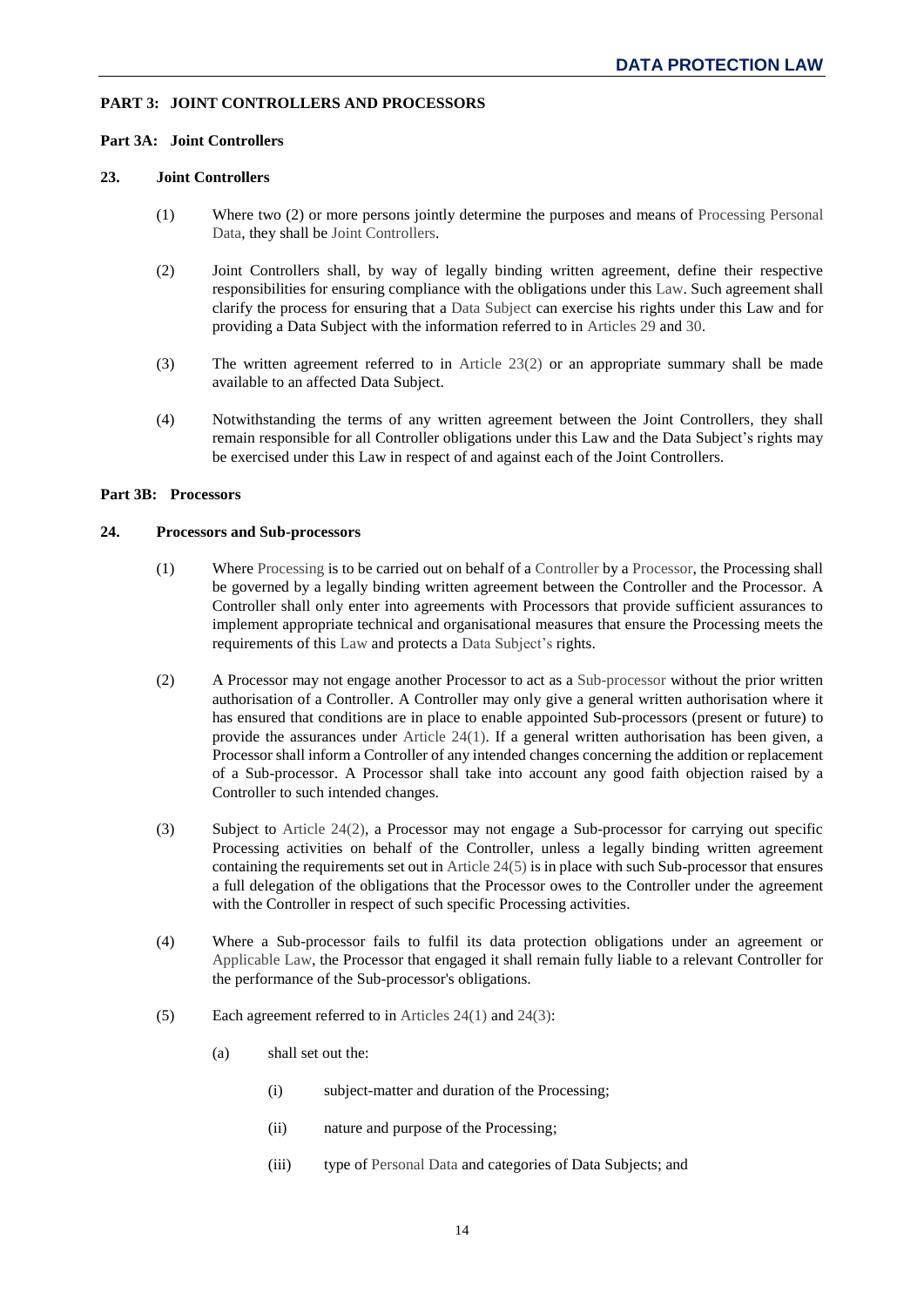- (iv) obligations and rights of the Controller; and
- <span id="page-17-0"></span>(b) must include commitments that each Processor and Sub-processor (if any) shall:
	- (i) Process Personal Data based on documented instructions from a Controller, including sharing of Personal Data in response to a request made by [a Requesting](#page-49-8)  [Authority](#page-49-8) (as described in [Article 28\)](#page-22-0), or transfers of Personal Data to a [Third](#page-50-0)  [Country](#page-50-0) or a[n International Organisation,](#page-48-4) unless required to do so by Applicable Law to which the Processor is subject;
	- (ii) where Applicable Law, as referred to in Article  $24(5)(b)(i)$ , applies:
		- (A) inform any relevant counterparty; or
		- (B) where there is a chain of Processors and Sub-processors, ensure that the Controller is notified, unless the Applicable Law in question prohibits such information being provided on grounds of [Substantial Public](#page-49-5)  [Interest;](#page-49-5)
	- (iii) ensure that persons authorised to Process relevant Personal Data are under legally binding written agreements or duties of confidentiality;
	- (iv) take all measures required pursuant to [Article 14;](#page-8-2)
	- (v) comply with the conditions referred to in [Articles 24\(2\)](#page-16-7) and [\(3\)](#page-16-9) for engaging any Sub-processor;
	- (vi) assist a relevant counterparty by providing appropriate technical and organisational measures for the fulfilment of the Controller's obligation to respond to requests for exercising the Data Subject's rights, having taken into account the nature of the Processing;
	- (vii) assist a relevant counterparty in ensuring the Controller's compliance with the obligations pursuant to [Articles](#page-8-2) 14, [20,](#page-12-1) [21,](#page-13-0) [41](#page-32-1) and [42,](#page-32-2) taking into account the nature of Processing and the information available to the Processor;
	- (viii) delete or return all Personal Data to the Controller, at the Controller's option, or make the same available for return to a relevant counterparty after the end of the provision of services relating to Processing, and delete existing copies unless Applicable Law requires storage of the Personal Data;
	- (ix) make available to the Controller, relevant counterparty or the [Commissioner](#page-47-3) (upon request) all necessary information to demonstrate compliance with the obligations in this Article 24; and
	- (x) permit and provide reasonable assistance with audits, including inspections, conducted by:
		- (A) a relevant counterparty;
		- (B) another auditor mandated by a relevant counterparty; or
		- (C) the Commissioner.
- <span id="page-17-2"></span><span id="page-17-1"></span>(6) A Processor or Sub-processor shall immediately inform the Controller or Processor (as applicable) whether, in its opinion, the Processing activity infringes this Law.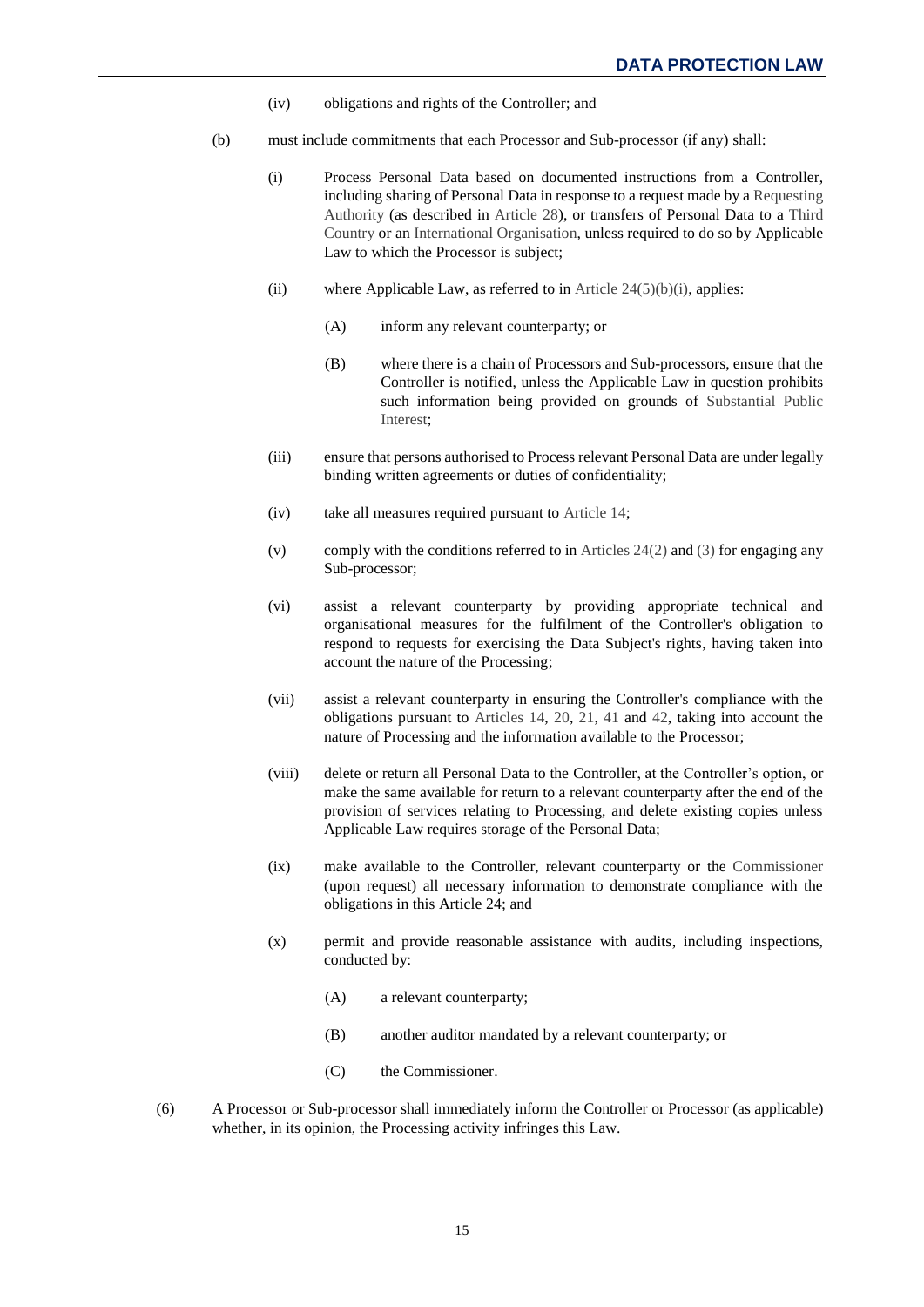- (7) Adherence by a Processor or Sub-processor to an approved code of conduct referred to in [Article](#page-35-1) [48,](#page-35-1) or an approved certification mechanism referred to in [Article](#page-37-0) 50, may demonstrate the sufficiency of the measures referred to in [Articles 24\(1\)](#page-16-6) and [24\(2\).](#page-16-7)
- (8) The Commissioner may publish standard contractual clauses for the matters referred to in [Articles](#page-16-6)  [24\(1\)](#page-16-6) and [\(3\).](#page-16-9) The incorporation of such clauses in an applicable written agreement shall be sufficient to discharge the obligations in Articles  $24(5)(b)(i)$  to  $24(5)(b)(x)$  inclusive.
- (9) If a Processor infringes this Law by determining the purposes and means of Processing, the Processor shall be considered to be a Controller in respect of that Processing and will assume all the responsibilities and obligations of a Controller.
- (10) Both a Controller and Processor are in breach of this Law if they commence mutually agreed Processing activity without a written agreement referred to in [Articles 24\(1\)](#page-16-6) and [24\(3\).](#page-16-9)

## <span id="page-18-0"></span>**25. Confidentiality**

A [Controller](#page-47-0) or [Processor,](#page-49-3) and where applicable, a [Joint Controller](#page-48-7) or a [Sub-processor,](#page-49-7) shall take steps to ensure that any person acting under its respective authority that has access t[o Personal Data](#page-48-1) shall not [Process](#page-49-2) it except on the instructions of the Controller, unless it is required to do so under [Applicable Law.](#page-47-4)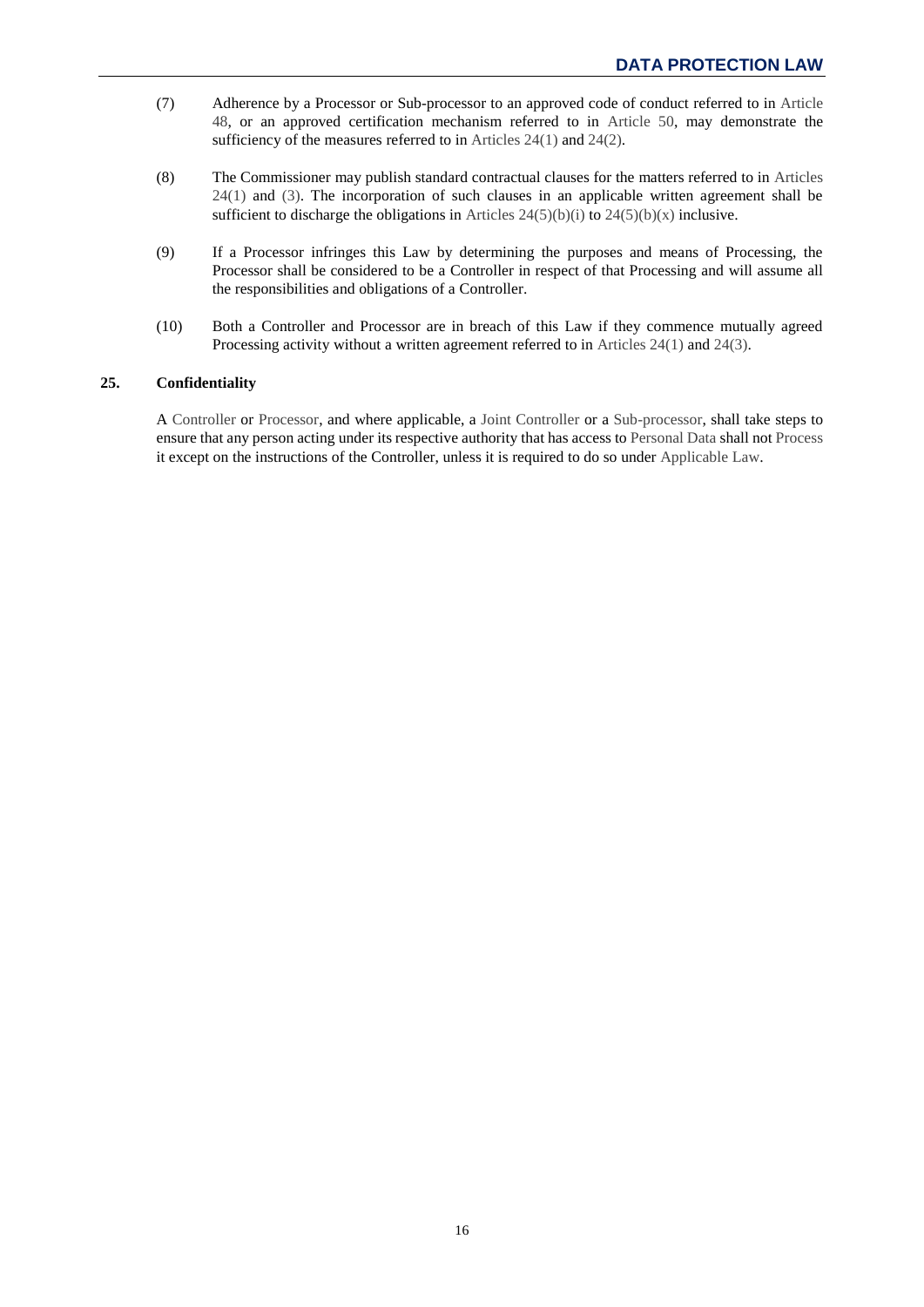## <span id="page-19-1"></span><span id="page-19-0"></span>**PART 4: DATA EXPORT AND SHARING**

#### **26. Transfers out of the DIFC: adequate level of protection**

- <span id="page-19-5"></span>(1) [Processing](#page-49-2) of [Personal Data](#page-48-1) that involves the transfer of Personal Data from the [DIFC](#page-47-2) to a [Third](#page-50-0)  [Country](#page-50-0) or to an [International Organisation](#page-48-4) may take place only if:
	- (a) an adequate level of protection for that Personal Data is ensured b[y Applicable Law,](#page-47-4) as set out in [Articles 26\(2\)](#page-19-3) an[d \(3\),](#page-19-4) including with respect to onward transfers of Personal Data; or
	- (b) it takes place in accordance with [Article 27.](#page-19-2)
- <span id="page-19-6"></span><span id="page-19-3"></span>(2) For the purposes o[f Article 26\(1\),](#page-19-5) the [Commissioner](#page-47-3) may determine from time to time that a Third Country, a territory or one (1) or more specified sectors within a Third Country, or an International Organisation ensures an adequate level of data protection, taking into account factors including:
	- (a) the rule of law, the general respect for individual's rights and the ability of individuals to enforce their rights via administrative or judicial redress;
	- (b) the access of a public authority to Personal Data;
	- (c) the existence of effective data protection law, including rules on the onward transfer of Personal Data to a Third Country or International Organisation;
	- (d) the existence and functioning of one (1) or more independent, competent data protection or similar supervisory authorities with adequate enforcement powers; and
	- (e) international commitments and conventions binding on such Third Country or International Organisation and its membership of any multilateral or regional organisations.
- <span id="page-19-7"></span><span id="page-19-4"></span>(3) The Commissioner may, at his discretion, make such a determination that any Third Country, a territory or one (1) or more specified sectors within a Third Country, or an International Organisation ensures an adequate level of data protection based on adequacy decisions made by other competent data protection authorities where such decisions have taken into account the same factors listed at [Article 26\(2\)\(a\)](#page-19-6) to [\(e\)](#page-19-7) above.
- (4) The Commissioner shall pass [Regulations](#page-49-0) to provide details of his determinations under [Article](#page-19-3)  [26\(2\)](#page-19-3) and [26\(3\).](#page-19-4)
- (5) The Commissioner may repeal, amend or suspend the adequacy status of any Third Country, territory or one (1) or more specified sectors within a Third Country, or International Organisation determined under [Article 26\(2\).](#page-19-3) In such circumstances, the Commissioner will issue amended Regulations if necessary.
- (6) Processing in accordance with this Article [26](#page-19-1) does not require any specific authorisation or notification to the Commissioner other than as required under any other provision of thi[s Law](#page-48-0) which may apply to such Processing.

## <span id="page-19-9"></span><span id="page-19-2"></span>**27. Transfers out of the DIFC in the absence of an adequate level of protection**

- <span id="page-19-8"></span>(1) A transfer or a set of transfers of [Personal Data](#page-48-1) to [a Third Country](#page-50-0) or a[n International Organisation](#page-48-4) may take place on condition that:
	- (a) the [Controller](#page-47-0) or [Processor](#page-49-3) in question has provided appropriate safeguards (as described in [Article 27\(2\)\)](#page-20-0), and on condition that enforceabl[e Data Subject](#page-47-1) rights and effective legal remedies for Data Subjects are available;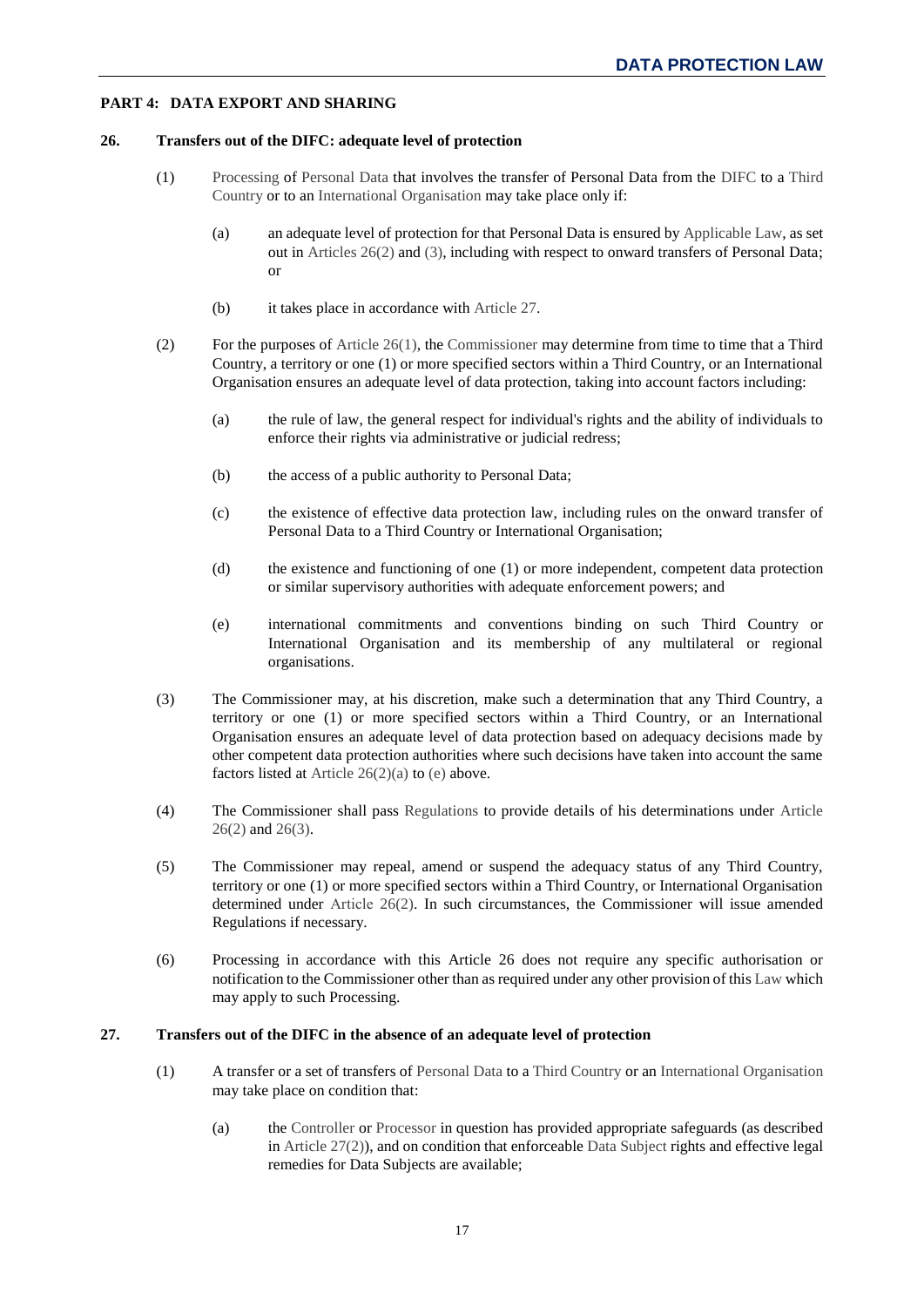- (b) one of the specific derogations in [Article 27\(3\)](#page-20-1) applies; or
- <span id="page-20-6"></span>(c) the limited circumstances in [Article 27\(4\)](#page-21-0) apply.
- <span id="page-20-2"></span><span id="page-20-0"></span>(2) The appropriate safeguards referred to in Article  $27(1)(a)$  may be provided for by:
	- (a) a legally binding instrument between public authorities;
	- (b) [Binding Corporate Rules,](#page-47-7) subject to [Article 27\(6\);](#page-21-1)
	- (c) standard data protection clauses as adopted by the [Commissioner](#page-47-3) in accordance with [Regulations](#page-49-0) setting out a procedure for developing such clauses;
	- (d) an approved code of conduct pursuant t[o Article 48](#page-35-1) together with binding and enforceable commitments of the Controller or Processor in the Third Country or the International Organisation to apply the appropriate safeguards, including regarding a Data Subject's rights; or
	- (e) an approved certification mechanism pursuant to [Article 50](#page-37-0) together with binding and enforceable commitments of the Controller or Processor in the Third Country or the International Organisation to apply the appropriate safeguards, including regarding Data Subjects' rights.
- <span id="page-20-5"></span><span id="page-20-4"></span><span id="page-20-3"></span><span id="page-20-1"></span>(3) The derogations referred to i[n Article 27\(1\)\(b\)](#page-20-2) are:
	- (a) a Data Subject has explicitly consented to a proposed transfer, after being informed of possible risks of such transfer due to the absence of an adequacy decision or appropriate safeguards;
	- (b) the transfer is necessary for the performance of a contract between a Data Subject and Controller or the implementation of pre-contractual measures taken in response to the Data Subject's request;
	- (c) the transfer is necessary for the conclusion or performance of a contract that is in the interest of a Data Subject between a Controller and [a Third Party;](#page-50-1)
	- (d) the transfer is necessary for reasons of [Substantial Public Interest;](#page-49-5)
	- (e) the transfer is necessary or legally required in the interests of the [DIFC,](#page-47-2) including in the interests of the [DIFC Bodies](#page-48-3) relating to the proper discharge of their functions;
	- (f) the transfer is necessary for the establishment, exercise or defence of a legal claim;
	- (g) the transfer is necessary in order to protect the vital interests of a Data Subject or of other persons where a Data Subject is physically or legally incapable of giving consent;
	- (h) the transfer is made in compliance wit[h Applicable Law](#page-47-4) and data minimisation principles, set out in [Article 9\(1\)\(e\),](#page-5-9) from a register that is:
		- (i) intended to provide information to the public; and
		- (ii) open for viewing either by the public in general or by any person who can demonstrate a legitimate interest;
	- (i) subject to [Article 28,](#page-22-0) the transfer is:
		- (i) necessary for compliance with any obligation under Applicable Law to which the Controller is subject; or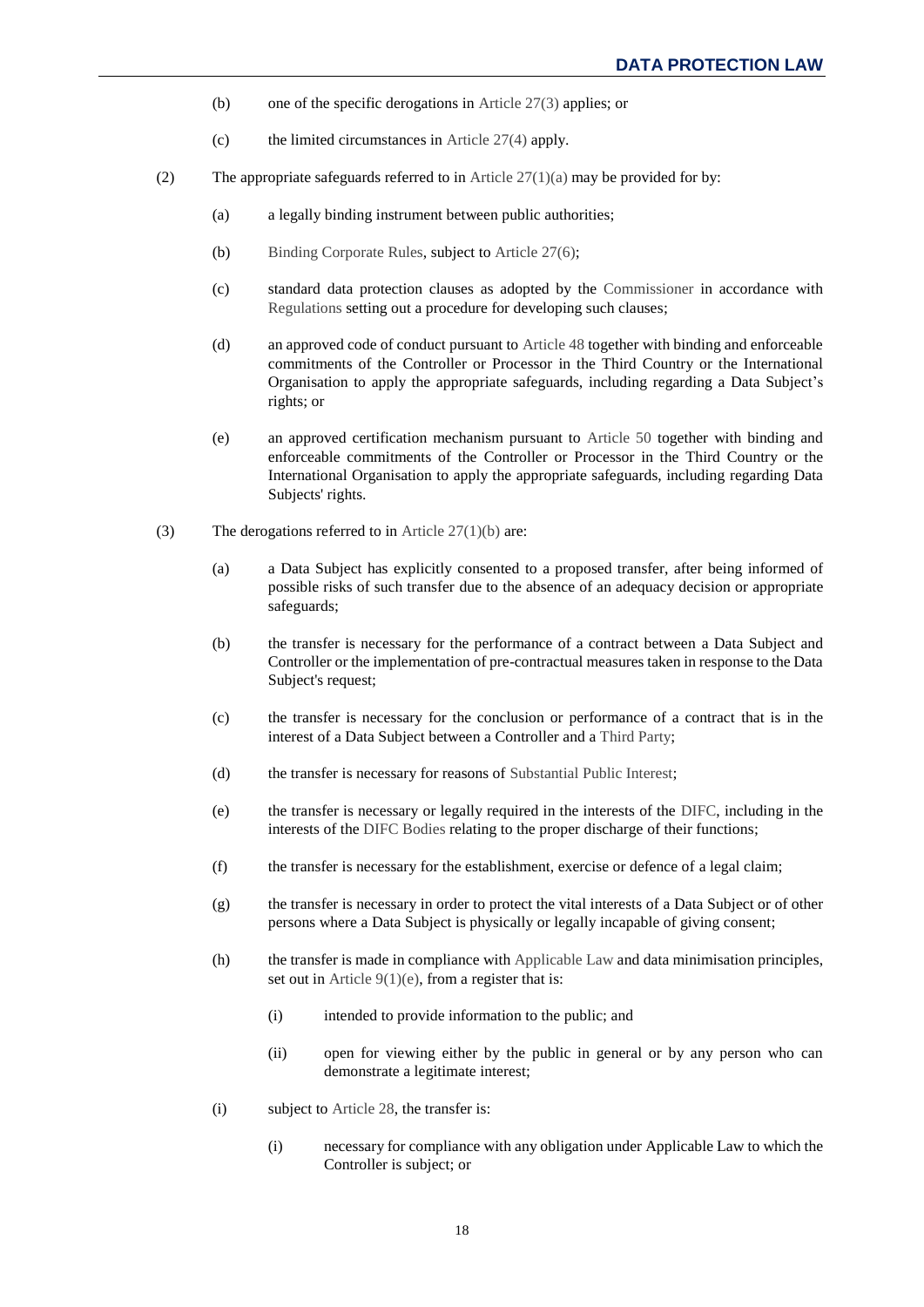- (ii) made at the reasonable request of a regulator, police or other government agency or competent authority;
- (j) subject to international financial standards, the transfer is necessary to uphold the legitimate interests of a Controller recognised in international financial markets, except where such interests are overridden by the legitimate interests of the Data Subject relating to the Data Subject's particular situation; or
- (k) the transfer is necessary to comply with applicable anti-money laundering or counterterrorist financing obligations that apply to a Controller or Processor or for the prevention or detection of a crime.
- <span id="page-21-0"></span>(4) Where a transfer could not be based on one of the provisions in this [Article 27\(1\)](#page-19-9) to [\(3\)](#page-20-1) or [Article](#page-19-1)  [26,](#page-19-1) such transfer to a Third Country or an International Organisation may take place only if:
	- (a) the transfer is not repeating or part of a repetitive course of transfers;
	- (b) concerns only a limited number of Data Subjects;
	- (c) is necessary for the purposes of compelling legitimate interests pursued by the Controller that are not overridden by the interests or rights of the Data Subject; and
	- (d) the Controller has completed a documentary assessment of all the circumstances surrounding the data transfer and has on the basis of that assessment provided suitable safeguards with regard to the protection of Personal Data.
- (5) A Controller shall inform the Commissioner of any transfer made pursuant to [Article 27\(4\)](#page-21-0) and shall, in addition to providing the information referred to in [Articles 29](#page-23-1) or [30,](#page-24-0) as applicable, inform the Data Subject of the transfer and the compelling legitimate interests.
- <span id="page-21-1"></span>(6) A public authority subject to [DIFC](#page-47-2) law may not rely on Articles  $27(3)(a)$ , [\(b\)](#page-20-4) an[d \(c\),](#page-20-5) or on Article  $27(4)$ .
- (7) A Controller or Processor may rely on its existing Binding Corporate Rules subject to the following:
	- (a) relevant Binding Corporate Rules may only be used for lawful transfers within the Controller's or the Processor's respective [Group](#page-48-5) (and, in the case of the Processor, only where permitted by the Controller); and
	- (b) relevant Binding Corporate Rules must have been reviewed and approved by the Commissioner.
- (8) A Controller or Processor may make a request to the Commissioner for approval of its Binding Corporate Rules that have been approved by a competent data protection or similar supervisory authority in any jurisdiction to which [Article 26\(2\)](#page-19-3) applies, and the Commissioner shall approve or reject such request, which shall include:
	- (i) a full copy of its Binding Corporate Rules and confirmation as to whether such Binding Corporate Rules have been approved by any competent data protection authority;
	- (ii) details of the transfers it intends to make or receive in reliance on the Binding Corporate Rules; and
	- (iii) where the Binding Corporate Rules operate on the basis that members of the Controller's or Processor's Group (including the Controller or Processor) will bind other members of the Group, such as by way of power of attorney, full evidence of all valid instruments necessary to create such powers to bind should also be provided.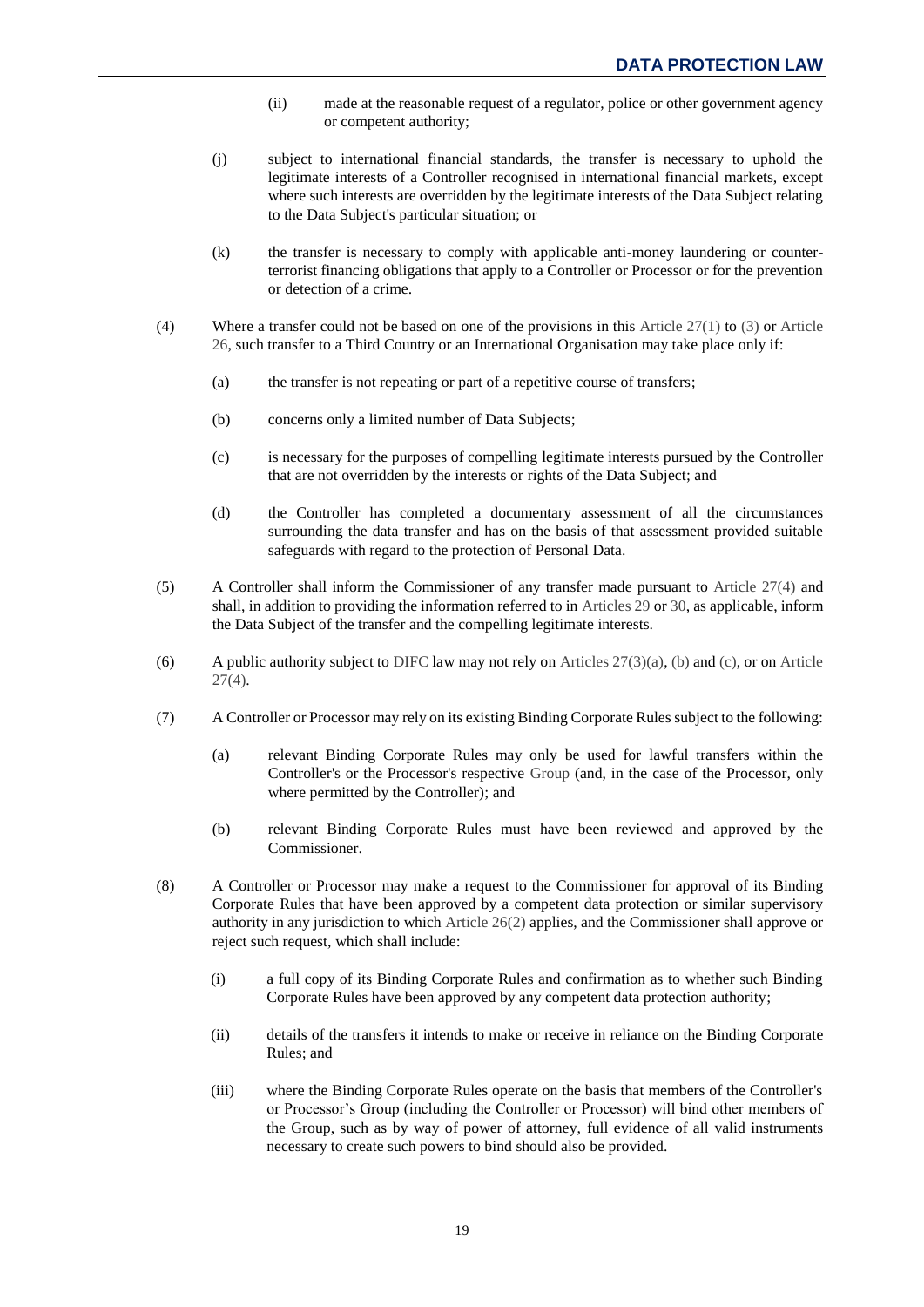- (9) If a set of Binding Corporate Rules is amended at any time, a Controller or Processor shall provide a revised copy to the Commissioner without delay, in a form that clearly shows all edits. The Commissioner may approve or reject the revised Binding Corporate Rules. If the revised Binding Corporate Rules are rejected then the Controller or Processor may no longer rely on them.
- (10) A Controller or Processor shall confirm in writing annually to the Commissioner that an approved set of Binding Corporate Rules remains in the same form and is used to facilitate the same transfers as approved.
- (11) The Commissioner may provide guidance or make Regulations regarding the procedure for approving or rejecting and suggested contents of Binding Corporate Rules, and may require a Controller or Processor to provide evidence of any matter relating to Binding Corporate Rules.

## <span id="page-22-1"></span><span id="page-22-0"></span>**28. Data sharing**

- (1) Subject to any other obligations under this [Law](#page-48-0) and, in particular, a [Controller's](#page-47-0) or [Processor's](#page-49-3) obligations under [Part 2](#page-5-10) regarding accountability, transparency and compliance with general data protection principles or [Part 4](#page-19-0) regarding transfers out of the [DIFC,](#page-47-2) where a Controller or Processor receives a request from any public authority over the person or any part of its Group ("[a Requesting](#page-49-8)  [Authority"](#page-49-8)) for the disclosure and transfer of any [Personal Data,](#page-48-1) it should:
	- (a) exercise reasonable caution and diligence to determine the validity and proportionality of the request, including to ensure that any disclosure of Personal Data in such circumstances is made solely for the purpose of meeting the objectives identified in the request from the Requesting Authority;
	- (b) assess the impact of the proposed transfer in light of the potential risks to the rights of any affected [Data Subject](#page-47-1) and, where appropriate, implement measures to minimise such risks, including by redacting or minimising the Personal Data transferred to the extent possible or utilising appropriate technical or other measures to safeguard the transfer; and
	- (c) where reasonably practicable, obtain appropriate written and binding assurances from the Requesting Authority that it will respect the rights of Data Subjects and comply with the general data protection principles set out i[n Part 2](#page-5-10) in relation to the [Processing](#page-49-2) of Personal Data by the Requesting Authority.
- (2) A Controller or, as applicable, its Processor(s) or any [Sub-processor\(s\),](#page-49-7) having provided (where possible under Applicable Law) reasonable notice to the Controller, may disclose or transfer Personal Data to the Requesting Authority where it has taken reasonable steps to satisfy itself that:
	- (a) a request by a Requesting Authority referred to in [Article 28\(1\)](#page-22-1) is valid and proportionate; and
	- (b) the Requesting Authority will respect the rights of Data Subjects in the Processing of any Personal Data transferred to it by the Controller pursuant to a request under [Article 28\(1\).](#page-22-1)
- (3) A Controller or Processor may consult with the Commissioner in relation to any matter under this Article [28.](#page-22-0)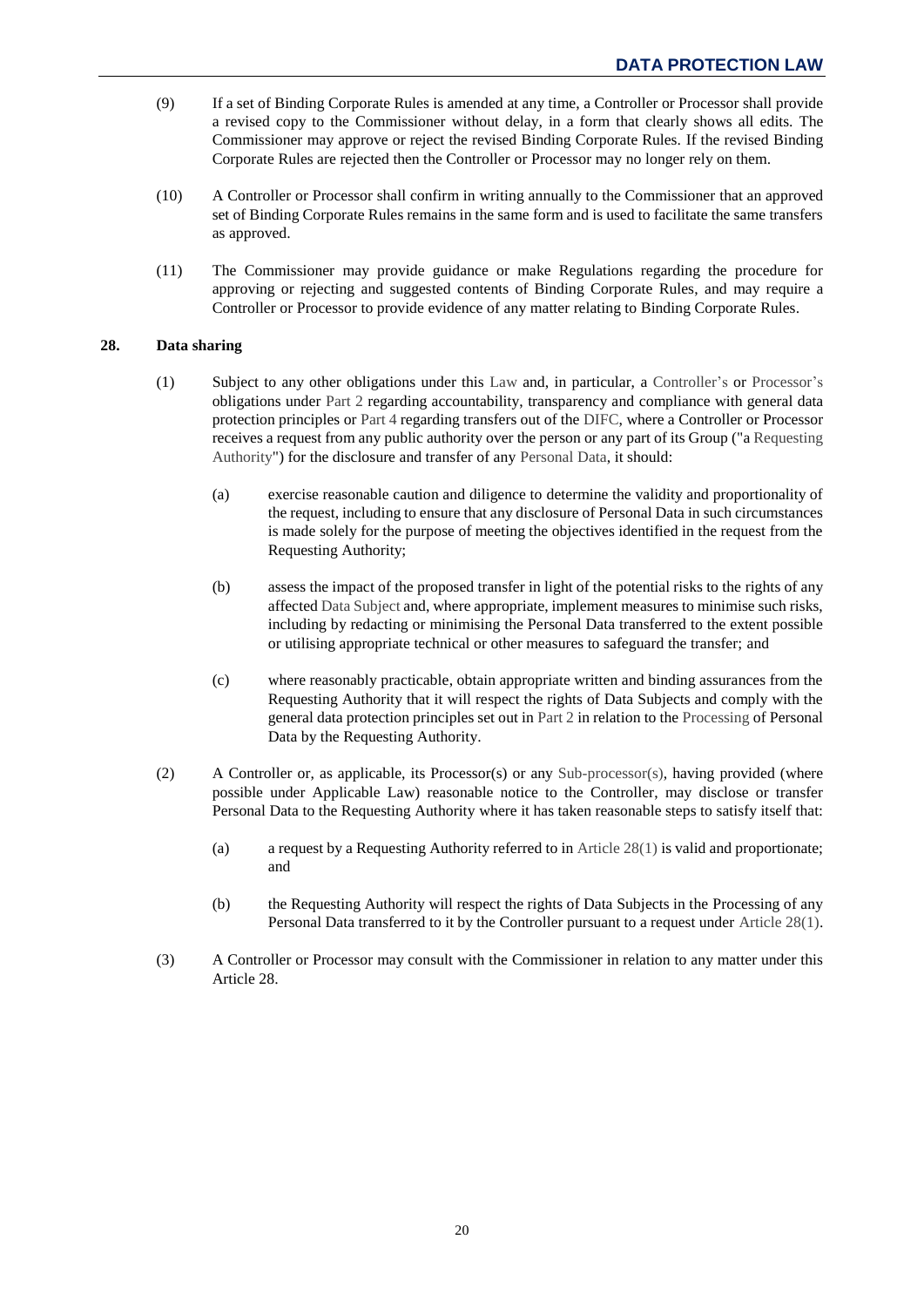## <span id="page-23-1"></span><span id="page-23-0"></span>**PART 5: INFORMATION PROVISION**

#### <span id="page-23-2"></span>**29. Providing information where Personal Data has been obtained from the Data Subject**

- (1) A [Controller](#page-47-0) shall provide a [Data Subject](#page-47-1) from whom it collects [Personal Data](#page-48-1) with at least the following information, in a concise, transparent, intelligible and easily accessible form, using clear and plain language, at the time of collecting the Personal Data to enable the Data Subject to assess the implications of providing his Personal Data:
	- (a) the identity and contact details of the Controller;
	- (b) the contact details of the [DPO,](#page-48-6) if applicable;
	- (c) the purposes of the [Processing,](#page-49-2) as well as its lawful basis under thi[s Law;](#page-48-0)
	- (d) if the Controller's lawful basis for the Processing is legitimate interests or compliance with any [Applicable Law](#page-47-4) to which the Controller is subject, the Controller shall state clearly what those legitimate interests or compliance obligations are;
	- (e) the categories of Personal Data relating to the Data Subject that are being processed;
	- (f) the recipients or categories of recipients of the Personal Data;
	- (g) where applicable, the fact that the Controller intends to transfer Personal Data to a [Third](#page-50-0)  [Country](#page-50-0) or [International Organisation,](#page-48-4) or in the case of transfers referred to in [Articles](#page-19-8)   $27(1)(a)$ ,  $27(2)(b)$  or  $27(3)(b)$ , reference to the appropriate or suitable safeguards and the means by which to obtain a copy of them or where they have been made available; and
	- (h) any further information in so far as such is necessary, having regard to the specific circumstances in which the Personal Data is collected, to ensure fair and transparent Processing in respect of the Data Subject, including:
		- (i) the period for which the Personal Data will be stored, or if that is not possible, the criteria used to determine that period;
		- (ii) the existence of the right to request from the Controller access to and rectification or erasure of Personal Data or restriction of Processing concerning the Data Subject or to object to Processing as well as the right to data portability;
		- (iii) where the Processing is based on the Data Subject's consent, the existence of the right to withdraw consent at any time, without affecting the lawfulness of Processing based on consent before its withdrawal;
		- (iv) the right to lodge a complaint with the [Commissioner;](#page-47-3)
		- (v) whether the Personal Data is obtained pursuant to a statutory or contractual requirement, or a requirement necessary to enter into a contract, as well as whether the Data Subject is obliged to provide the Personal Data and the possible consequences of failure to provide such data;
		- (vi) if applicable, the existence of automated decision-making, including [Profiling,](#page-49-9) and meaningful information about the logic involved, as well as the significance and the possible outcomes of such Processing for the Data Subject;
		- (vii) whether replies to questions are obligatory or voluntary, as well as the possible consequences of failure to reply;
		- (viii) whether the Personal Data will be used for direct marketing purposes; and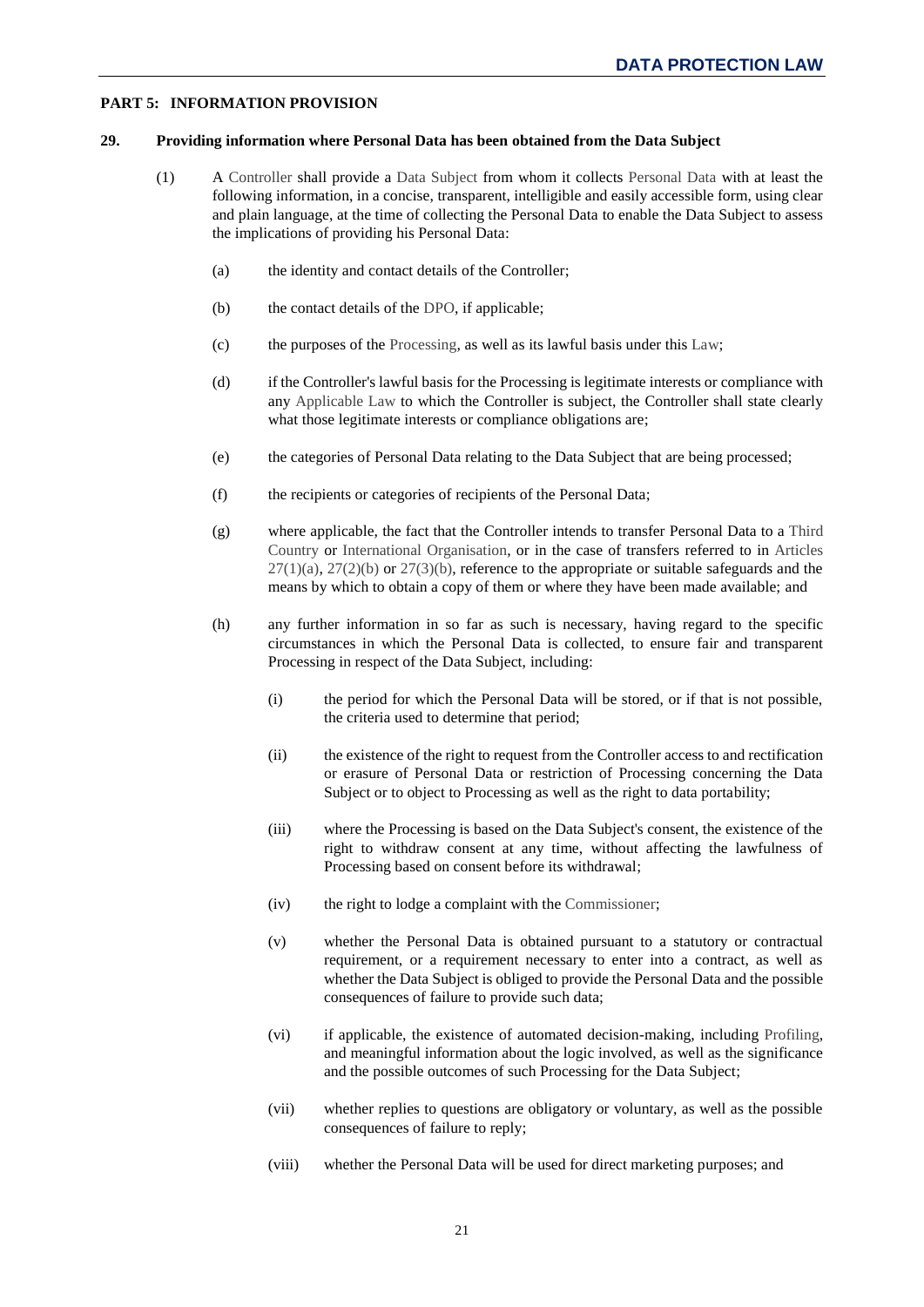- <span id="page-24-2"></span>(ix) if the Controller intends to Process Personal Data in a manner that will restrict or prevent the Data Subject from exercising his rights to request rectification or erasure of Personal Data in accordance with [Article 33,](#page-26-2) or to object to the Processing of the Personal Data in accordance with [Article](#page-28-0) 34. In such cases, the Controller shall:
	- (1) include a clear and explicit explanation of the expected impact on such rights; and
	- (2) satisfy itself that the Data Subject understands and acknowledges the extent of any such restrictions.
- (2) [Article 29\(1\)](#page-23-2) shall not require a Controller to provide information the Data Subject already has.

#### <span id="page-24-1"></span><span id="page-24-0"></span>**30. Providing Information where Personal Data has not been obtained from the Data Subject**

- (1) Where [Personal Data](#page-48-1) has not been obtained from the [Data Subject,](#page-47-1) a [Controller](#page-47-0) shall provide the Data Subject with at least the following information in a concise, transparent, intelligible and easily accessible form, using clear and plain language:
	- (a) the identity and contact details of the Controller;
	- (b) the contact details of the [DPO,](#page-48-6) if applicable;
	- (c) the purposes of the [Processing,](#page-49-2) as well as its lawful basis under thi[s Law;](#page-48-0)
	- (d) the categories of Personal Data relating to the Data Subject that are being processed;
	- (e) the recipients or categories of recipients of the Personal Data;
	- (f) where applicable, the fact that the Controller intends to transfer Personal Data to a [Third](#page-50-0)  [Country](#page-50-0) or [International Organisation,](#page-48-4) or in the case of transfers referred to in [Articles](#page-19-8)   $27(1)(a)$ ,  $27(2)(b)$  or  $27(3)(b)$ , reference to the appropriate or suitable safeguards and the means by which to obtain a copy of them or where they have been made available; and
	- (g) any necessary information regarding the specific circumstances in which the Personal Data is [Processed,](#page-49-2) to ensure fair and transparent Processing in respect of the Data Subject, including:
		- (i) the period for which the Personal Data will be stored, or if that is not possible, the criteria used to determine that period;
		- (ii) if the Controller's lawful basis for the Processing is legitimate interests or compliance with any [Applicable Law](#page-47-4) to which the Controller is subject, the Controller shall state clearly what those legitimate interests or compliance obligations are;
		- (iii) notice of the right to request from the Controller access to and rectification or erasure of Personal Data or restriction of Processing concerning the Data Subject or to object to Processing as well as the right to data portability;
		- (iv) where the Processing is based on the Data Subject's consent, notice of the right to withdraw consent at any time, without affecting the lawfulness of Processing based on consent before its withdrawal;
		- (v) the right to lodge a complaint with the [Commissioner;](#page-47-3)
		- (vi) the source from which the Personal Data was obtained; and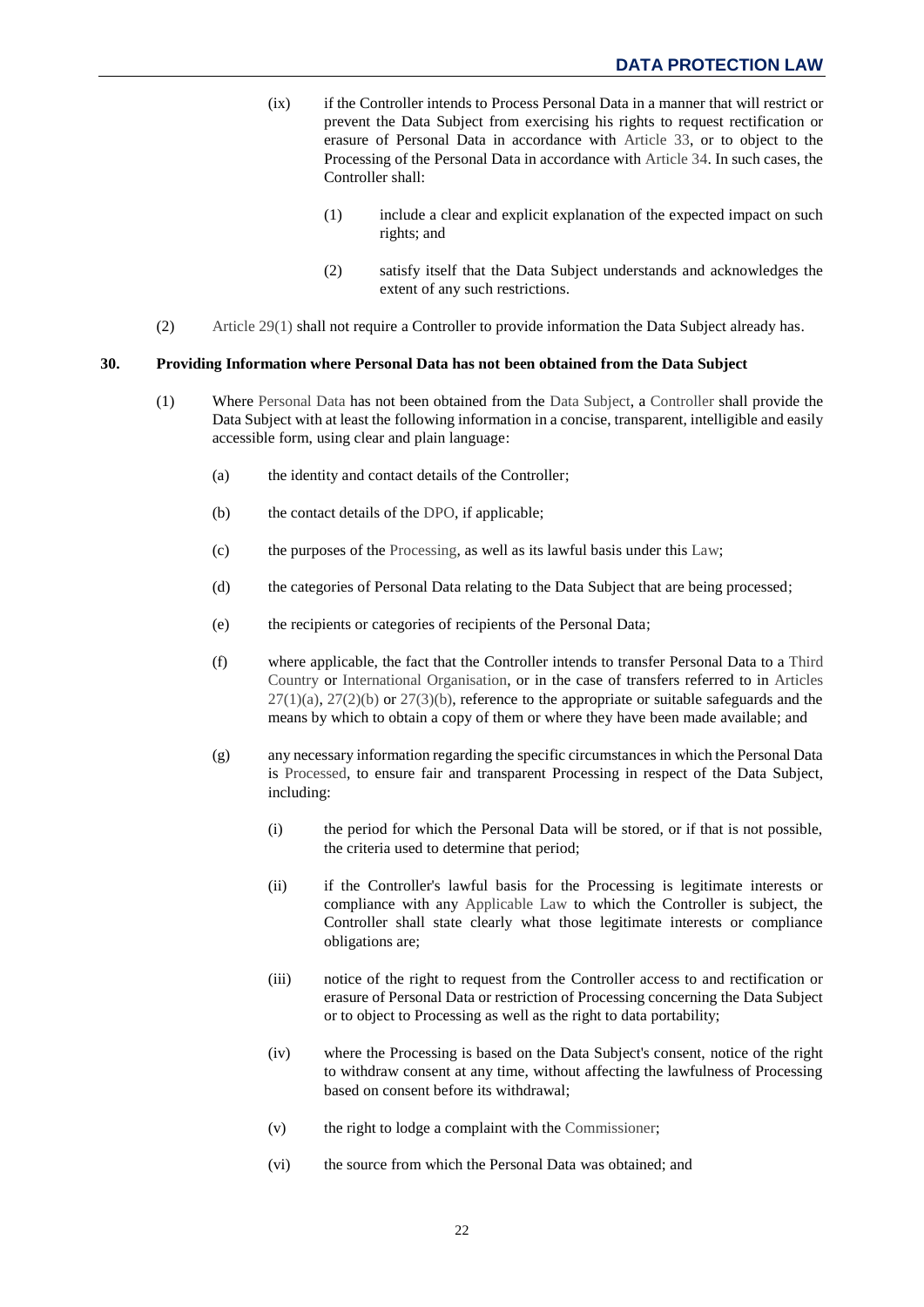- (vii) if applicable, the existence of automated decision-making, including [Profiling,](#page-49-9) and meaningful information about the logic involved, as well as the significance and the possible outcomes of such Processing for the Data Subject.
- <span id="page-25-1"></span>(2) The Controller must provide the information referred to in [Article 30\(1\):](#page-24-1)
	- (a) no longer than one (1) month from obtaining the Personal Data; or
	- (b) if the Personal Data is used for communicating with the Data Subject, no later than the first communication; or
	- (c) if a disclosure (including the making available for Processing) to a [Processor](#page-49-3) or a [Third](#page-50-1)  [Party](#page-50-1) is envisaged, no later than the time when the Personal Data is first disclosed.
- (3) [Article 30\(1\)](#page-24-1) shall not apply:
	- (a) to require the Controller to provide information the Data Subject already has;
	- (b) to require the provision of such information if it proves impossible or would involve a disproportionate effort.
	- (c) where disclosure is expressly required by a [Requesting Authority](#page-49-8) or an Applicable Law and which provides appropriate measures to protect the Data Subject's legitimate interests; or
	- (d) where the Personal Data must remain confidential subject to an obligation of professional secrecy in accordance with Applicable Law to which the Controller is subject, including a statutory obligation of secrecy.

## <span id="page-25-0"></span>**31. Nature of Processing information**

- (1) Subject t[o Article 31\(2\),](#page-25-1) the information to be provided under [Articles](#page-23-1) 29 an[d 30](#page-24-0) shall be provided in writing, including, where appropriate, by electronic means.
- (2) The information to be provided under [Articles 29 a](#page-23-1)nd [30](#page-24-0) may be provided orally upon a [Data](#page-47-1)  [Subject's](#page-47-1) request, including where the [Personal Data](#page-48-1) is being collected by means of a telephone conversation between the [Controller](#page-47-0) and the Data Subject, on the condition that the identity of the Data Subject has been verified at the time of the request.
- (3) A Controller may comply with the requirements under [Articles 29 a](#page-23-1)nd [30,](#page-24-0) to the extent that the required information is contained within publicly available policies maintained by the Controller, by clearly directing the Data Subject to such policies. Such policies must be written in a concise, transparent, intelligible and easily accessible form, using clear and plain language. The Controller may include within such policies links directing the Data Subject to additional information about the [Processing.](#page-49-2)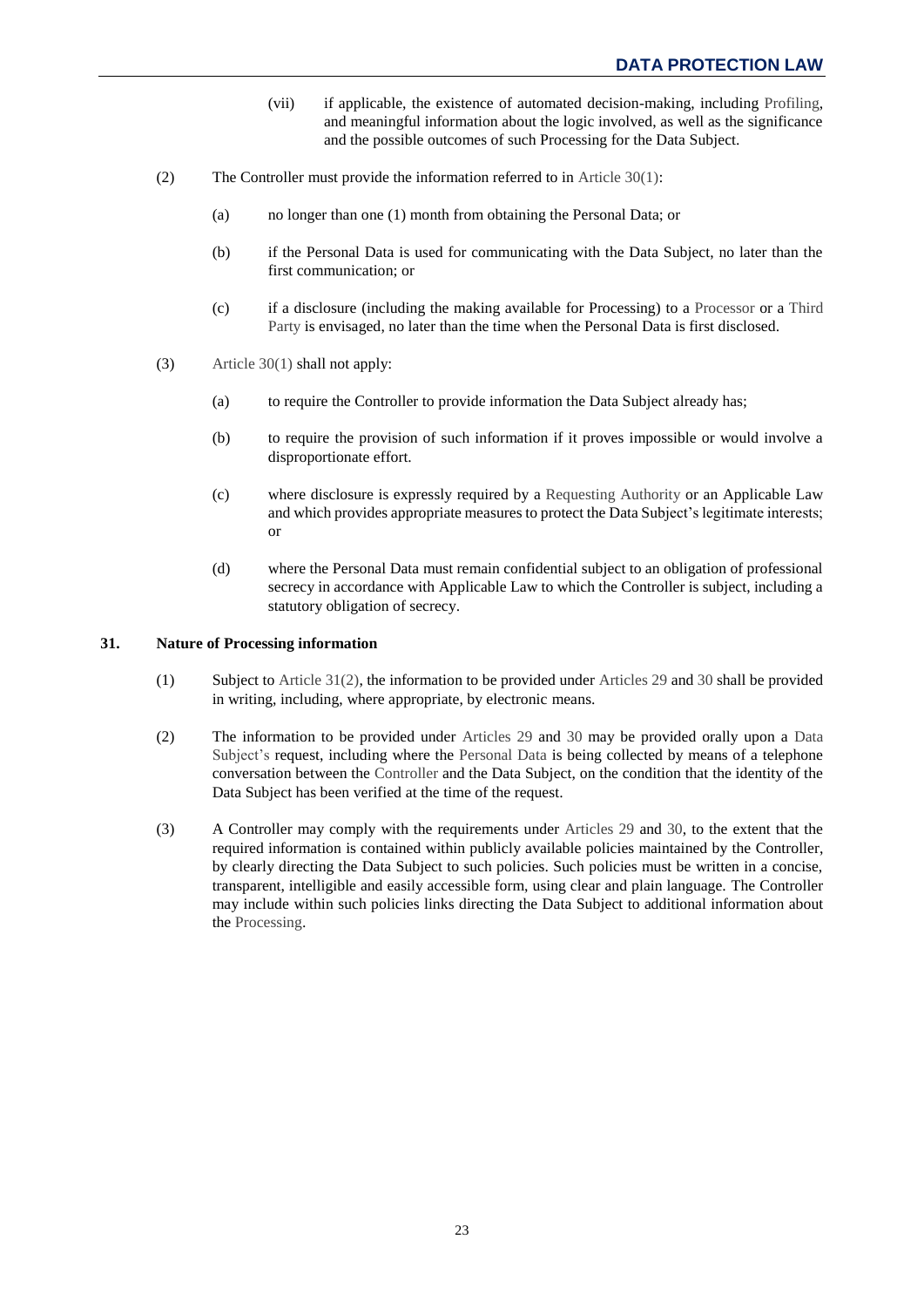## <span id="page-26-1"></span><span id="page-26-0"></span>**PART 6: RIGHTS OF DATA SUBJECTS**

#### **32. Right to withdraw consent**

- (1) Where the basis for the [Processing](#page-49-2) of [Personal Data](#page-48-1) is consent under [Article 10\(1\)\(a\)](#page-5-6) or under Article  $11(1)(a)$ , the [Data Subject](#page-47-1) may withdraw consent at any time by notifying the [Controller](#page-47-0) in accordance with [Article 12\(5\).](#page-7-4) Where a Controller has not complied with Article [12\(](#page-7-1)5) a Data Subject may notify the Controller by any reasonable means.
- (2) The right to withdraw consent is an absolute right available to a Data Subject if the basis for the Processing of the Data Subject's Personal Data is consent unde[r Article 10\(1\)\(a\)](#page-5-6) or [Article 11\(1\)\(a\).](#page-6-2)
- <span id="page-26-3"></span>(3) Upon the exercise of a Data Subject's right to withdraw consent, a Controller must comply with [Article](#page-14-0) 22 and must cease Processing the Personal Data as soon as reasonably practicable, and ensure that any [Processors](#page-49-3) do the same.

## <span id="page-26-9"></span><span id="page-26-2"></span>**33. Rights to access, rectification and erasure of Personal Data**

- <span id="page-26-10"></span>(1) Upon request, a [Data Subject](#page-47-1) has the right to obtain from a [Controller](#page-47-0) without charge and within one (1) month of the request:
	- (a) confirmation in writing as to whether or not [Personal](#page-48-1) Data relating to him is being [Processed](#page-49-2) and information at least as to the purposes of the Processing, the categories of Personal Data concerned, and the recipients or categories of recipients to whom the Personal Data are disclosed;
	- (b) a copy of the Personal Data undergoing Processing in electronic form and of any available information as to its source, including up-to-date information corresponding with the information requirements set out in [Articles 29 a](#page-23-1)nd [30;](#page-24-0) and
	- (c) subject to [Article 33\(4\),](#page-27-0) the rectification of Personal Data unless it is not technically feasible to do so.
- <span id="page-26-7"></span><span id="page-26-6"></span><span id="page-26-5"></span>(2) Subject to [Article 33\(3\),](#page-26-4) the Data Subject has the right to require the Controller to erase the Data Subject's Personal Data where:
	- (a) the Processing of the Personal Data is no longer necessary in relation to the purposes for which it was collected;
	- (b) a Data Subject has withdrawn consent to the Processing where consent was the lawful basis for Processing and there is no other lawful basis, provided that in such circumstances the Controller must comply with [Article 22;](#page-14-0)
	- (c) the Processing is unlawful or the Personal Data is required to be deleted to comply with [Applicable Law](#page-47-4) to which the Controller is subject; or
	- (d) the Data Subject objects to the Processing and there is no overriding legitimate grounds for the Controller to continue with the Processing.
- <span id="page-26-8"></span><span id="page-26-4"></span>(3) The Controller is only required to comply with a request by a Data Subject to erase Personal Data where:
	- (a) one of the conditions i[n Article 33\(2\)](#page-26-5) applies; and
	- (b) subject to [Article 33\(4\),](#page-27-0) the Controller is not required to retain the Personal Data in compliance with Applicable Law to which it is subject or for the establishment or defence of legal claims.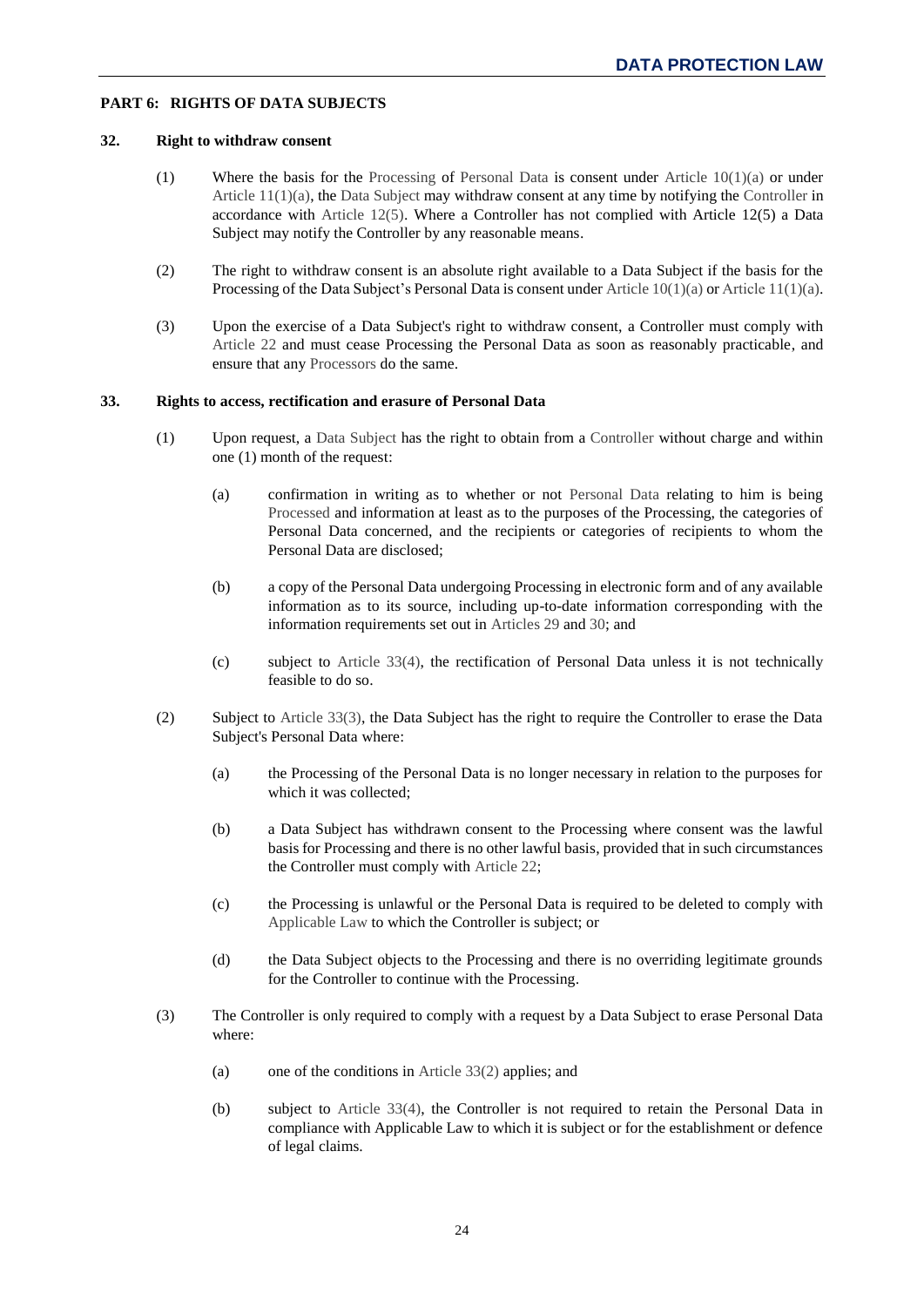- <span id="page-27-0"></span>(4) Where rectification or erasure of Personal Data is not feasible for technical reasons, then the Controller is not in violation of this [Law](#page-48-0) for failing to comply with a request for rectification or erasure of the Personal Data, in accordance with Articles  $33(1)(c)$ ,  $33(2)(a)$  or Article  $33(2)(d)$  as applicable, if:
	- (a) the Controller collected the Personal Data from the Data Subject; and
	- (b) the information provided to the Data Subject under Article  $29(1)(h)(ix)$  was explicit, clear and prominent with respect to the manner of Processing the Personal Data and expressly stated that rectification or erasure (as the case may be) of the Personal Data at the request of the Data Subject would not be feasible.
- (5) Where a Data Subject suffers adverse effects as a result of the inability of a Controller to rectify Personal Data and where the need for rectification was not caused by the Data Subject's own provision of inaccurate data, the Controller shall provide all reasonable assistance to the Data Subject to enable the Data Subject to take steps to mitigate the adverse effects.
- (6) A Controller shall direct all recipients and [Processors](#page-49-3) to rectify or erase Personal Data where the respective right is properly exercised or to cease Processing and return or erase the Personal Data where the right to object is validly exercised. In such circumstances[, Article 22](#page-14-0) applies to the erasure of the Personal Data by both the Controller and the Processor.
- (7) If a Data Subject request unde[r Article 33\(1\)](#page-26-9) is particularly complex, or requests are numerous, the Controller may send notice to the Data Subject, within one (1) month, to increase the period for compliance by a further two (2) months citing the reasons for the delay.
- <span id="page-27-1"></span>(8) Where requests from a Data Subject are manifestly unfounded or excessive, in particular because of their repetitive character, the Controller may either:
	- (a) charge a reasonable fee taking into account the administrative costs of providing the information or communication or taking the action requested; or
	- (b) refuse to act on the request, providing written confirmation to the Data Subject reasons for the refusal.
- (9) A Controller must be able to demonstrate to the [Commissioner](#page-47-3) upon request that a Data Subject's request made in accordance with [Article 33\(8\)](#page-27-1) is manifestly unfounded or excessive.
- (10) If a Controller has reasonable doubts as to the identity of a Data Subject asserting a right under this Article [33,](#page-26-2) it may require the Data Subject to provide additional information sufficient to confirm the individual's identity. In such cases, the time period for complying with the Data Subject request does not begin until the Controller has received information or evidence sufficient to reasonably identify that the person making the request is the Data Subject.
- (11) Where a Controller complies with a request under [Article 33\(1\)\(b\)](#page-26-10) it shall not disclose the Personal Data of other individuals in a way that may infringe their rights under [Applicable Law](#page-47-4) and the Controller may redact or otherwise obscure Personal Data relating to such other individuals. Where the Data Subject's request is received by electronic means, and unless otherwise requested by the Data Subject, the information may be provided in a commonly used electronic form.
- (12) The information to be supplied pursuant to a request under this Article 33 must be supplied by reference to the data in question at the time the request is received, except that it may take account of any amendment or deletion made between that time and the time when the information is supplied, being an amendment or deletion that would have been made regardless of the receipt of the request.
- <span id="page-27-2"></span>(13) Without derogating from the requirements o[n DIFC Bodies](#page-48-3) as set out in [Article 65\(2\),](#page-45-2) a Controller may restrict, wholly or partly, the provision of information to the Data Subject under [Article 33\(1\)](#page-26-9)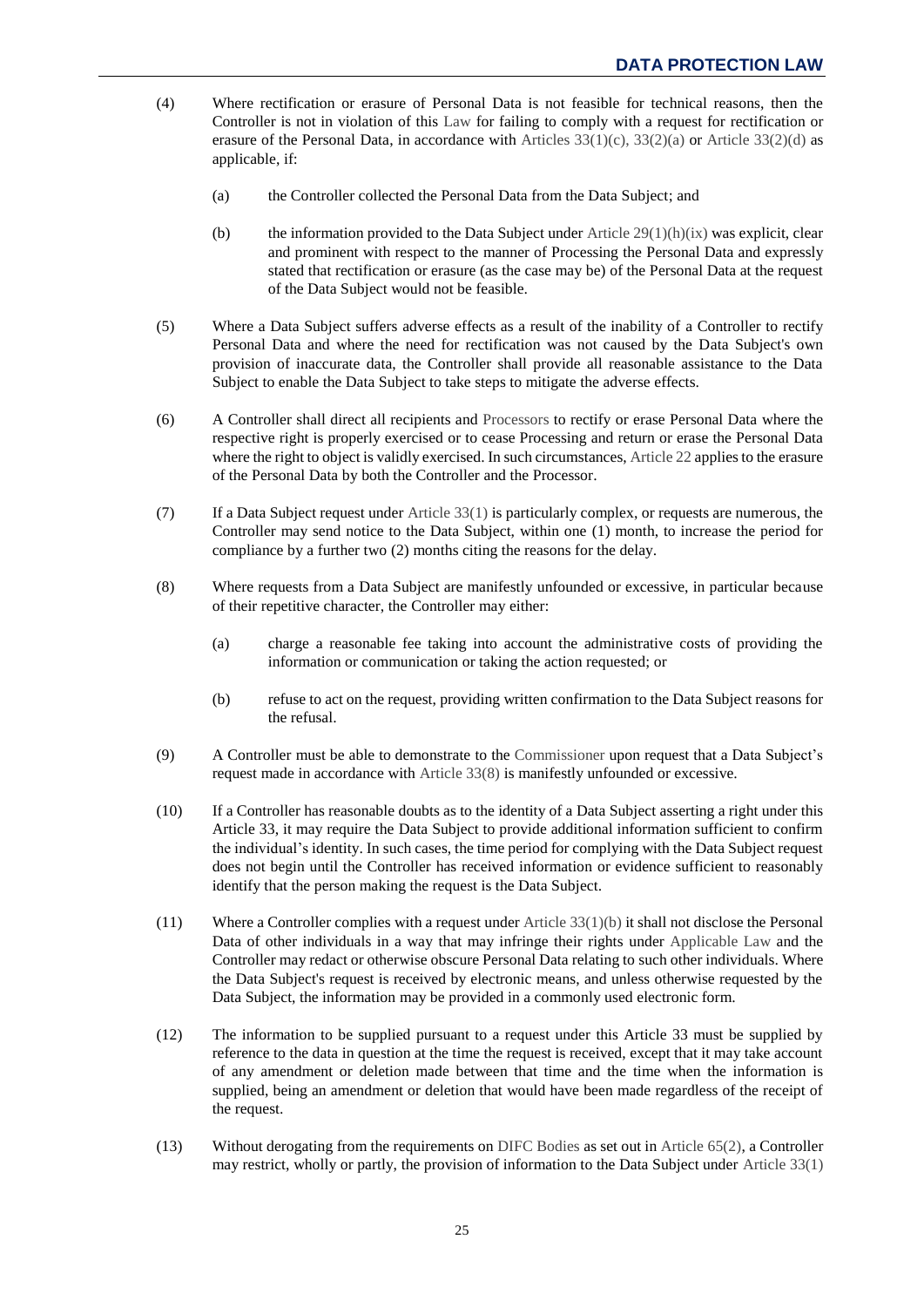to the extent that and for so long as the restriction is, having regard to the fundamental rights and legitimate interests of the Data Subject, a necessary and proportionate measure to:

- (a) avoid obstructing an official or legal inquiry, investigation or procedure;
- (b) avoid prejudicing the prevention, detection, investigation or prosecution of criminal offences or the execution of criminal penalties;
- (c) protect public security;
- (d) protect national security; or
- (e) protect the rights of others.
- <span id="page-28-2"></span><span id="page-28-1"></span>(14) Where the provision of information to a Data Subject under [Article 33\(1\)](#page-26-9) is restricted in accordance with [Article 33\(13\),](#page-27-2) a Controller must inform the Data Subject in writing without undue delay:
	- (a) that the provision of information has been restricted;
	- (b) of the reasons for the restriction;
	- (c) of the Data Subject's right to lodge a complaint with the Commissioner under [Article 60;](#page-42-0) and
	- (d) of the Data Subject's right to apply to the [Court](#page-47-5) under [Article 63.](#page-43-0)
- (15) [Article 33\(14\)\(a\)](#page-28-1) an[d \(b\)](#page-28-2) do not apply to the extent that complying with them would undermine the purpose of the restriction.

#### <span id="page-28-5"></span><span id="page-28-3"></span><span id="page-28-0"></span>**34. Right to object to Processing**

- (1) [A Data Subject](#page-47-1) has the right to:
	- (a) object at any time on reasonable grounds relating to his particular situation to [Processing](#page-49-2) o[f Personal Data](#page-48-1) relating to him where such Processing is carried out on the basis that:
		- (i) it is necessary for the performance of a task carried out in the public interest or in the exercise of official authority vested in a [Controller;](#page-47-0) or
		- (ii) it is necessary for the purposes of the legitimate interests, where applicable, of a Controller or of a [Third Party;](#page-50-1) and
	- (b) be informed before Personal Data is disclosed for the first time to third parties or used on their behalf for the purposes of direct marketing, and to be expressly offered the right to object to such disclosures or uses, subject to any provision of thi[s Law](#page-48-0) that does not permit disclosure; and
	- (c) where Personal Data is Processed for direct marketing purposes, object at any time to such Processing, including [Profiling](#page-49-9) to the extent that it is related to such direct marketing.
- (2) Where there is a justified objection, Processing initiated by a Controller shall no longer include that Personal Data, and [Article 22](#page-14-0) shall apply with respect to such Personal Data. An objection under Article  $34(1)(a)$  is deemed justified unless the Controller can demonstrate compelling grounds for such Processing that overrides the interests, rights of a Data Subject or that the circumstances in [Article 34\(3\)](#page-28-4) apply.
- <span id="page-28-4"></span>(3) If a Controller collected Personal Data from a Data Subject and the Controller can demonstrate that the information provided to the Data Subject under Article  $29(1)(h)(ix)$  was explicit, clear and prominent with respect to the manner of Processing the Personal Data and expressly stated that it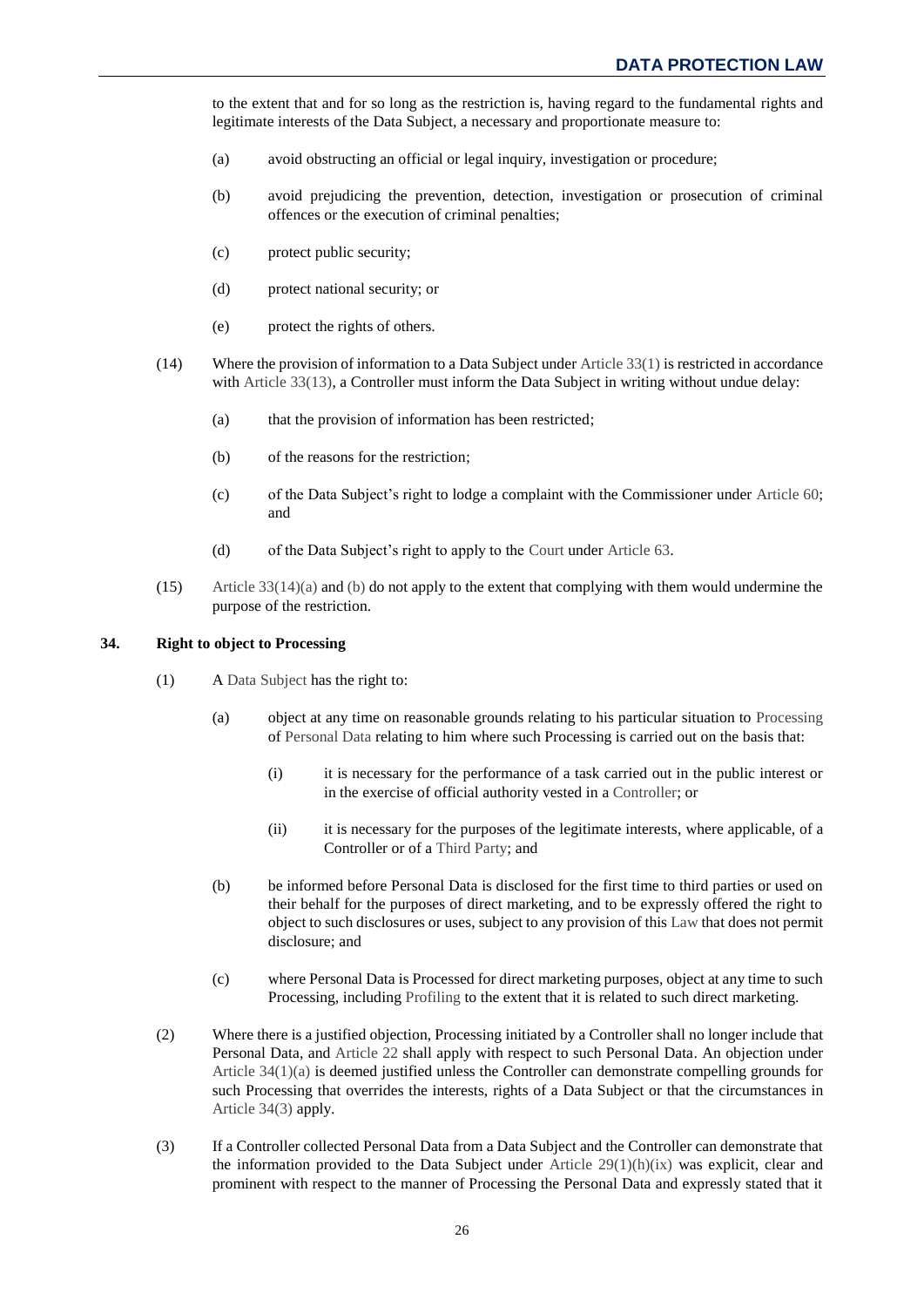would not be possible to implement an objection to the Processing at the request of the Data Subject, then the Controller may continue Processing the Personal Data in the same manner, subject to this Law in all other respects.

(4) A Controller shall, no later than its first communication to a Data Subject, explicitly bring to the attention of the Data Subject in clear language that is prominent and separate from other communications or information, the rights referred to in [Article 34\(1\).](#page-28-5)

## <span id="page-29-4"></span><span id="page-29-0"></span>**35. Right to restriction of Processing**

- (1) Subject to [Article 35\(3\),](#page-29-3) a [Data Subject](#page-47-1) shall have the right to require a [Controller](#page-47-0) to restrict [Processing](#page-49-2) to the extent that any of the following circumstances apply:
	- (a) the accuracy of the [Personal Data](#page-48-1) is contested by the Data Subject, for a period allowing the Controller to verify the accuracy of the Personal Data;
	- (b) the Processing is unlawful and the Data Subject opposes the erasure of the Personal Data and requests the restriction of its use instead;
	- (c) the Controller no longer needs the Personal Data for the purposes of the Processing, but they are required by the Data Subject for the establishment, exercise or defence of legal claims;
	- (d) the Data Subject has objected to Processing pursuant to [Article 34](#page-28-0) pending verification of whether the legitimate grounds of the Controller override those of the Data Subject.
- <span id="page-29-3"></span>(2) If a Controller lifts the period of restriction it shall inform the Data Subject in writing.
- (3) Where [Article 35\(1\)](#page-29-4) applies, the only Processing that may continue to be conducted without the consent of the Data Subject is:
	- (a) storage of the Personal Data concerned;
	- (b) Processing of the Personal Data for the establishment, exercise or defence of legal claims;
	- (c) Processing for the protection of the rights of another person; and
	- (d) Processing for reasons of [Substantial Public Interest.](#page-49-5)

## <span id="page-29-1"></span>**36. Controller's obligation to notify**

The [Controller](#page-47-0) shall communicate any rectification or erasure of [Personal Data](#page-48-1) or [Processing](#page-49-2) restriction carried out in accordance with [Articles 33,](#page-26-2) [34](#page-28-0) and [35](#page-29-0) to each recipient to whom the Personal Data has been disclosed, unless this proves impossible or involves disproportionate effort. A Controller shall inform the Data Subject about those recipients if a Data Subject requests it.

## <span id="page-29-5"></span><span id="page-29-2"></span>**37. Right to data portability**

- (1) [A Data Subject](#page-47-1) shall have the right to receive [Personal Data](#page-48-1) that he has provided to a [Controller](#page-47-0) in a structured, commonly used and machine-readable format where the Processing is:
	- (a) based on the Data Subject's consent or the performance of a contract; and
	- (b) carried out by automated means.
- (2) The purpose of [Article 37\(1\)](#page-29-5) is to enable ready portability between Controllers if so required by the Data Subject, and the Data Subject shall have the right to have the Personal Data transmitted directly from the Controller to whom the request is made to any other person, where technically feasible.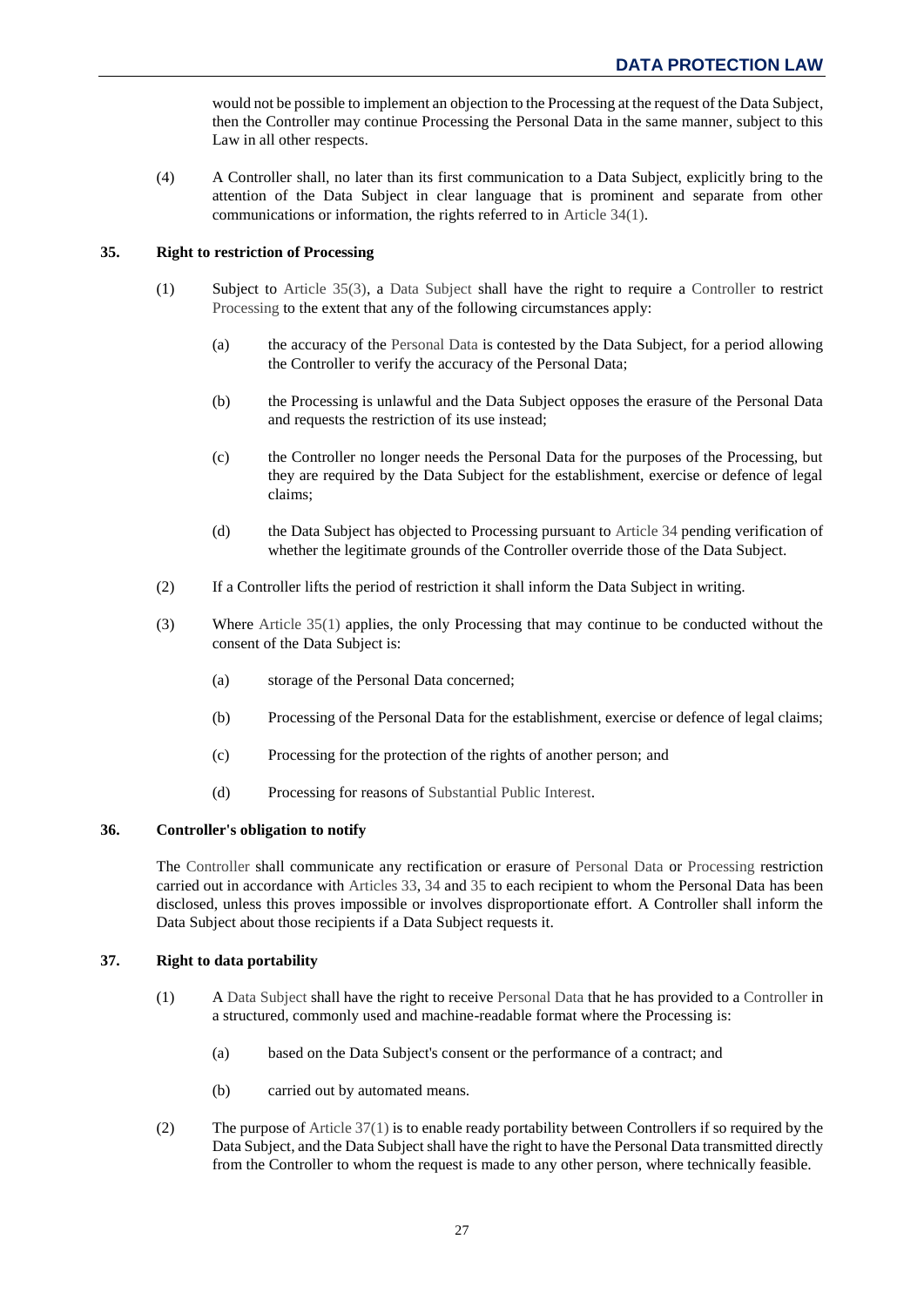(3) A Controller is not required to provide or transmit any Personal Data where doing so would infringe the rights of any other natural person.

## <span id="page-30-2"></span><span id="page-30-0"></span>**38. Automated individual decision-making, including Profiling**

- (1) [A Data Subject](#page-47-1) shall have the right to object to any decision based solely on automate[d Processing,](#page-49-2) including [Profiling,](#page-49-9) which produces legal consequences concerning him or other seriously impactful consequences and to require such decision to be reviewed manually.
- <span id="page-30-5"></span><span id="page-30-4"></span><span id="page-30-3"></span>(2) Article  $38(1)$  shall not apply if the decision is:
	- (a) necessary for entering into, or performance of, a contract between a Data Subject and a [Controller;](#page-47-0)
	- (b) authorised by [Applicable](#page-47-4) Law to which the Controller is subject and which also lays down suitable measures to safeguard the Data Subject's rights; or
	- (c) based on the Data Subject's explicit consent.
- <span id="page-30-6"></span>(3) [DIFC](#page-47-2) law concerning fraud, counter-terrorism, money laundering, and tax-evasion monitoring and prevention which requires Processing of Personal Data that produces legal consequences concerning a Data Subject is regarded as falling within [Article 38\(2\)\(b\).](#page-30-3)
- (4) [Article 38\(2\)](#page-30-4) does not apply if the Data Subject in question is a minor (by reference to the legal age of majority in the United Arab Emirates from time to time).
- (5) A Controller may only rely on Articles  $38(2)(a)$  and  $38(2)(c)$  if it has implemented suitable measures to safeguard a Data Subject's rights which includes, at least, the ability for the Processing to be reviewed manually.
- (6) Decisions affecting a Data Subject may not be based solely on the automated Processing, including Profiling, of [Special Categories of Personal Data](#page-49-4) unless:
	- (a) the Data Subject has given explicit consent to the Processing of those Personal Data for such specific purposes; or
	- (b) the Processing is necessary for reasons of [Substantial Public Interest,](#page-49-5) on the basis of Applicable Law, is proportionate to the aim pursued, respects the principles of data protection and provides for suitable measures to safeguard the rights and interests of the Data Subject.

## <span id="page-30-7"></span><span id="page-30-1"></span>**39. Non-discrimination**

- (1) [A Controller](#page-47-0) may not discriminate against a [Data Subject](#page-47-1) who exercises any rights under this Part 6, including by:
	- (a) denying any goods or services to the Data Subject;
	- (b) charging different prices or rates for goods or services, including through the use of discounts or other benefits or imposing penalties;
	- (c) providing a less favourable level or quality of goods or services to the Data Subject; or
	- (d) suggesting that the Data Subject will receive a less favourable price or rate for goods or services or a less favourable level or quality of goods or services.
- (2) Nothing in this Article [39](#page-30-1) prohibits a Controller from charging a Data Subject a different price or rate, or from providing a different level or quality of goods or services, if that difference is objectively and reasonably directly related to the value provided by the Data Subject's data.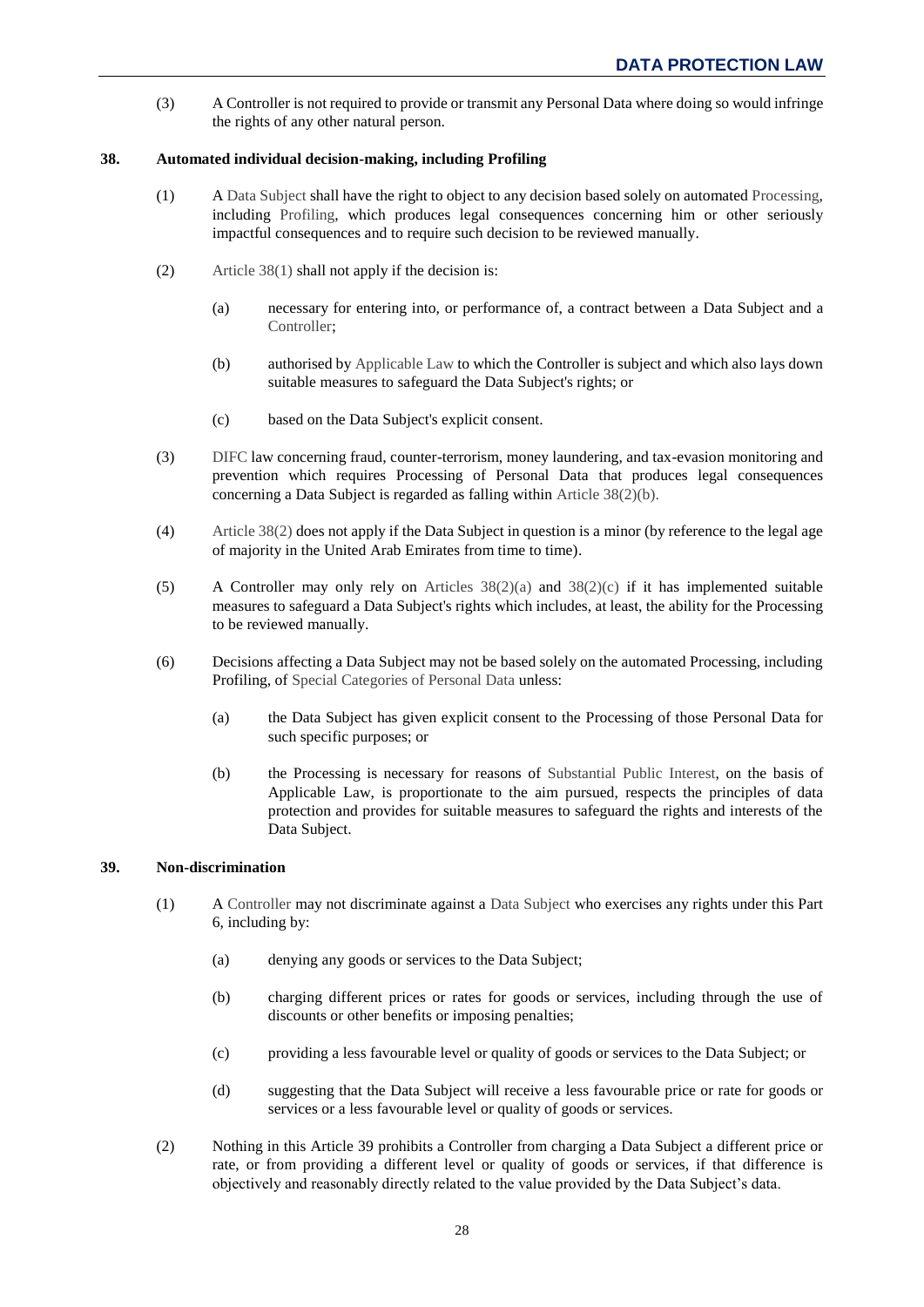- (3) Notwithstanding [Article 39\(1\),](#page-30-7) a Controller may offer financial or non-financial incentives for the [Processing](#page-49-2) of [Personal Data](#page-48-1) provided that:
	- (a) the terms of the incentive are clearly communicated;
	- (b) the process for receiving the benefit of the incentive is clearly communicated, is transparent and does not require material additional effort or expense on the part of the Data Subject;
	- (c) the nature of the Processing involved is clearly communicated;
	- (d) the Processing complies in all respects with this [Law;](#page-48-0) and
	- (e) it complies with [Article 39\(4\).](#page-31-1)
- <span id="page-31-1"></span>(4) A Data Subject shall have the right to withdraw without penalty from, and require the cessation of Processing carried out under, any incentive scheme at any time. Incentive schemes must not be coercive or unreasonable in nature with respect to the Processing of Personal Data, including where the incentive is based on probability or a competition where the chance of receiving the incentive is disproportionately low compared to the value of the Personal Data and the impact on the Data Subject's rights.

## <span id="page-31-0"></span>**40. Methods of exercising Data Subject rights**

[A Controller](#page-47-0) shall make available a minimum of two (2) methods (which may include but shall not be limited to post, telephone, email or an online form), which shall not be onerous, by which [a Data Subject](#page-47-1) can contact the Controller to request to exercise his rights under this Part. If a Controller maintains a website, at least one (1) method of contact shall be available without charge via the website, without the need to submit data to create an account of any sort. At least one of the methods should correspond to the contact details provided under [Article](#page-23-1) 29 o[r 30](#page-24-0) as applicable.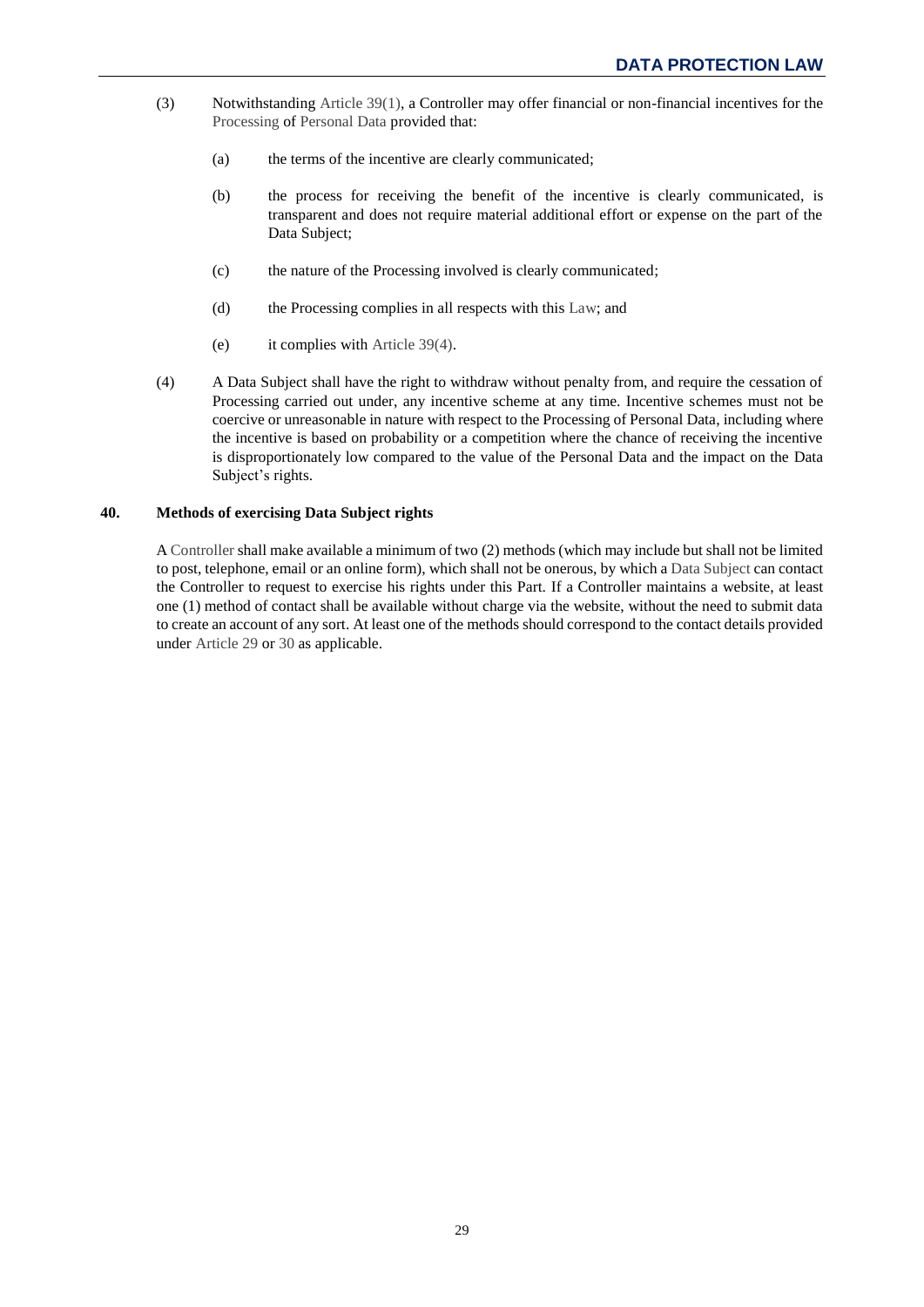## <span id="page-32-1"></span><span id="page-32-0"></span>**PART 7: PERSONAL DATA BREACHES**

#### <span id="page-32-3"></span>**41. Notification of Personal Data Breaches to the Commissioner**

- (1) If there is a [Personal Data Breach](#page-49-10) that compromises a [Data Subject's](#page-47-1) confidentiality, security or privacy, the [Controller](#page-47-0) involved shall, as soon as practicable in the circumstances, notify the Personal Data Breach to the [Commissioner.](#page-47-3)
- (2) A [Processor](#page-49-3) shall notify a relevant Controller without undue delay after becoming aware of a Personal Data Breach.
- (3) A Controller or Processor shall fully co-operate with any investigation of the Commissioner in relation to a Personal Data Breach.
- <span id="page-32-5"></span>(4) The notification referred to in [Article 41\(1\)](#page-32-3) shall at least:
	- (a) describe the nature of the Personal Data Breach including where possible, the categories and approximate number of Data Subjects concerned and the categories and approximate amount of Personal Data records concerned;
	- (b) communicate the name and contact details of the [DPO](#page-48-6) or other contact point where more information can be obtained;
	- (c) describe the likely consequences of the Personal Data Breach; and
	- (d) describe the measures taken or proposed to be taken by the Controller to address the Personal Data Breach, including, where appropriate, measures to mitigate its possible adverse effects.
- <span id="page-32-6"></span>(5) Where, and in so far as, it is not possible to provide the information at the same time, the information may be provided in phases when available.
- (6) A Controller shall document in writing any Personal Data Breaches, comprising the facts relating to the Personal Data Breach, its effects and the remedial action taken. The information recorded shall be sufficient to enable the Commissioner to verify compliance with this Article and shall be made available without delay on request.

## <span id="page-32-4"></span><span id="page-32-2"></span>**42. Notification of Personal Data Breaches to a Data Subject**

- (1) When a [Personal Data Breach](#page-49-10) is likely to result in a high risk to the security or rights of a [Data](#page-47-1)  [Subject,](#page-47-1) the [Controller](#page-47-0) shall communicate the Personal Data Breach to an affected Data Subject as soon as practicable in the circumstances. If there is an immediate risk of damage to the Data Subject, the Controller shall promptly communicate with the affected Data Subject.
- (2) The communication to the Data Subject referred to in Article  $42(1)$  shall describe in clear and plain language the nature of the Personal Data Breach and contain at least the information provided for in [Articles 41\(4\)\(b\)](#page-32-5) to [\(d\).](#page-32-6) Such communication shall, where possible, make recommendations for the Data Subject to mitigate potential adverse effects.
- <span id="page-32-7"></span>(3) Where a communication to the individual Data Subjects referred to in [Article 42\(1\)](#page-32-4) will involve disproportionate effort, a public communication or similar measure by the Controller whereby the Data Subjects are informed in an equally effective manner shall be sufficient.
- (4) If a Controller has not already communicated the Personal Data Breach to all relevant Data Subjects, the [Commissioner](#page-47-3) may require it to do so, including where the Commissioner considers that there is a high risk to the security or rights of the Data Subjects involved, or otherwise direct it to make a public communication under [Article 42\(3\).](#page-32-7)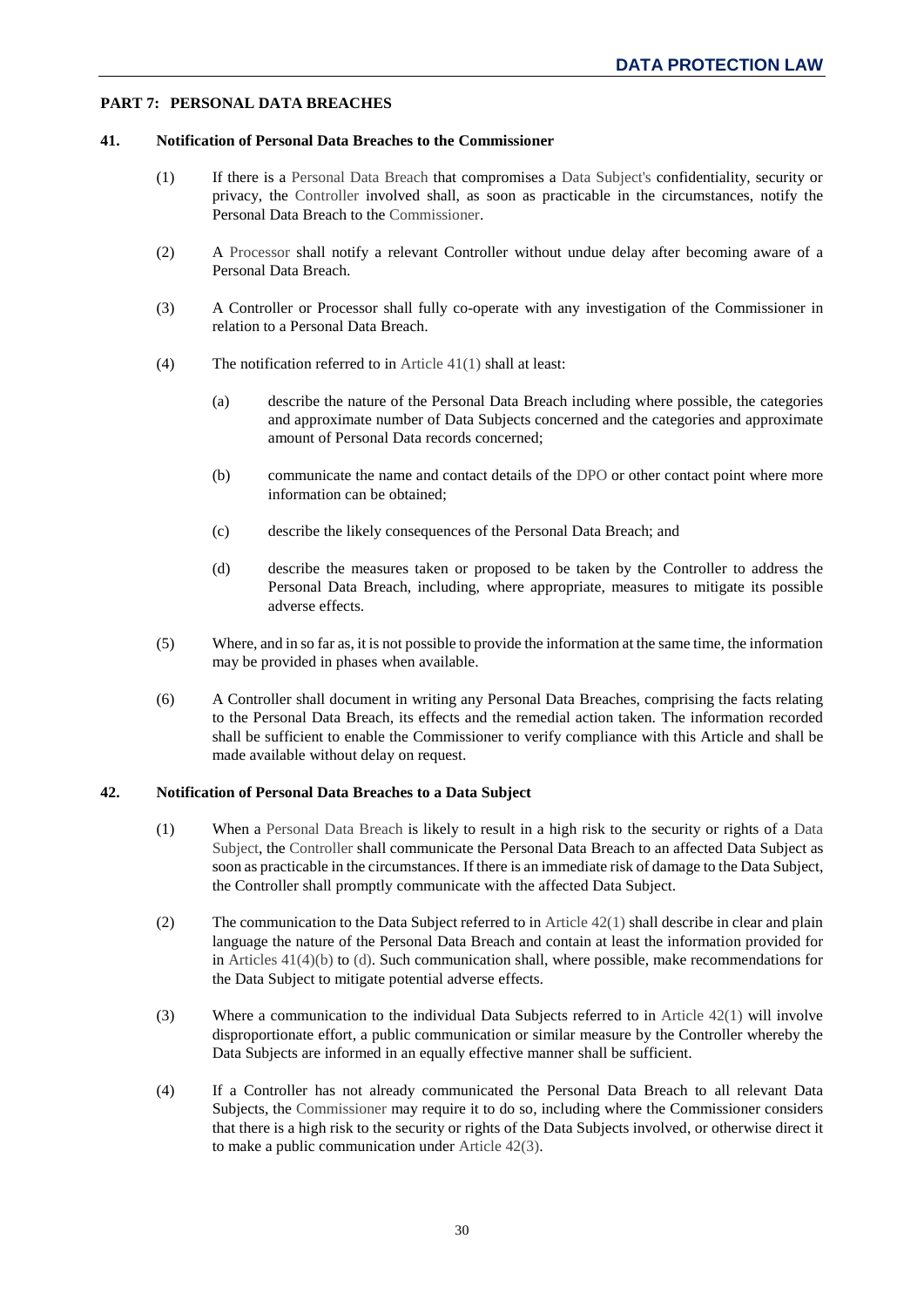## <span id="page-33-1"></span><span id="page-33-0"></span>**PART 8: THE COMMISSIONER**

#### <span id="page-33-8"></span>**43. Appointment of the Commissioner**

- (1) Th[e President](#page-49-11) shall appoint a person to be the [Commissioner](#page-47-3) who is appropriately experienced and qualified.
- (2) The President shall consult with the [DIFCA Board of Directors](#page-47-6) prior to appointing, re-appointing or removal of the Commissioner.
- (3) The Commissioner shall be appointed for a specified period of time not exceeding five (5) years, and may be re-appointed provided that such period may not extend beyond the day when the Commissioner turns seventy-five (75) years of age.
- <span id="page-33-5"></span>(4) The Commissioner shall not be held personally liable for any act or omission committed by him under or in relation to this [Law](#page-48-0) or in relation to his duties and functions as Commissioner, save for where the Commissioner has acted in bad faith. The [DIFCA](#page-47-8) will indemnify and hold harmless the Commissioner with respect to all Liabilities whatsoever that may be incurred by or suffered by the Commissioner in relation to the discharge of the Commissioner's duties and functions under or in relation to this Law and his duties and functions as Commissioner.
- (5) "Liabilities" as used in [Article 43\(4\)](#page-33-5) includes, without limitation, the costs of settlements, judgments, damages and expenses including legal fees, costs and expenses, including legal fees, costs and expenses incurred in establishing a right to indemnity hereunder.

## <span id="page-33-2"></span>**44. Removal of the Commissioner**

The [Commissioner](#page-47-3) may be removed from office by written notice issued by the [President](#page-49-11) for reasons of inability, incapacity or misbehaviour.

## <span id="page-33-3"></span>**45. Resignation of the Commissioner**

The [Commissioner](#page-47-3) may at any time resign as the Commissioner by giving three (3) months written notice addressed to the [President.](#page-49-11)

## <span id="page-33-6"></span><span id="page-33-4"></span>**46. Powers, functions and objectives of the Commissioner**

- (1) The [Commissioner](#page-47-3) has such powers, duties and functions as conferred on him under this [Law](#page-48-0) and an[y Regulation](#page-49-0) made under this Law and shall exercise such powers and perform such functions in pursuit of the objectives of this Law and the Regulations.
- (2) In performing his functions and exercising his powers, the Commissioner shall pursue the following objectives:
	- (a) to monitor, ensure and enforce compliance with this Law;
	- (b) to promote good practices and observance of the requirements of this Law and the Regulations by a [Controller](#page-47-0) or [Processor;](#page-49-3) and
	- (c) to promote greater awareness and public understanding of data protection and the requirements of this Law and the Regulations in the [DIFC.](#page-47-2)
- <span id="page-33-7"></span>(3) Without limiting the generality of [Article 46\(1\),](#page-33-6) the Commissioner has the following powers, duties and functions:
	- (a) auditing a Controller or Processor, which includes having the right to obtain access to any premises and to any [Processing](#page-49-2) equipment or means of a Controller or Processor who is subject to this Law, as well as having the right to require the production of information under [Article 52.](#page-38-0) A Controller or Processor shall not be required to provide access to or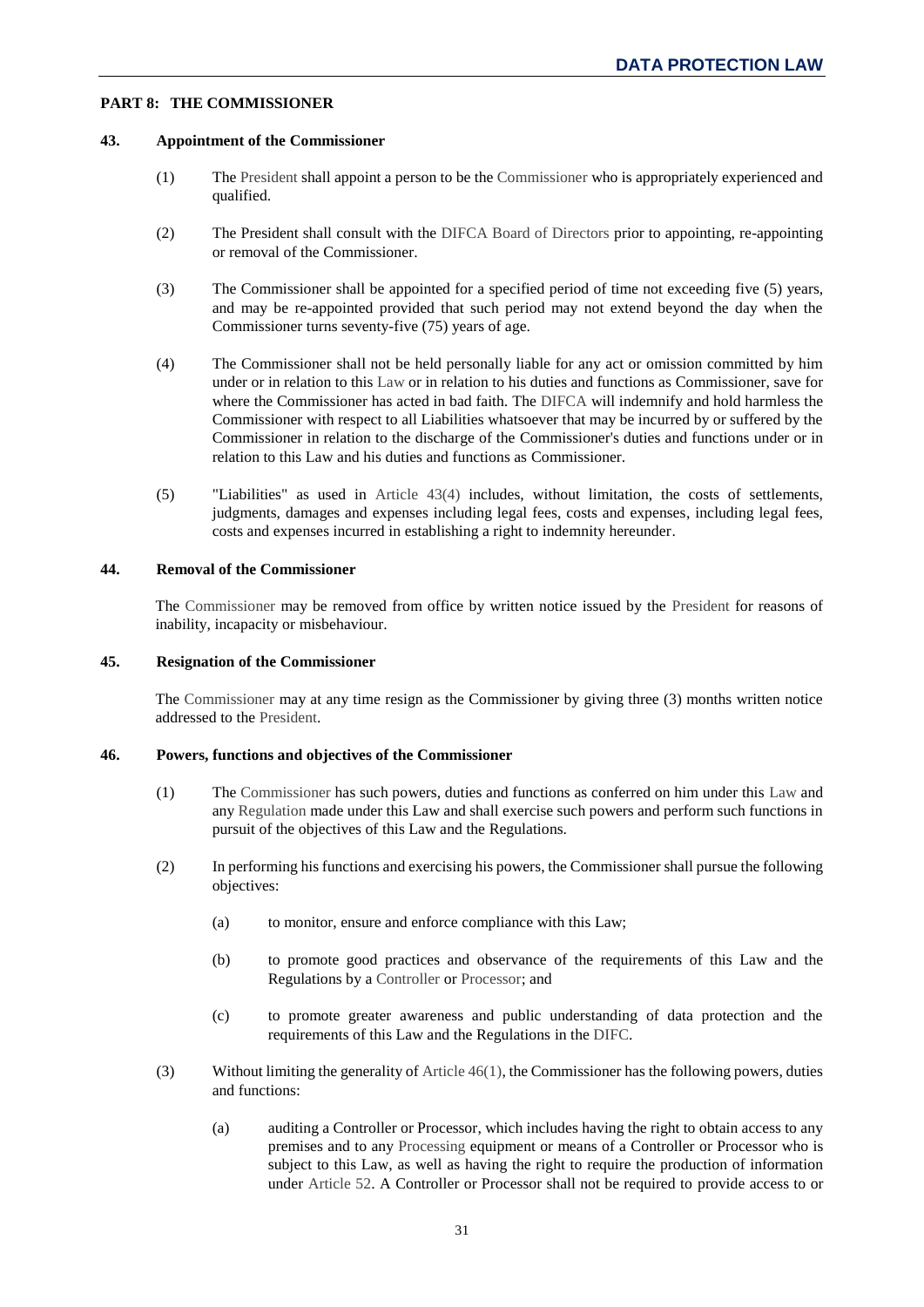produce legally privileged material or material subject to a conflicting obligation of nondisclosure unde[r Applicable Law.](#page-47-4) The Commissioner shall seek to minimise unreasonable interruption to the Controller or Processor in the exercise of its rights under this [Article](#page-33-7)   $46(3)(a)$  and shall give reasonable notice of its access requirements, in each case taking into account the purpose of the audit, the perceived risk to the rights of [Data Subjects,](#page-47-1) the need to act urgently, the risk of loss or unavailability of information and the seriousness of any suspected contravention of this Law;

- (b) conducting investigations and inspections to verify compliance with this Law;
- (c) issuing directions in accordance with [Article 59,](#page-41-1) and issuing warnings or admonishments and making recommendations to a Controller or Processor, including ordering the appointment of a [DPO](#page-48-6) as described in [Article 16\(3\);](#page-10-6)
- <span id="page-34-0"></span>(d) initiating proceedings for contraventions of the Law before the [Court](#page-47-5) that may be selfinitiated or initiated in response to an investigation of a complaint or a request from a Data Subject; for such purposes, the Commissioner shall be available for a Data Subject to contact in order to make complaints and shall take such action as he sees fit in furtherance of his primary objectives described in [Article 46\(1\);](#page-33-6)
- (e) imposing fines in the event of non-compliance with a direction;
- (f) imposing fines for non-compliance with the Law and any Regulations, including from time to time setting any limits or issuing schedules of fines applicable to specific breaches of the Law and any Regulations;
- (g) initiating a claim for compensation on behalf of a Data Subject before the Court where there has been a material contravention of the Law to the detriment of the Data Subject;
- (h) preparing or causing to be prepared in a timely and efficient manner:
	- (i) draft Regulations;
	- (ii) draft standards or codes of practice; and
	- (iii) guidance;
- (i) submitting such draft Regulations, draft standards, and draft codes of practice to the [DIFCA Board of Directors](#page-47-6) for approval and advising it of any guidance that is issued;
- (j) promoting, as appropriate, and dealing with codes of conduct intended to contribute towards the application of this Law, as further described in [Article](#page-35-1) 48;
- (k) prescribing forms to be used for any of the purposes of this Law or any [Applicable Law](#page-47-4) administered by the Commissioner;
- (l) acquiring, holding and disposing of property of any description;
- (m) making contracts and other agreements;
- (n) with the prior consent of the [President,](#page-49-11) borrowing monies and providing security for such borrowings;
- (o) employing and appointing persons on such terms as he considers appropriate to assist him in the exercise of his powers and performance of his functions;
- (p) where he considers it appropriate to do so, delegating such of his functions and powers as may more efficiently and effectively be performed by his officers or employees and, with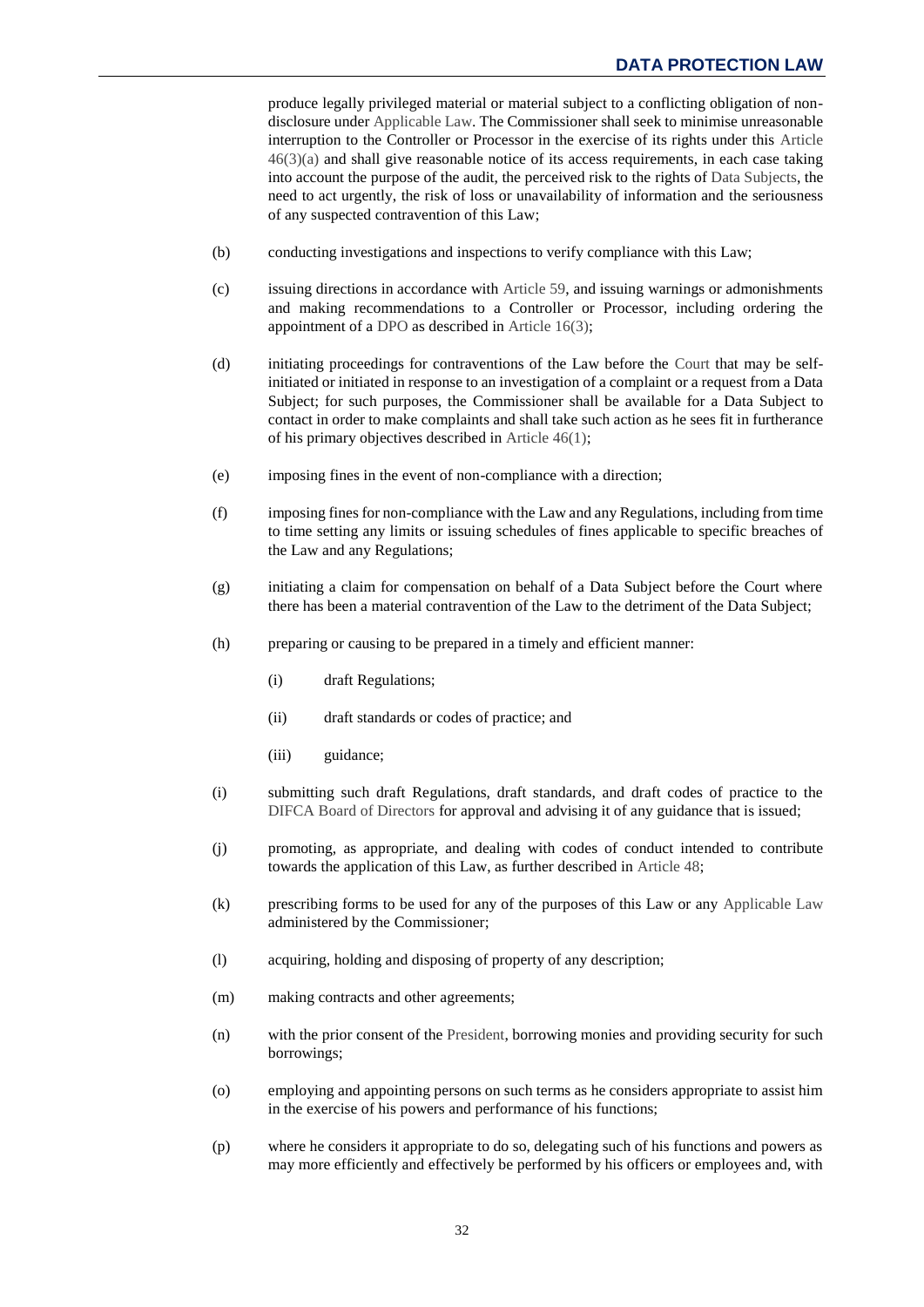the approval of the President either generally or in relation to any particular matter, by any other person;

- (q) taking such steps as he deems appropriate in order to develop and participate in international cooperation mechanisms to facilitate data sharing and enforcement standards, including communicating with other competent data protection authorities with respect to breaches of this Law involving multi-jurisdictional organisations or Groups; and
- (r) exercising and performing such other powers and functions as may be delegated to the Commissioner by the President pursuant to the provisions of this Law.
- (4) The Commissioner has power to do whatever he deems necessary, for or in connection with, or reasonably incidental to, the performance of his functions.
- (5) In exercising his powers and performing his functions the Commissioner shall act in an independent and impartial manner and will not accept instructions from any other party.

#### <span id="page-35-0"></span>**47. Delegation of powers and establishment of advisory committee**

- (1) The [Commissioner,](#page-47-3) where he considers it appropriate to do so, may delegate such of his functions and powers as may more efficiently and effectively be performed by officers and employees of the Commissioner, and with the approval of the [DIFCA Board of Directors,](#page-47-6) either generally or in relation to any particular matter, to any other person.
- (2) The Commissioner may establish an advisory committee. He may appoint a chairperson and a secretariat for the advisory committee.
- (3) The scope and function of the advisory committee shall be confirmed in [Regulations](#page-49-0) published by the Commissioner but may include:
	- (a) advising the Commissioner on any issue related to the protection o[f Personal](#page-48-1) Data and the application of this [Law;](#page-48-0)
	- (b) assisting the Commissioner with the drafting of guidelines, recommendations, and best practices;
	- (c) assisting the Commissioner with respect to accreditation schemes, codes of conduct, mechanisms for data transfer;
	- (d) drafting Regulations;
	- (e) providing input, as requested by the Commissioner, regarding any question arising under this Law that the Commissioner is required to consider;
	- (f) preparing reports for the Commissioner; and
	- (g) liaising with other data protection committees and authorities as directed by the Commissioner.
- (4) The advisory committee shall exercise its functions in an independent manner.

#### <span id="page-35-2"></span><span id="page-35-1"></span>**48. Codes of conduct**

(1) A [Controller,](#page-47-0) [Processor,](#page-49-3) or any other body including any foundation, association, academic organisation, certification body or non-profit organisation representing categories of Controllers or Processors may prepare, amend or extend codes of conduct, for the purpose of specifying the application of and to contribute to the proper application of this Law. Specific codes may be developed that take account of the features of the various [Processing](#page-49-2) sectors and the specific needs of different types of enterprises.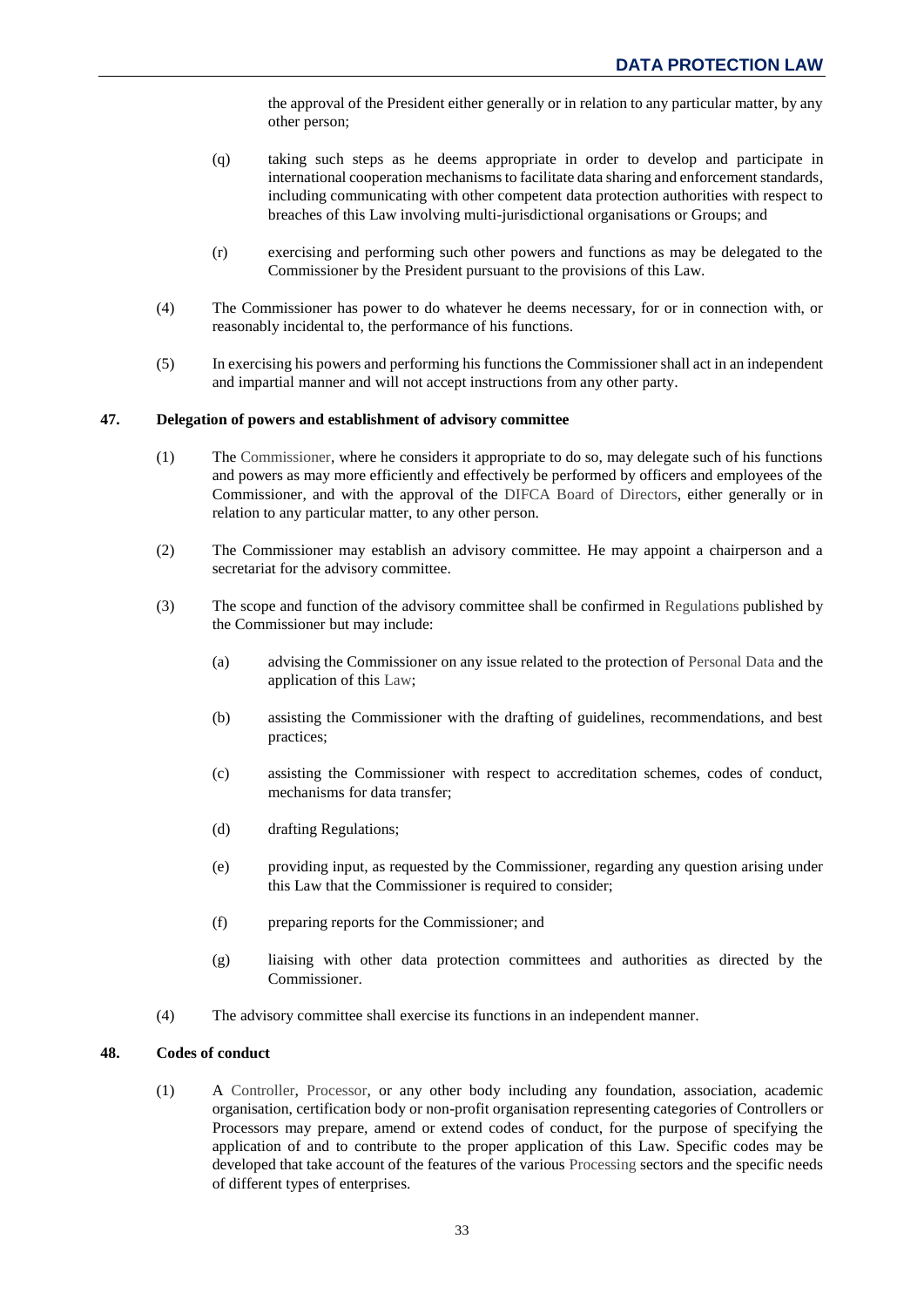- <span id="page-36-1"></span>(2) Matters that such codes may cover include:
	- (a) fair and transparent Processing;
	- (b) legitimate interests pursued by a Controller in specific contexts;
	- (c) collection o[f Personal Data;](#page-48-1)
	- (d) pseudonymisation or anonymisation of Personal Data;
	- (e) information provided to a [Data Subject](#page-47-1) or to the public;
	- (f) exercise of the Data Subject's rights;
	- (g) measures referred to in [Article 14;](#page-8-2)
	- (h) notification of [Personal Data Breaches](#page-49-10) to the [Commissioner](#page-47-3) and the communication of such Personal Data Breaches to a Data Subject;
	- (i) transfer of Personal Data to [Third Countries](#page-50-0) or [International Organisations;](#page-48-4) and
	- (j) out-of-court proceedings and other dispute resolution procedures for resolving disputes between a Controller or Processor and a Data Subject with regard to Processing, without prejudice to a Data Subject's rights pursuant to [Articles](#page-42-0) 60 and [64.](#page-43-1)
- (3) Subject to the powers and functions of the Commissioner, a code of conduct referred to in [Article](#page-35-2)  [48\(1\)](#page-35-2) shall contain mechanisms that enable the relevant association or body to carry out the monitoring of compliance with its provisions by the Controllers or Processors that undertake to apply it.
- <span id="page-36-2"></span>(4) Persons or bodies referred to in [Article 48\(2\)](#page-36-1) that intend to establish a code of conduct or to amend or extend an existing code shall submit the draft code, amendment or extension to the Commissioner, who shall confirm whether or not the draft code is approved and may provide a process for approval by way of [Regulations.](#page-49-0)
- (5) Where the Commissioner approves a code under [Article 48\(4\),](#page-36-2) it shall register and publish the code and designate a name by which the code is to be known.
- (6) The Commissioner may also condition or withdraw approval of a code at any time, setting out the reason for such condition or withdrawal and any requirements that a Controllers or Processor must implement in place of any such code where relied upon in accordance wit[h Article 14\(6\).](#page-9-4)

#### <span id="page-36-0"></span>**49. Monitoring of approved codes of conduct**

- (1) Subject to the powers and functions of the [Commissioner,](#page-47-3) the monitoring of compliance with a code of conduct approved by the Commissioner pursuant t[o Article 48](#page-35-1) may be carried out by a body that has an appropriate level of expertise in relation to the subject-matter of the code and is accredited for that purpose by the Commissioner.
- (2) When deciding whether to accredit and maintain the accreditation of such a body, the Commissioner shall consider whether the body has:
	- (a) demonstrated its independence and expertise in relation to the subject-matter of the code;
	- (b) established procedures that allow it to assess the eligibility of a Controller or Processor concerned to apply the code, to monitor compliance with its provisions and to periodically review its operation;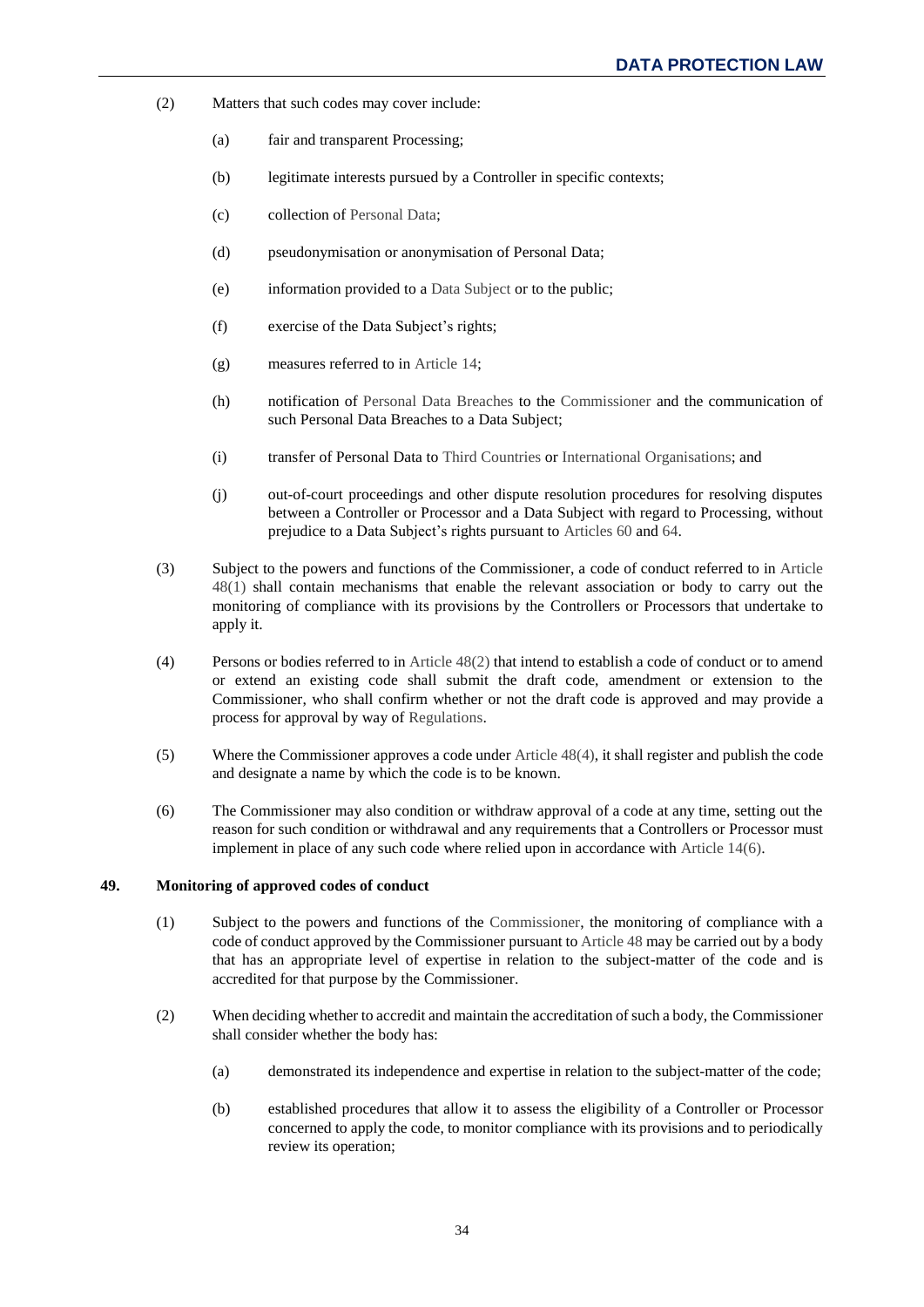- (c) established procedures and structures to handle complaints about infringements of the code or the manner in which the code has been, or is being, implemented by a [Controller](#page-47-0) or [Processor,](#page-49-3) and to make those procedures and structures transparent to [Data Subjects](#page-47-1) or the public; and
- (d) demonstrated that its tasks and duties do not result in a conflict of interests.
- (3) The Commissioner will revoke accreditation if he believes the above conditions are not met or if the body has infringed this [Law.](#page-48-0)
- (4) An accredited body shall, subject to appropriate safeguards, take appropriate action if the relevant code is infringed by a Controller or Processor, including suspension or exclusion of a Controller or Processor concerned from the code. It shall inform the Commissioner of such actions and the reasons for taking them.

## <span id="page-37-0"></span>**50. Certification schemes**

- (1) A certification scheme may be established for the purposes of enabling a [Controller](#page-47-0) or [Processor](#page-49-3) to demonstrate compliance with this [Law.](#page-48-0) Participation in a certification scheme shall be voluntary and available by a transparent process.
- (2) Any certification achieved by a Controller or Processor does not relieve it of any responsibility for compliance with this Law.
- (3) Certification may only be issued by a certification body approved under [Article 51](#page-37-1) or by the [Commissioner](#page-47-3) (if he establishes a certification scheme).
- (4) A certification issued under an approved scheme shall remain valid for a maximum period of three (3) years and may be renewed for equivalent periods, provided the relevant conditions continue to be met by the Controller or Processor in question. The approved body or Commissioner shall withdraw the certification of a Controller or Processor that is found to no longer meet the requirements for certification.
- (5) The Commissioner shall maintain a public register of all approved certification bodies and relevant schemes.

## <span id="page-37-1"></span>**51. Certification and Accreditation**

- (1) The [Commissioner](#page-47-3) may receive applications for accreditation for the purposes of running a certification scheme referred to in [Article 50.](#page-37-0)
- <span id="page-37-2"></span>(2) The Commissioner shall only award accreditation where a body has:
	- (a) demonstrated independence and expertise in relation to the subject-matter of the certification to the satisfaction of the Commissioner;
	- (b) undertaken in writing to respect the criteria of the proposed scheme;
	- (c) established procedures for the issuing, periodic review and withdrawal of data protection certification, seals and marks in connection with the proposed scheme, including establishing explicitly defined specific criteria for granting or not granting certification to an applicant;
	- (d) established procedures and structures to handle complaints about infringements of the certification or the manner in which the certification has been, or is being, implemented by a [Controller](#page-47-0) o[r Processor,](#page-49-3) and has made those procedures and structures transparent to [Data Subjects](#page-47-1) and the public;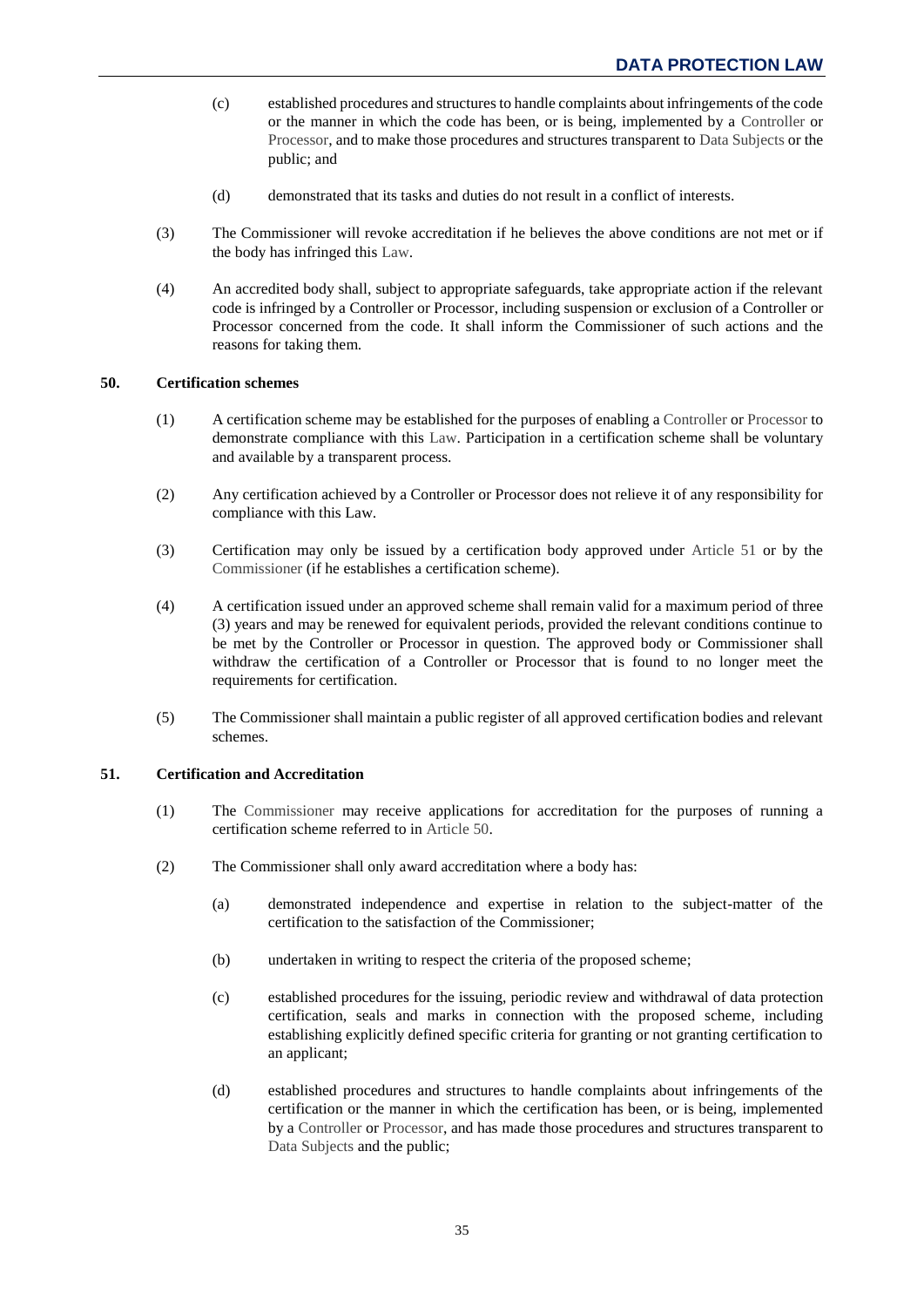- (e) demonstrated, to the satisfaction of the Commissioner, that its tasks and duties do not result in a conflict of interests; and
- (f) demonstrated its compliance with any criteria for accreditation approved by the Commissioner and made public from time to time, whether via [Regulations](#page-49-0) or otherwise.
- (3) The Commissioner will revoke accreditation if he believes the above conditions are not met or if the body has infringed this [Law.](#page-48-0)
- (4) The body applying for accreditation shall make available all information in written form necessary or requested by the Commissioner, in order for him to make a determination for the purposes of [Article 51\(2\).](#page-37-2)
- (5) The maximum period of any accreditation shall be five (5) years, subject to renewal provided the body can demonstrate continuing compliance with all relevant requirements.
- (6) When accredited, a certification body is responsible for the proper assessment of a Controller or Processor leading to the certification or the refusal or withdrawal of certification regardless of responsibility of the Controller or Processor for compliance with this Law.

## <span id="page-38-2"></span><span id="page-38-0"></span>**52. Production of information**

- (1) The [Commissioner](#page-47-3) may require a [Controller](#page-47-0) o[r Processor](#page-49-3) by written notice to:
	- (a) give specified information;
	- (b) produce the [Processing](#page-49-2) records, or copies thereof, required to be maintained under [Article](#page-9-0)  [15;](#page-9-0) or
	- (c) produce any other specified documents, including copies, that relate to the [Processing](#page-49-2) of [Personal Data.](#page-48-1)
- (2) A Controller or Processor shall not be required to disclose legally privileged material or material subject to a conflicting obligation of non-disclosure under [Applicable Law.](#page-47-4)
- (3) The party in respect of whom a requirement is made pursuant to Article  $52(1)$  shall comply with that requirement, unless the requested information is legally privileged material or material subject to a conflicting obligation of non-disclosure under Applicable Law. Where the party fails to comply with the requirement it shall be in breach of this [Law.](#page-48-0) The Commissioner may issue a direction or impose a fine in accordance with [Articles 59](#page-41-1) o[r 62](#page-42-2) of this Law or conduct further investigations.

## <span id="page-38-1"></span>**53. Regulations**

- (1) The [DIFCA Board of Directors,](#page-47-6) after consultation with the [Commissioner,](#page-47-3) may make [Regulations](#page-49-0) under the [Law](#page-48-0) in respect of:
	- (a) any matters related to the application of the Law; and
	- (b) as proposed by the Commissioner under [Article 53\(2\).](#page-38-3)
- <span id="page-38-3"></span>(2) The Commissioner may propose Regulations to the DIFCA Board of Directors in respect of any matter that facilitates the administration and application of the Law or furthers the purposes of the Law, including but not limited to:
	- (a) procedures for initiating and filing complaints;
	- (b) procedures for appealing and reconsidering decisions or determinations of the Commissioner;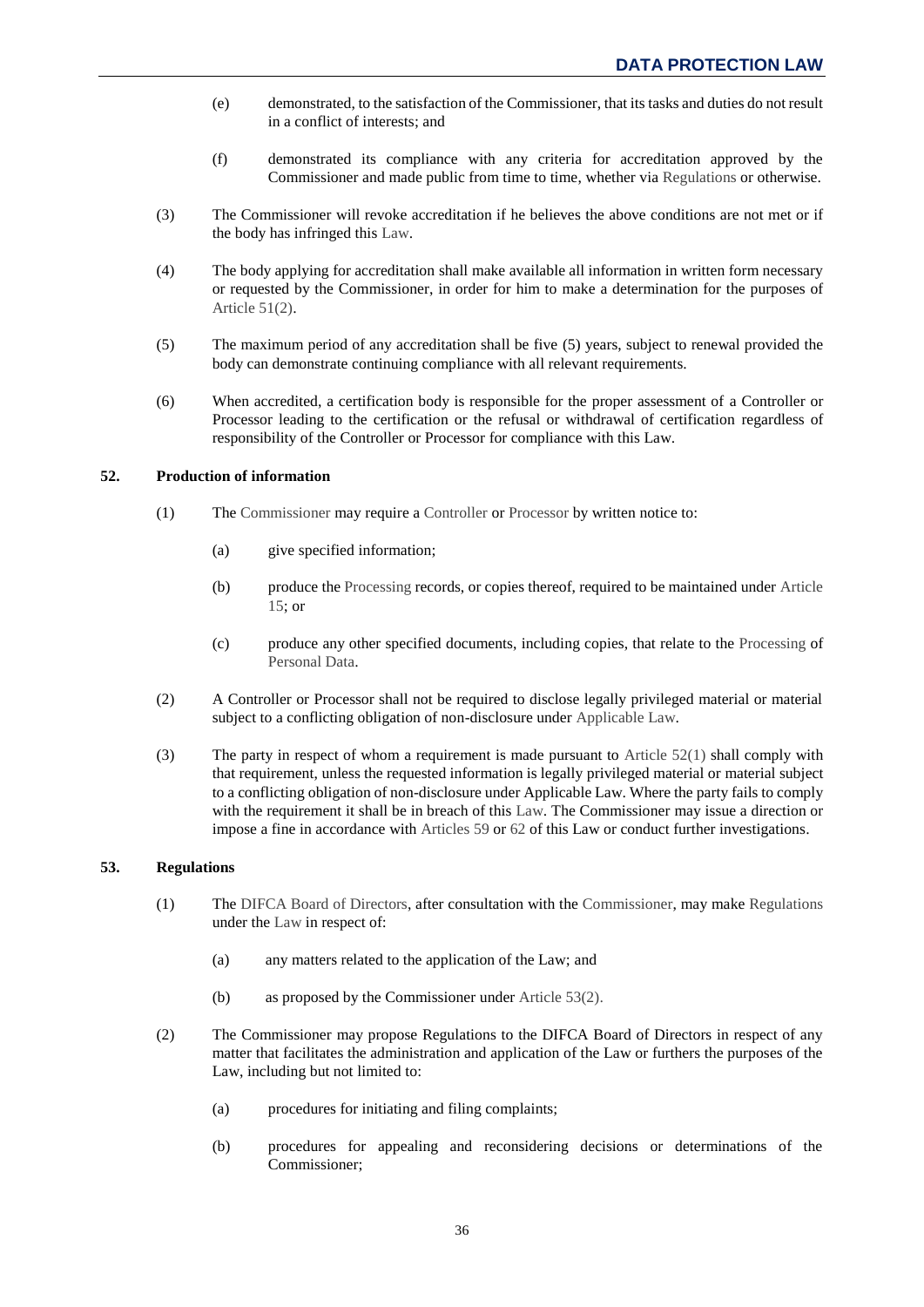- (c) fines, including from time to time setting any limits or issuing schedules of fines applicable to specific breaches of the Law or otherwise setting out methodology to be used and the factors that will be taken into account by the Commissioner to determine the amount of any fine under this Law;
- (d) fees;
- (e) forms, procedures and requirements under the Law;
- (f) the keeping of the register of notifications; and
- (g) the conduct of the Commissioner and his officers, employees and agents in relation to the exercise of powers and performance of functions.
- (3) Where the [DIFCA Board of Directors](#page-47-6) issues a standard or code of practice, it may incorporate such a standard or code into the Regulations by reference and in such circumstances, except to the extent that the Regulations otherwise provide, a person who is subject to the provisions of any such standard or code shall comply with such provisions as if they were provisions of the Regulations.
- (4) Where any [Applicable Law](#page-47-4) made for the purpose of this Law purports to be made in exercise of a particular power or powers, it shall be taken also to be made in the exercise of all powers under which it may be made.
- <span id="page-39-2"></span>(5) The Commissioner shall publish draft Regulations by means of a notice including:
	- (a) the draft text of the Regulations;
	- (b) a statement of the substance and purpose of the material provisions of the draft Regulations; and
	- (c) a summary of the draft Regulations.
- <span id="page-39-3"></span>(6) Upon publication of a notice under [Article 53\(5\),](#page-39-2) th[e DIFCA](#page-47-8) shall invite interested persons to make representations with respect to the draft Regulations within a period of at least thirty (30) days after the publication, or within such period as the DIFCA Board of Directors may otherwise determine.
- (7) [Articles 53\(5\)](#page-39-2) and [\(6\)](#page-39-3) shall not apply if the Commissioner concludes that any delay likely to arise under such Articles is prejudicial to the interests of the [DIFC](#page-47-2) or to a [Data Subject.](#page-47-1)

## <span id="page-39-0"></span>**54. Funding**

In respect of each financial year of the [Commissioner,](#page-47-3) the Government of Dubai shall ensure that there is provision of sufficient financial resources to enable the Commissioner to adequately perform his functions and exercise his powers in accordance with the [Laws](#page-48-0) and the [Regulations.](#page-49-0)

## <span id="page-39-4"></span><span id="page-39-1"></span>**55. Annual budget of the Commissioner**

- (1) The [DIFCA Board of Directors](#page-47-6) shall, before the end of each financial year, submit to the [President](#page-49-11) for the President's approval estimates of the annual income and expenditure of the [Commissioner](#page-47-3) for the next financial year.
- (2) Such estimates shall include figures relating to levels of remuneration and entitlement to expenses of the officers, employees and agents of the Commissioner.
- <span id="page-39-5"></span>(3) The President may:
	- (a) approve the estimates submitted under [Article 55\(1\);](#page-39-4) or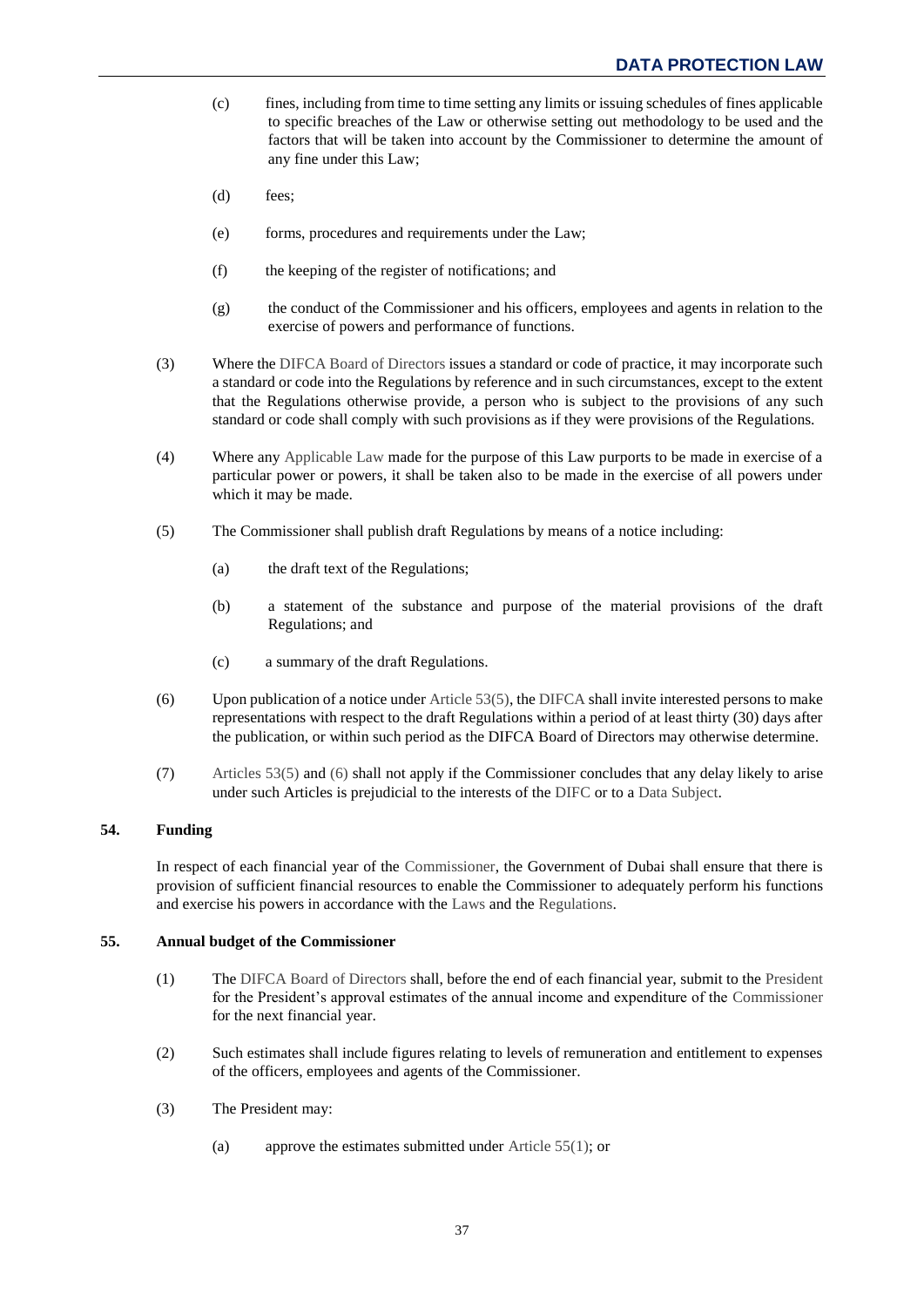- (b) on reasonable grounds reject such estimates within thirty (30) days of receiving them, where such rejection is to be advised in writing, with reasons, to the [DIFCA Board of](#page-47-6) [Directors.](#page-47-6)
- <span id="page-40-3"></span>(4) Unless the estimates have been expressly approved by the President under [Article 55\(3\)\(a\)](#page-39-5) or rejected unde[r Article 55\(3\)\(b\),](#page-40-3) they shall be deemed to have been approved on expiry of thirty (30) days from the date of submission referred to in [Article 55\(1\).](#page-39-4)

## <span id="page-40-0"></span>**56. Accounts**

- (1) The [Commissioner](#page-47-3) shall keep proper accounts of his office's financial activities.
- (2) The Commissioner, shall before the end of the first quarter of the financial year, prepare financial statements for the previous financial year in accordance with accepted accounting standards.
- (3) The accounts prepared under this Article shall be submitted for the approval of the [DIFCA Board](#page-47-6)  [of Directors.](#page-47-6)

## <span id="page-40-4"></span><span id="page-40-1"></span>**57. Audit of Commissioner**

- (1) The [DIFCA Board of Directors](#page-47-6) shall appoint auditors to conduct an audit in relation to each financial year of the [Commissioner.](#page-47-3)
- (2) The DIFCA Board of Directors shall, as soon as reasonably practicable after the preparation and approval of the financial statements of the Commissioner, provide such statements to the relevant auditors for audit.
- (3) The auditors shall prepare a report on the financial statements and send the report to the DIFCA Board of Directors.
- (4) Such report shall, where appropriate, include a statement by the auditors as to whether or not, in their opinion, the financial statements to which the report relates give a true and fair view of the state of the financial activities of the Commissioner as at the end of the financial year to which the financial statements relate, and of the results of his operations and cash flows in the financial year.
- (5) The auditors shall have a right of access at all reasonable times to all information that is reasonably required by them for the purposes of preparing the report and that is held or controlled by any officer, employee or agent of the Commissioner.
- (6) The auditors shall be entitled reasonably to require from the officers, employees and agents of the Commissioner such information and explanations they consider necessary for the performance of their duties as auditors.
- (7) A person shall not without reasonable excuse intentionally engage in conduct that results in the obstruction of a person appointed under [Article 57\(1\)](#page-40-4) in the exercise of his powers.

## <span id="page-40-2"></span>**58. Annual report**

- (1) Upon request, the [Commissioner](#page-47-3) shall deliver to the [President,](#page-49-11) a report on the management of the administrative affairs of the Commissioner, for the previous year.
- (2) Such report shall give a true and fair view of the state of the Commissioner's regulatory operations in the [DIFC,](#page-47-2) and financial statements of the Commissioner, as at the end of the relevant financial year.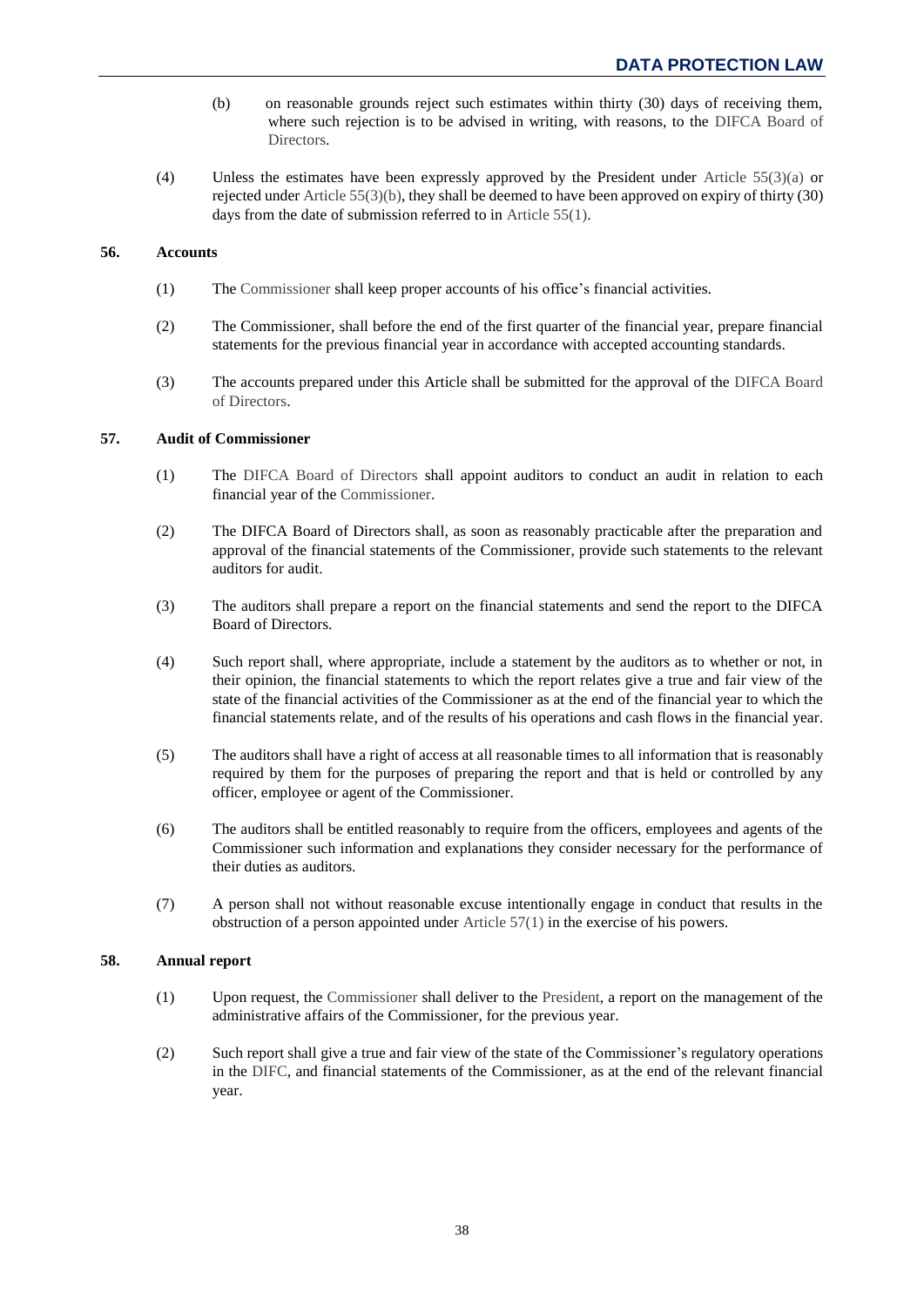## <span id="page-41-4"></span><span id="page-41-1"></span><span id="page-41-0"></span>**PART 9: REMEDIES, LIABILITY AND SANCTIONS**

#### <span id="page-41-2"></span>**59. Directions**

- (1) If the [Commissioner](#page-47-3) is satisfied, either on the basis of a complaint under Article  $60(1)$  or on the basis of other information within his knowledge, that a [Controller](#page-47-0) o[r Processor](#page-49-3) has contravened or is contravening the [Law](#page-48-0) or [Regulations](#page-49-0) made for the purpose of the Law, he may issue a direction requiring him to do either or both of the following:
	- (a) to do or refrain from doing any act or thing within such time as may be specified in the direction; or
	- (b) to refrain from [Processing](#page-49-2) any [Personal Data](#page-48-1) specified in the direction or to refrain from Processing Personal Data for a purpose or in a manner specified in the direction.
- (2) The Commissioner may undertake reasonable and necessary inspections or investigations for the purposes of [Article 59\(1\).](#page-41-2)
- (3) A direction issued under [Article 59\(1\)](#page-41-2) shall contain:
	- (a) a statement of the contravention of the Law or Regulations that the Commissioner is satisfied is being or has been committed; and
	- (b) a statement to the effect that the Controller or Processor may seek judicial review by the [Court](#page-47-5) of:
		- (i) the decision of the Commissioner to issue the direction; or
		- (ii) the terms of the direction.
- (4) A Controller or Processor that fails to comply with a direction of the Commissioner under this part of the Law contravenes this Law and may be:
	- (a) subject to fines; or
	- (b) liable for payment of damages and compensation to the [Data Subject.](#page-47-1)
- <span id="page-41-3"></span>(5) If the Commissioner considers that a Controller or Processor or any officer of either has failed to comply with a direction, he may apply to the Court for one (1) or more of the following orders:
	- (a) an order directing the Controller or Processor or officer to comply with the direction or any provision of the Law or the Regulations or of any [Applicable Law](#page-47-4) administered by the Commissioner relevant to the issue of the direction;
	- (b) an order directing the Controller or Processor or officer to pay any costs incurred by the Commissioner or other person relating to the issue of the Commissioner's direction or the contravention of such Law, Regulations or Applicable Law relevant to the issue of the direction; or
	- (c) any other order that the Court considers appropriate.
- (6) Any affected party may make submissions to the Court in relation to the Commissioner's application for an order unde[r Article 59\(5\).](#page-41-3)
- (7) Any affected party may ask the Commissioner to review the direction within fourteen (14) days of receiving a direction under this part of the Law. The Commissioner may receive further submissions and amend or discontinue the direction.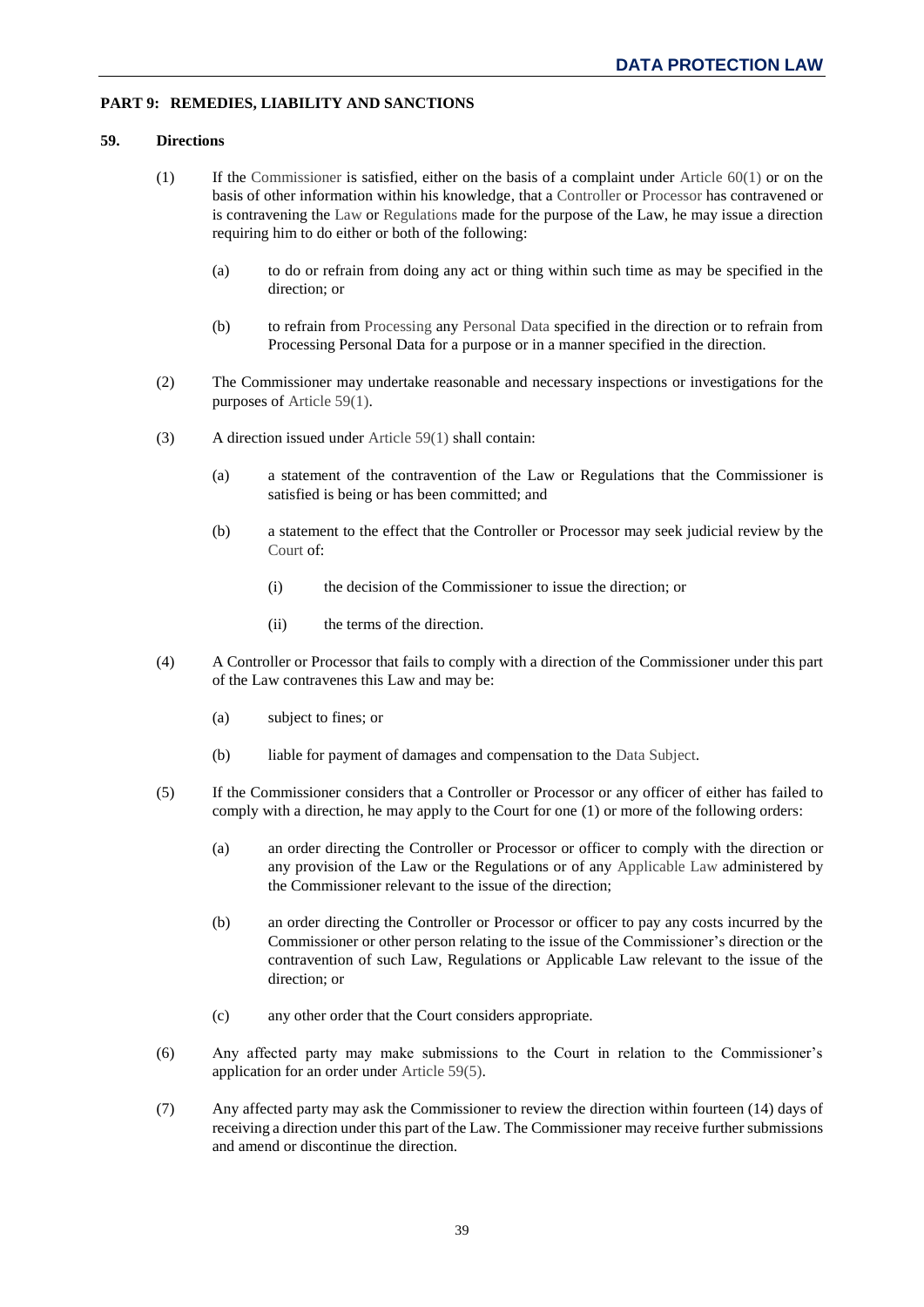- (8) The Commissioner may, but is not obliged to, issue warnings to a Controller or Processor that its intended Processing operations are likely to infringe this Law.
- (9) The Commissioner may, but is not obliged to, issue public reprimands to a Controller or Processor where its Processing operations have infringed this Law (in addition to imposing any other sanction provided for under this Law).
- (10) The issuing of any direction by the Commissioner is without prejudice to the Commissioner's ability to impose fines under [Article 62.](#page-42-2)

## <span id="page-42-3"></span><span id="page-42-0"></span>**60. Lodging complaints and mediation**

- (1) A [Data Subject](#page-47-1) who contends that there has been a contravention of the [Law](#page-48-0) or an alleged breach of his rights under the Law may lodge a complaint with the [Commissioner.](#page-47-3)
- (2) Multiple Data Subjects affected by the same alleged contravention or breach of rights referred to in [Article 60\(1\)](#page-42-3) may raise such complaint collectively. The Commissioner may choose to deal collectively with multiple allegations which relate to the same contravention or breach of rights, whether not such allegations are brought collectively.
- <span id="page-42-4"></span>(3) The Commissioner may investigate the matters that are the subject of the complaint or mediate between the complainant and the relevant [Controller](#page-47-0) or [Processor.](#page-49-3)
- (4) On the basis of the investigation or mediation referred to in [Article 60\(3\),](#page-42-4) the Commissioner may issue a direction under Article  $59(1)$  or make a declaration of no contravention of the Law.
- (5) Th[e DIFCA Board of Directors](#page-47-6) may mak[e Regulations](#page-49-0) on the procedures relating to the conduct of mediation under this Article 60.

## <span id="page-42-1"></span>**61. General contravention**

A [Controller](#page-47-0) or [Processor](#page-49-3) commits a contravention of this [Law](#page-48-0) if it:

- (a) does an act or thing that the Controller or Processor (as applicable) is prohibited from doing by or under this Law and the [Regulations;](#page-49-0)
- (b) does not do an act or thing that the Controller or Processor (as applicable) is required or directed to do under this Law and the Regulations (including where the [Commissioner](#page-47-3) has issued a direction); or
- (c) otherwise contravenes a provision of this Law and the Regulations.

## <span id="page-42-7"></span><span id="page-42-2"></span>**62. Imposition of fines**

- (1) Th[e DIFCA Board of Directors](#page-47-6) shall make [Regulations](#page-49-0) on the procedures relating to the imposition and recovery of fines under this Article 62.
- <span id="page-42-6"></span>(2) Subject to [Article 62\(3\),](#page-42-5) where the [Commissioner](#page-47-3) considers that a [Controller](#page-47-0) or [Processor](#page-49-3) (including a [Sub-processor\)](#page-49-7) has contravened the [Law,](#page-48-0) the Commissioner may issue an administrative fine to the Controller or Processor in respect of a contravention referred to in [Schedule 2](#page-51-0) in an amount he considers appropriate but not exceeding the amount specified in Schedule 2 in respect of each contravention, payable by the date specified in such notice.
- <span id="page-42-5"></span>(3) The Commissioner may issue a general fine for a contravention of the Law by a Controller or Processor (including a Sub-processor), in an amount he considers appropriate and proportionate, taking into account the seriousness of the contravention and the risk of actual harm to any relevant [Data Subject.](#page-47-1) Such fine shall be issued by written notice and shall be payable by the date specified in such notice.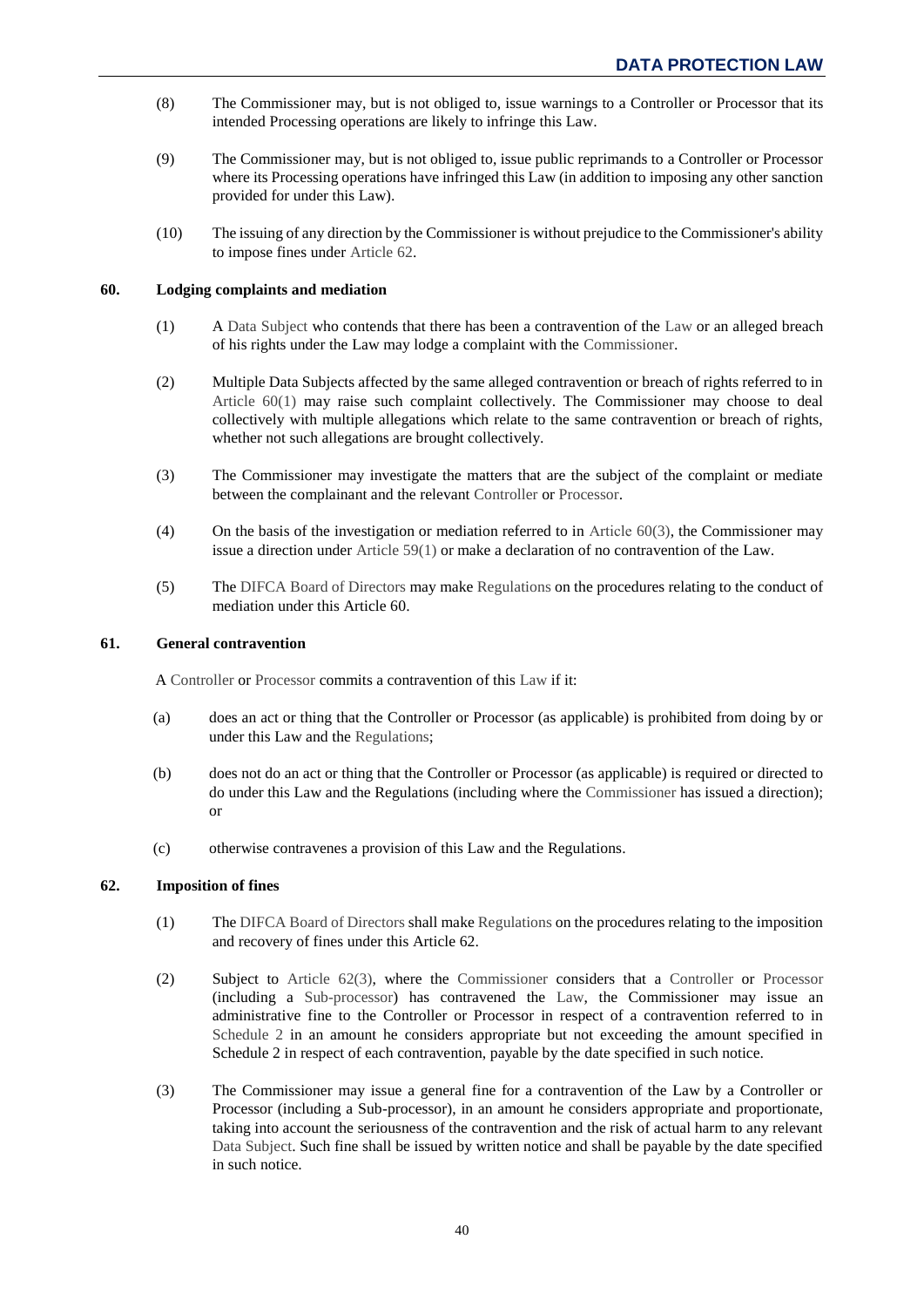- <span id="page-43-3"></span>(4) If, within the period specified in the notice referred to in [Article 62\(2\)](#page-42-6) or [62\(3\),](#page-42-5) the Controller or Processor (as applicable) pays the prescribed fine to the Commissioner, then he may commence no further proceedings against the person in respect of the relevant contravention, but he may take action in relation to any continuing contravention, including where, in addition to the fine, a direction to the relevant Controller or Processor has been issued and has not been complied with.
- (5) Provided an objection instigated in accordance with [Article 62\(6\)](#page-43-2) is not in progress, if a Controller or Processor (as applicable) has not paid the prescribed fine to the Commissioner's office within the period specified in the notice referred to in Article  $62(2)$  or  $62(3)$  or within ten (10) days following the determination of any objection instigated in accordance with Article 62(6) in such terms that a fine is payable, then the Commissioner may apply to the [Court](#page-47-5) for, and the Court may so order, the payment of the fine or so much of the fine as is not paid and make any further order as the Court sees fit for recovery of the fine including any order for interest, costs of enforcement (including legal costs) and other expenses directly arising from the failure to pay.
- <span id="page-43-2"></span>(6) A Controller or Processor (as applicable) may object to the imposition of a fine in accordance with procedures specified in Regulations referred to in [Article 62\(1\).](#page-42-7)
- (7) A certificate that purports to be signed by the Commissioner and states that a written notice was given to a person pursuant to Article  $62(2)$  or  $62(3)$  imposing a fine on the basis of specific facts is:
	- (a) conclusive evidence of the giving of the notice to the person; and
	- (b) prima facie evidence of the facts contained in the notice,

in any proceedings commenced under [Article 62\(4\).](#page-43-3)

(8) In addition to any fine, the Commissioner may request the Court to make an order for damages or compensation payable to a Data Subject, even if he has not made a claim in accordance with [Article](#page-43-1)  [64.](#page-43-1) The principles in Article 64 will be considered when making the request to the Court. The Commissioner shall not make such requests unless in his opinion the Data Subject in question has suffered material damage as a result of the breach in question and is disadvantaged in his ability to bring a claim to the Court in his own name.

## <span id="page-43-0"></span>**63. Application to the Court**

- (1) Any [Controller](#page-47-0) or [Processor](#page-49-3) who is found to contravene this [Law](#page-48-0) or a direction of the [Commissioner](#page-47-3) may appeal to the [Court](#page-47-5) against the finding within thirty (30) days.
- (2) [A Data Subject](#page-47-1) who disagrees with a finding by the Commissioner of contravention of the Law or of no contravention of the Law may appeal against the finding to the Court within thirty (30) days.
- (3) The Court may make any orders that it may think just and appropriate in the circumstances, including remedies for damages or compensation, penalties and imposition of administrative fines and findings of fact or alternative findings of fact in relation to whether or not the Law has been contravened.

## <span id="page-43-1"></span>**64. Compensation**

- (1) [A Data Subject](#page-47-1) who suffers material or non-material damage by reason of any contravention of this [Law](#page-48-0) or the [Regulations](#page-49-0) may apply to the [Court](#page-47-5) for compensation from the [Controller](#page-47-0) o[r Processor](#page-49-3) in question, in addition to, and exclusive of, any fine imposed on the same parties under [Article 62.](#page-42-2) The same measure of damage shall be taken into account in any Court proceeding initiated by the Commissioner under [Article 46\(3\)\(d\).](#page-34-0) No person shall be required to pay compensation twice with respect to the same damage.
- (2) Any Controller involved i[n Processing](#page-49-2) that infringes this Law shall be liable for the damage caused. A Processor shall be liable for the damage caused by Processing only where it has not complied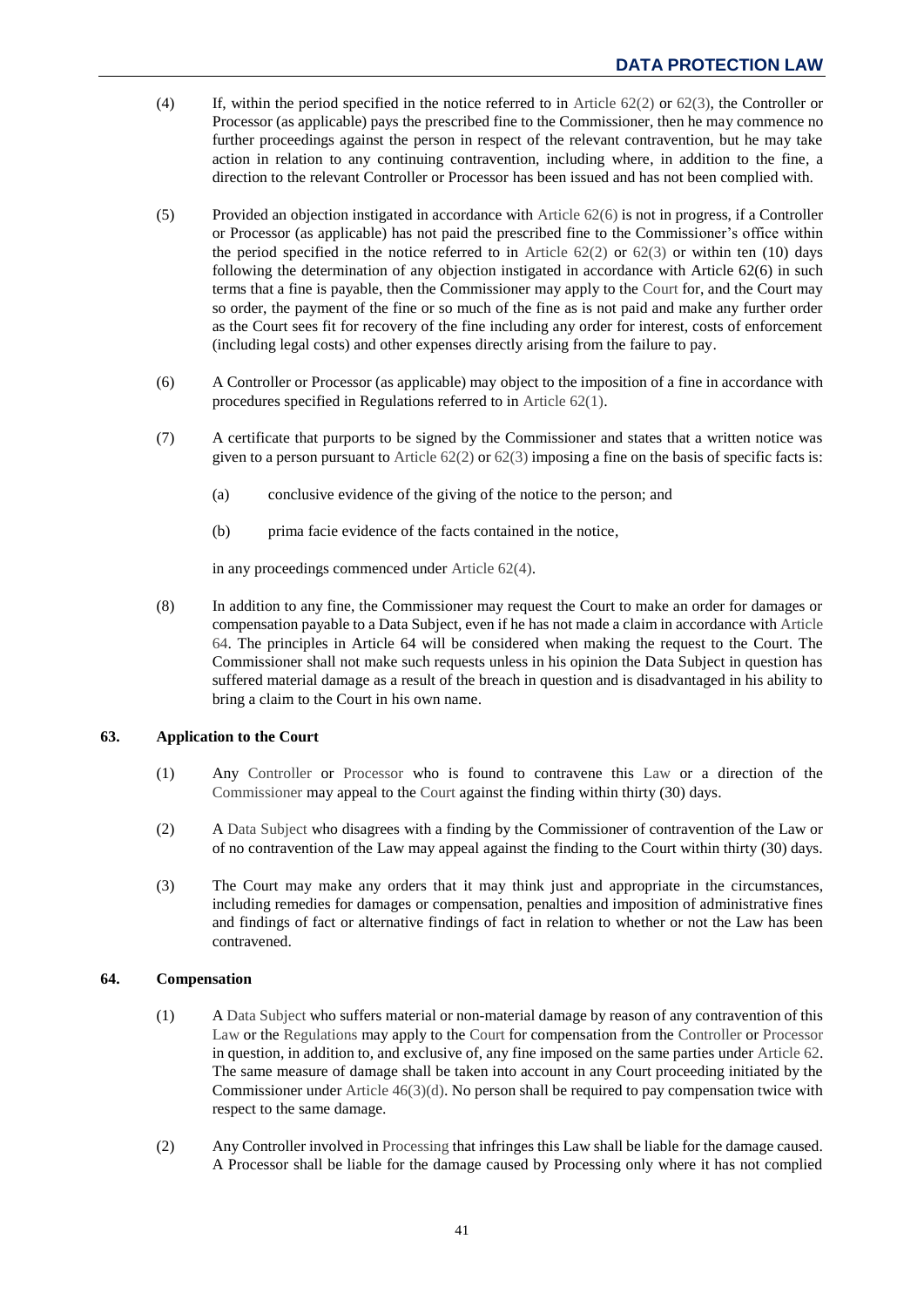with obligations of this Law specifically directed to Processors or where it has acted outside or contrary to the lawful instructions of the Controller.

- (3) Where more than one Controller or Processor, or both a Controller and a Processor, are involved in the same Processing and where they are responsible for any damage caused by Processing, each person shall be held jointly and severally liable for the entire damage in order to ensure effective compensation of the Data Subject.
- (4) Proceedings for exercising the right to receive compensation shall be brought before the Court, but may be settled out of Court.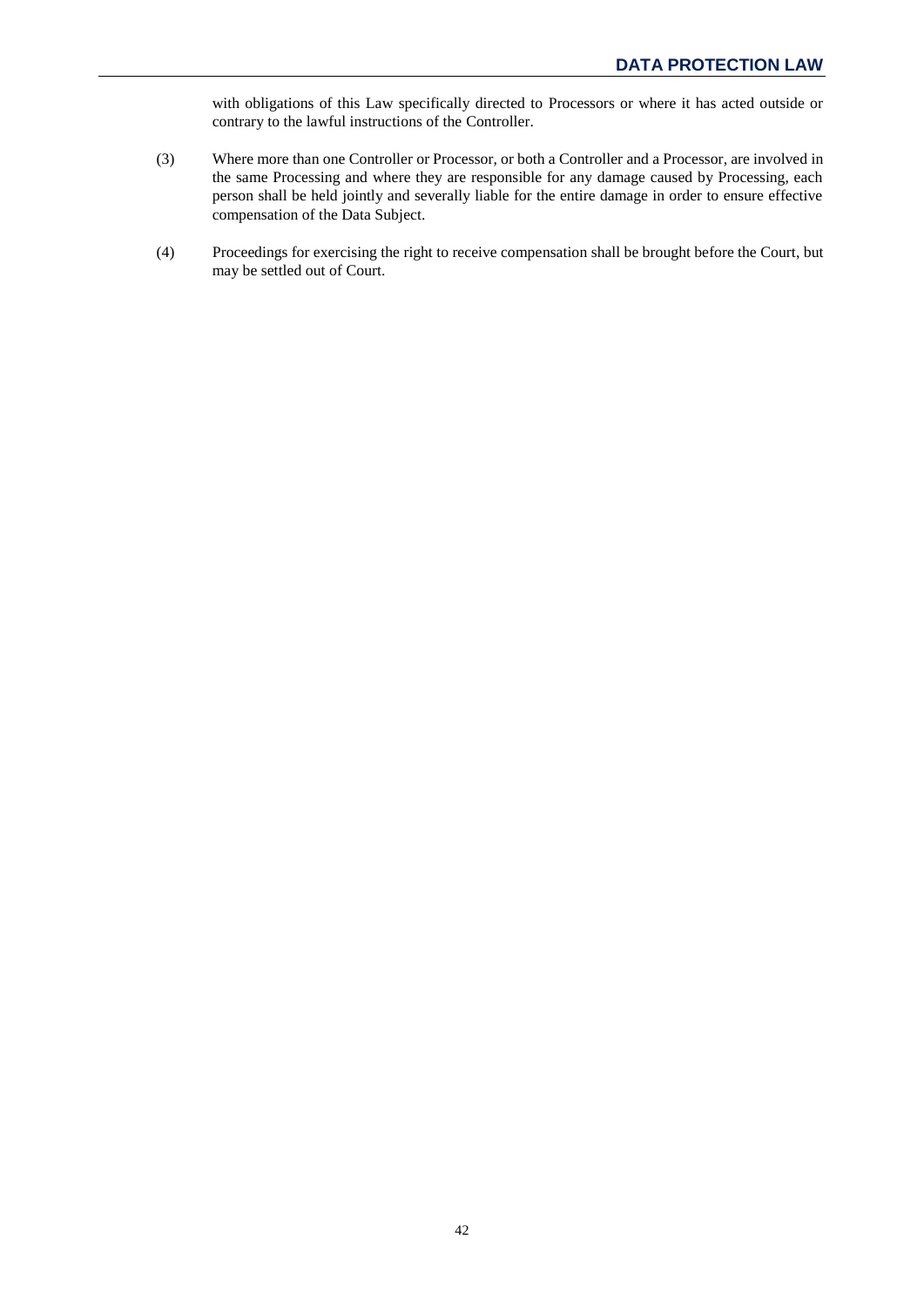## <span id="page-45-1"></span><span id="page-45-0"></span>**PART 10: GENERAL EXEMPTIONS**

## <span id="page-45-3"></span>**65. General exemptions**

- (1) The [DIFCA Board of Directors](#page-47-6) may make [Regulations](#page-49-0) exempting [Controllers](#page-47-0) from compliance with this [Law](#page-48-0) or any parts of this Law. Such Regulations shall be consistent with the principles contained within this Article.
- <span id="page-45-4"></span><span id="page-45-2"></span>(2) In any case, without limiting the generality of [Article 65\(1\),](#page-45-3) and having regard to the fundamental rights and legitimate interests of the [Data Subject,](#page-47-1) [Articles 26,](#page-19-1) [29,](#page-23-1) [30,](#page-24-0) [32,](#page-26-1) [33,](#page-26-2) [34,](#page-28-0) [35,](#page-29-0) [37,](#page-29-2) [38,](#page-30-0) [39](#page-30-1) and [42](#page-32-2) shall not apply to a [DIFC Body,](#page-48-3) where such DIFC Body acts as a Controller, if, and only to the extent that, compliance with such Article would be likely to cause material prejudice to the proper discharge by such DIFC Body of its powers and functions under any laws administered by it (including any delegated powers and functions), provided that such powers and functions:
	- (a) are designed for protecting members of the public against financial loss due to dishonesty, malpractice or other seriously improper conduct by, or the unfitness or incompetence of, persons concerned in the provision of banking, insurance, investment or other banking and financial activities and services, including insurance and reinsurance services, financial markets and financial and monetary brokerage services;
	- (b) are designed for protecting members of the public against dishonesty, malpractice or other seriously improper conduct by, or the unfitness or incompetence of, persons concerned in the provision of banking, insurance, investment or other financial services; or
	- (c) are designed for the detection, investigation and prosecution of criminal or unlawful behaviour.
- <span id="page-45-6"></span><span id="page-45-5"></span>(3) A DIFC Body shall maintain a register of instances where it relies on an [Article 65\(2\)](#page-45-2) exemption, setting out:
	- (a) the Article concerned, to the extent that the exemption is a necessary and proportionate measure to carry out the powers and functions described in [Article 65\(2\)\(a\)](#page-45-4) to [\(c\);](#page-45-5) and
	- (b) the reasons for reliance on the exemption in such case.
- (4) The Commissioner may inspect the register referred to in [Article 65\(3\)](#page-45-6) and may at any time request additional information, raise a query or an objection to the exemption or conduct an investigation into the [Applicable Law,](#page-47-4) regulation or public policy that supports the exemption to determine whether the exercise of the exemption complies with this Law.
- (5) A DIFC Body that contravenes [Article 65\(2\)](#page-45-2) by invalidly relying on an exemption shall be subject to any of the remedies, liabilities and sanctions set out in [Part 9.](#page-41-4)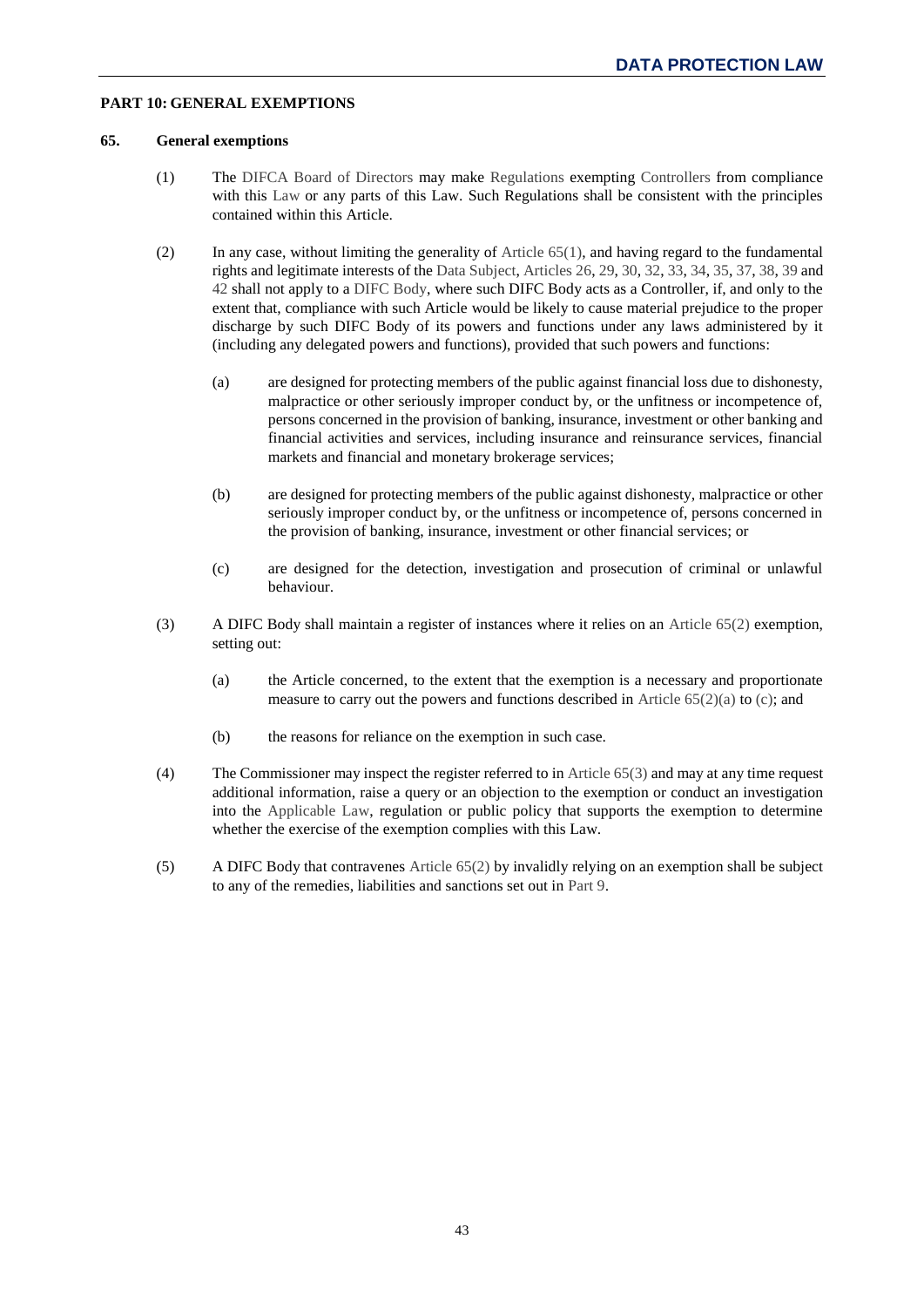## <span id="page-46-1"></span>**SCHEDULE 1**

## <span id="page-46-0"></span>**1. Rules of interpretation**

- (1) In thi[s Law,](#page-48-0) unless otherwise provided, a reference to:
	- (a) a statutory provision includes a reference to the statutory provision as amended or reenacted from time to time;
	- (b) a "person" includes any natural person, body corporate or body unincorporate, including a company, partnership, unincorporated association, government or state;
	- (c) an obligation to publish or cause to be published a particular document shall, unless expressly provided otherwise in this Law, include publishing or causing to be published in printed or electronic form;
	- (d) a "day" means a calendar day, unless expressly stated otherwise. If an obligation falls on a calendar day which is either a Friday or Saturday, or an official public holiday, the obligation shall take place on the next calendar day which is a business day;
	- (e) a "week" shall mean a calendar week or seven (7) days, whichever is applicable in the circumstances;
	- (f) a "month" shall mean a period of thirty (30) days;
	- (g) a "year" shall mean a period of three hundred and sixty five (365) days and a "calendar year" shall mean a year of the Gregorian calendar;
	- (h) a reference to the masculine gender includes the feminine and vice versa;
	- (i) the singular shall include the plural and vice versa;
	- (j) "dollar" or "\$" is a reference to United States Dollars unless the contrary intention appears; and
- (2) The headings in this Law shall not affect its interpretation.
- (3) References in this Law to a body corporate include a company incorporated outside the [DIFC.](#page-47-2)
- (4) A reference in this Law to a Part, Chapter, Article or Schedule by number only, and without further identification, is a reference to the Part, Chapter, Article or Schedule of that number in this Law.
- (5) A reference in an Article or other division of this Law to an Article by number or letter only, and without further identification, is a reference to the Article of that number or letter contained in the Article or other division of this Law in which that reference occurs.
- (6) Unless the context otherwise requires, where this Law refers to an enactment, the reference is to that enactment as amended from time to time, and includes a reference to that enactment as extended or applied by or under another enactment, including any other provision of that enactment.
- (7) References in this Law to writing, filing, instrument or certificate include any mode of communication that preserves a record of the information contained therein and is capable of being reproduced in tangible form, including electronic means.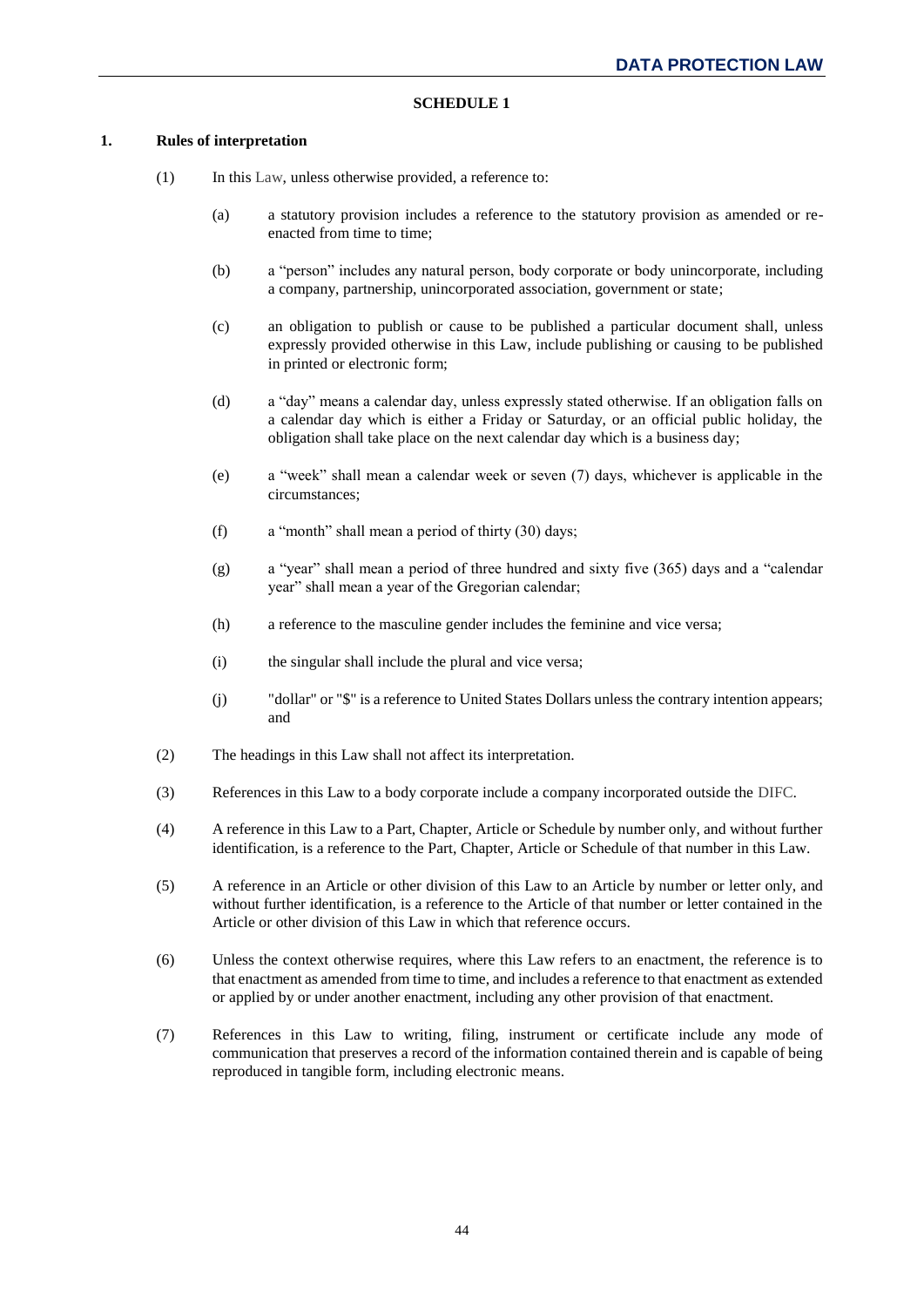## **2. Legislation in the DIFC**

References to legislation and guidance in this [Law](#page-48-0) shall be construed in accordance with the following provisions:

- (a) Federal Law is law made by the federal government of the United Arab Emirates;
- (b) Dubai Law is law made by the [Ruler,](#page-49-1) as applicable in the Emirate of Dubai;
- (c) [DIFC](#page-47-2) Law is law made by the Ruler (including, by way of example, the Law), as applicable in the DIFC;
- <span id="page-47-10"></span>(d) the Law is the Data Protection Law, DIFC Law No. 5 of 2020 made by the Ruler;
- (e) the Regulations are legislation made by the [DIFCA Board of Directors](#page-47-6) under this Law and are binding in nature;
- (f) the Enactment Notice is the enactment notice pursuant to which this Law is brought into force; and
- (g) guidance is indicative and non-binding and may comprise (i) guidance made and issued by the [Commissioner](#page-47-3) for the purposes of this Law; and (ii) any standard or code of practice issued by the DIFCA Board of Directors.

## **3. Defined terms**

In the [Law,](#page-48-0) unless the context indicates otherwise, the defined terms listed below shall have the corresponding meanings.

<span id="page-47-9"></span><span id="page-47-8"></span><span id="page-47-7"></span><span id="page-47-6"></span><span id="page-47-5"></span><span id="page-47-4"></span><span id="page-47-3"></span><span id="page-47-2"></span><span id="page-47-1"></span><span id="page-47-0"></span>

| <b>Terms</b>                    | <b>Definitions</b>                                                                                                                                                                                                                                                                                                                     |
|---------------------------------|----------------------------------------------------------------------------------------------------------------------------------------------------------------------------------------------------------------------------------------------------------------------------------------------------------------------------------------|
| Applicable Law                  | means all applicable laws, statutes, codes, ordinances, decrees, rules, regulations,<br>municipal by-laws, judgments, orders, decisions, rulings or awards of any<br>government, quasi-government, statutory or regulatory body, ministry, government<br>agency or department, court, agency or association of competent jurisdiction. |
| <b>Binding Corporate Rules</b>  | Personal Data protection policies and procedures, aggregated or incorporated in a<br>single written document, which regulate the transfer of Personal Data between<br>members of a Group, legally bind such members to comply, and which contain<br>provisions for the protection of such Personal Data.                               |
| Commissioner                    | the person appointed by the President pursuant to Article $43(1)$ of the Law to<br>administer the Law.                                                                                                                                                                                                                                 |
| Controller                      | any person who alone or jointly with others determines the purposes and means of<br>the Processing of Personal Data.                                                                                                                                                                                                                   |
| Court                           | the DIFC Court as established under Dubai Law.                                                                                                                                                                                                                                                                                         |
| Data Subject                    | the identified or Identifiable Natural Person to whom Personal Data relates.                                                                                                                                                                                                                                                           |
| <b>DFSA</b>                     | the Dubai Financial Services Authority.                                                                                                                                                                                                                                                                                                |
| <b>DIFCA</b>                    | the DIFC Authority established under Dubai law.                                                                                                                                                                                                                                                                                        |
| <b>DIFC</b>                     | the Dubai International Financial Centre.                                                                                                                                                                                                                                                                                              |
| <b>DIFCA Board of Directors</b> | the governing body of the DIFCA established under Law No. 9 of 2004.                                                                                                                                                                                                                                                                   |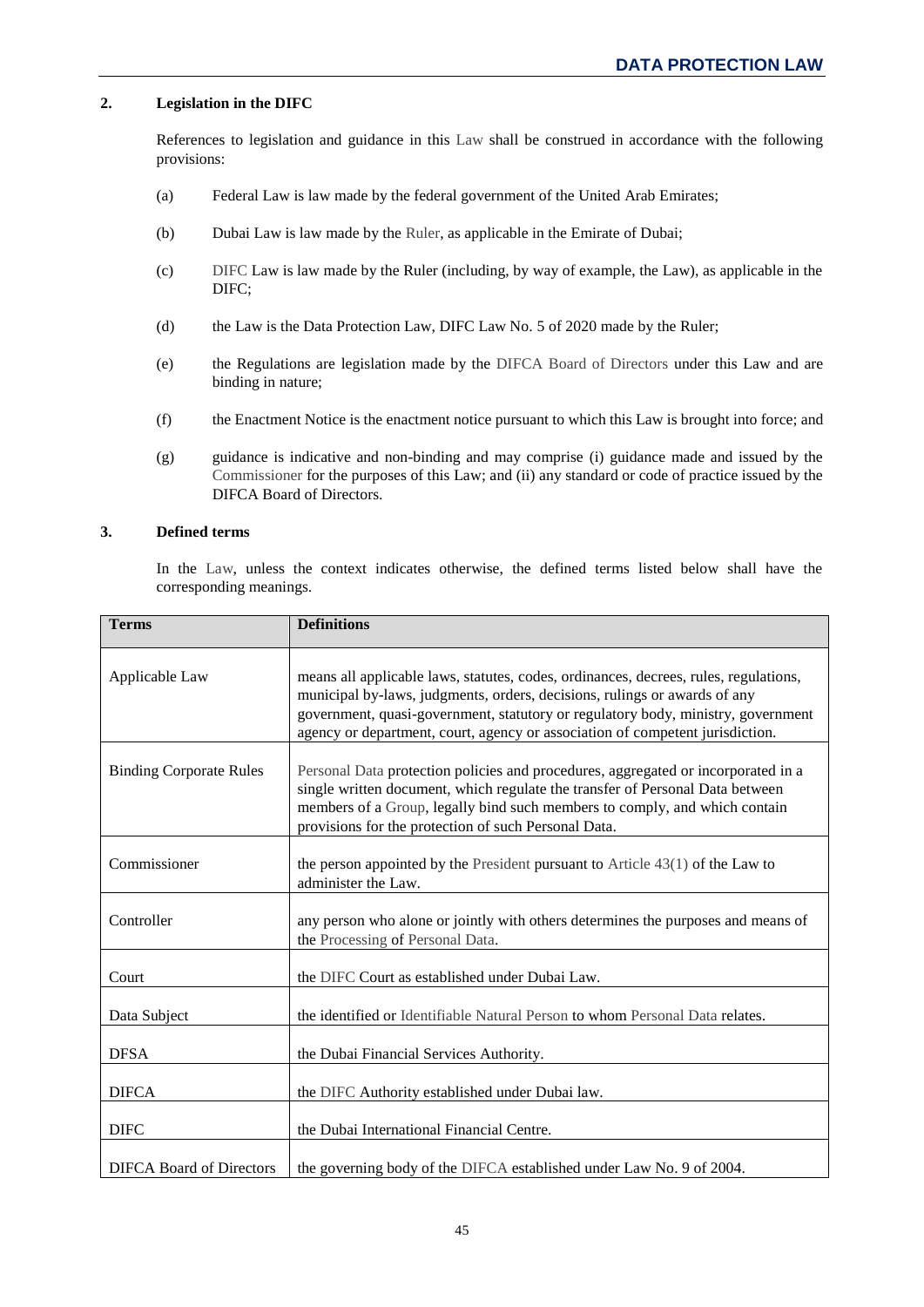<span id="page-48-9"></span><span id="page-48-8"></span><span id="page-48-7"></span><span id="page-48-6"></span><span id="page-48-5"></span><span id="page-48-4"></span><span id="page-48-3"></span><span id="page-48-2"></span><span id="page-48-1"></span><span id="page-48-0"></span>

| <b>Terms</b>                              | <b>Definitions</b>                                                                                                                                                                                                                                                                                                                                                                                                                    |
|-------------------------------------------|---------------------------------------------------------------------------------------------------------------------------------------------------------------------------------------------------------------------------------------------------------------------------------------------------------------------------------------------------------------------------------------------------------------------------------------|
| <b>DIFC Body</b>                          | includes the Commissioner, DIFCA, DFSA, DIFC Courts, and any other person,<br>body, office, registry or tribunal established under DIFC Laws or established upon<br>approval of the President that is not revoked by this Law or any other DIFC Law.<br>"DIFC Bodies" shall have a corresponding meaning.                                                                                                                             |
|                                           |                                                                                                                                                                                                                                                                                                                                                                                                                                       |
| <b>DPO</b>                                | a data protection officer appointed by a Controller (including a Joint Controller), or<br>Processor to independently oversee relevant data protection operations in the<br>manner set out in Article 16, 17, 18 and 19.                                                                                                                                                                                                               |
| <b>Filing System</b>                      | any structured set of Personal Data that is accessible according to specific criteria,<br>whether centralised, decentralised or dispersed on a functional or geographic basis.                                                                                                                                                                                                                                                        |
| Group                                     | any group of entities that are related to each other by virtue of being Subsidiaries of<br>the same Ultimate Holding Company or subsidiaries of any such Subsidiaries.<br>Ultimate Holding Company and Subsidiary have the meaning given in the DIFC<br>Companies Law, Law No. 5 of 2018 (as amended or updated).                                                                                                                     |
| <b>High Risk Processing</b><br>Activities | Processing of Personal Data where one (1) or more of the following applies:                                                                                                                                                                                                                                                                                                                                                           |
|                                           | Processing that includes the adoption of new or different technologies or<br>(a)<br>methods, which creates a materially increased risk to the security or rights of a<br>Data Subject or renders it more difficult for a Data Subject to exercise his<br>rights;                                                                                                                                                                      |
|                                           | a considerable amount of Personal Data will be Processed (including staff and<br>(b)<br>contractor Personal Data) and where such Processing is likely to result in a<br>high risk to the Data Subject, including due to the sensitivity of the Personal<br>Data or risks relating to the security, integrity or privacy of the Personal Data;                                                                                         |
|                                           | the Processing will involve a systematic and extensive evaluation of personal<br>(c)<br>aspects relating to natural persons, based on automated Processing, including<br>Profiling, and on which decisions are based that produce legal effects<br>concerning the natural person or similarly significantly affect the natural<br>person; or                                                                                          |
|                                           | a material amount of Special Categories of Personal Data is to be Processed.<br>(d)                                                                                                                                                                                                                                                                                                                                                   |
| <b>Identifiable Natural Person</b>        | means a natural living person who can be identified, directly or indirectly, in<br>particular by reference to an identifier such as a name, an identification number,<br>location data, an online identifier or to one (1) or more factors specific to his<br>biological, physical, biometric, physiological, mental, genetic, economic, cultural or<br>social identity (and "Identified Natural Person" is interpreted accordingly). |
| <b>International Organisation</b>         | an organisation and its subordinate bodies governed by public international law, or<br>any other body that is set up by, or on the basis of, an agreement between two (2) or<br>more countries.                                                                                                                                                                                                                                       |
| Joint Controller                          | any Controller that jointly determines the purposes and means of Processing with<br>another Controller.                                                                                                                                                                                                                                                                                                                               |
| Law                                       | this Data Protection Law 2020, Law No. 5 of 2020 as may be amended.                                                                                                                                                                                                                                                                                                                                                                   |
| Personal Data                             | any information referring to an identified or Identifiable Natural Person.                                                                                                                                                                                                                                                                                                                                                            |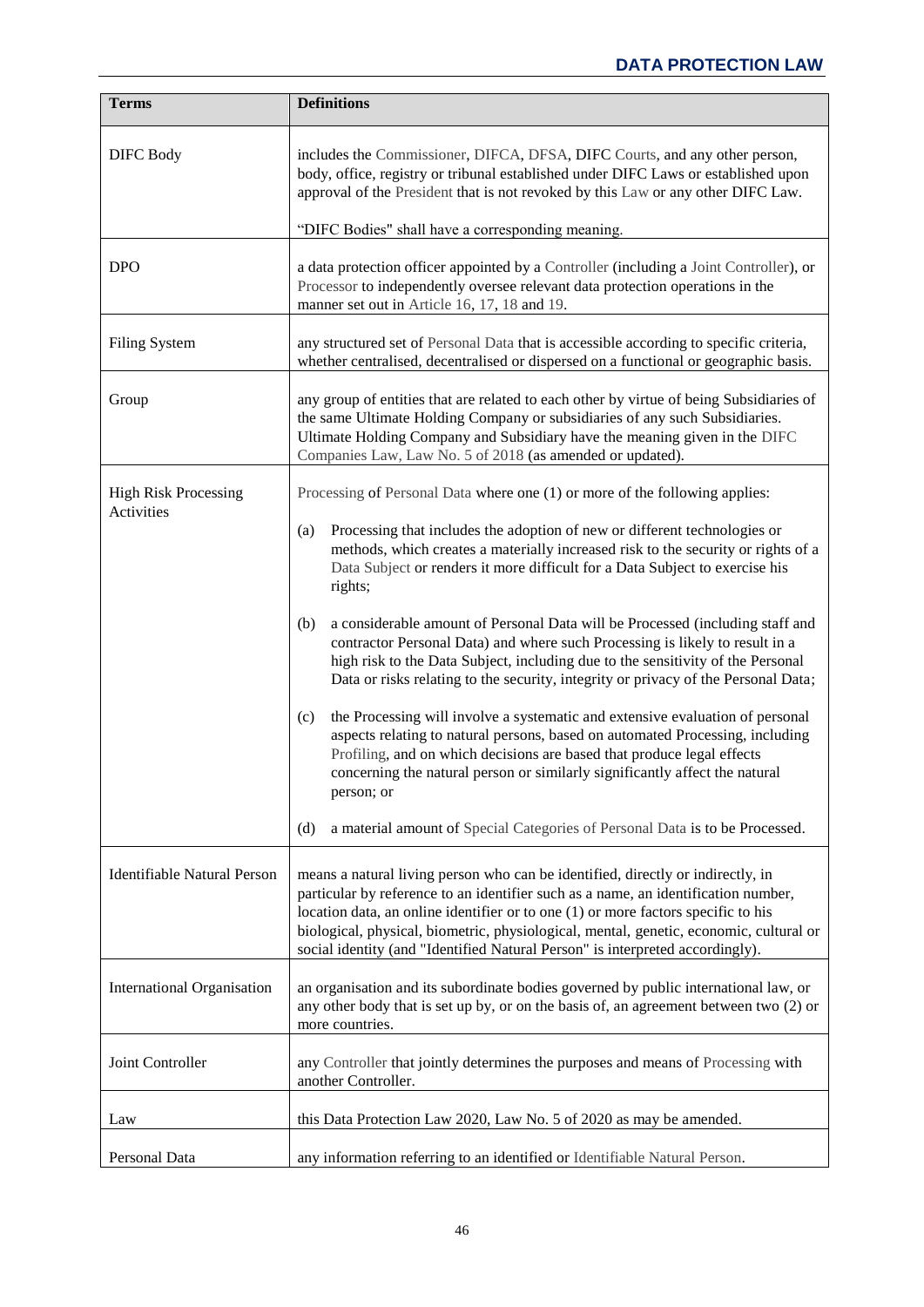<span id="page-49-11"></span><span id="page-49-10"></span><span id="page-49-9"></span><span id="page-49-8"></span><span id="page-49-7"></span><span id="page-49-6"></span><span id="page-49-5"></span><span id="page-49-4"></span><span id="page-49-3"></span><span id="page-49-2"></span><span id="page-49-1"></span><span id="page-49-0"></span>

| <b>Terms</b>                                                            | <b>Definitions</b>                                                                                                                                                                                                                                                                                                                                                                                                                                                                                                                                                                                   |
|-------------------------------------------------------------------------|------------------------------------------------------------------------------------------------------------------------------------------------------------------------------------------------------------------------------------------------------------------------------------------------------------------------------------------------------------------------------------------------------------------------------------------------------------------------------------------------------------------------------------------------------------------------------------------------------|
| Personal Data Breach                                                    | a breach of security leading to the accidental or unlawful destruction, loss,<br>alteration, unauthorised disclosure of, or access to, Personal Data transmitted,<br>stored or otherwise Processed.                                                                                                                                                                                                                                                                                                                                                                                                  |
| President                                                               | the President of the DIFC.                                                                                                                                                                                                                                                                                                                                                                                                                                                                                                                                                                           |
| Process, Processed,<br>Processes and Processing<br>(and other variants) | any operation or set of operations performed upon Personal Data, whether or not by<br>automated means, such as collection, recording, organization, structuring, storage<br>and archiving, adaptation or alteration, retrieval, consultation, use, disclosure by<br>transmission, dissemination, transfer or otherwise making available, alignment or<br>combination, restricting (meaning the marking of stored Personal Data with the aim<br>of limiting Processing of it in the future), erasure or destruction, but excluding<br>operations or sets of operations performed on Personal Data by: |
|                                                                         | a natural person in the course of a purely personal or household activity that<br>(a)<br>has no connection to a commercial purpose; or                                                                                                                                                                                                                                                                                                                                                                                                                                                               |
|                                                                         | law enforcement authorities for the purposes of the prevention, investigation,<br>(b)<br>detection or prosecution of criminal offences or the execution of criminal<br>penalties, including safeguarding against and preventing threats to public<br>security.                                                                                                                                                                                                                                                                                                                                       |
| Processor                                                               | any person who Processes Personal Data on behalf of a Controller.                                                                                                                                                                                                                                                                                                                                                                                                                                                                                                                                    |
| Profiling                                                               | the automated Processing of Personal Data to evaluate the personal aspects relating<br>to a natural person, in particular to analyse or predict aspects concerning the<br>person's performance at work, economic situation, health, personal preferences or<br>interests, reliability or behaviour, location or movements.                                                                                                                                                                                                                                                                           |
| Registrar                                                               | the Registrar of Companies appointed pursuant to Article 6 of the Companies Law,<br>DIFC Law No. 5 of 2018.                                                                                                                                                                                                                                                                                                                                                                                                                                                                                          |
| Regulations                                                             | has the meaning given in paragraph $2(e)$ of this Schedule 1.                                                                                                                                                                                                                                                                                                                                                                                                                                                                                                                                        |
| <b>Requesting Authority</b>                                             | has the meaning given in Article $28(1)$ .                                                                                                                                                                                                                                                                                                                                                                                                                                                                                                                                                           |
| Ruler                                                                   | the Ruler of the Emirate of Dubai.                                                                                                                                                                                                                                                                                                                                                                                                                                                                                                                                                                   |
| Schedule                                                                | a schedule to the Law.                                                                                                                                                                                                                                                                                                                                                                                                                                                                                                                                                                               |
| Special Categories of<br>Personal Data                                  | Personal Data revealing or concerning (directly or indirectly) racial or ethnic origin,<br>communal origin, political affiliations or opinions, religious or philosophical<br>beliefs, criminal record, trade-union membership and health or sex life and<br>including genetic data and biometric data where it is used for the purpose of<br>uniquely identifying a natural person.                                                                                                                                                                                                                 |
| Single Discrete Incident                                                | has the meaning given in Article $12(11)$ .                                                                                                                                                                                                                                                                                                                                                                                                                                                                                                                                                          |
| Sub-processor                                                           | a processor appointed by the Processor as set out in Article $24(2)$ .                                                                                                                                                                                                                                                                                                                                                                                                                                                                                                                               |
| <b>Substantial Public Interest</b>                                      | includes, but is not limited to:                                                                                                                                                                                                                                                                                                                                                                                                                                                                                                                                                                     |
|                                                                         | administration of justice, including criminal and regulatory investigations; and<br>(a)                                                                                                                                                                                                                                                                                                                                                                                                                                                                                                              |
|                                                                         | exercise of a function conferred on a person by Applicable Law.<br>(b)                                                                                                                                                                                                                                                                                                                                                                                                                                                                                                                               |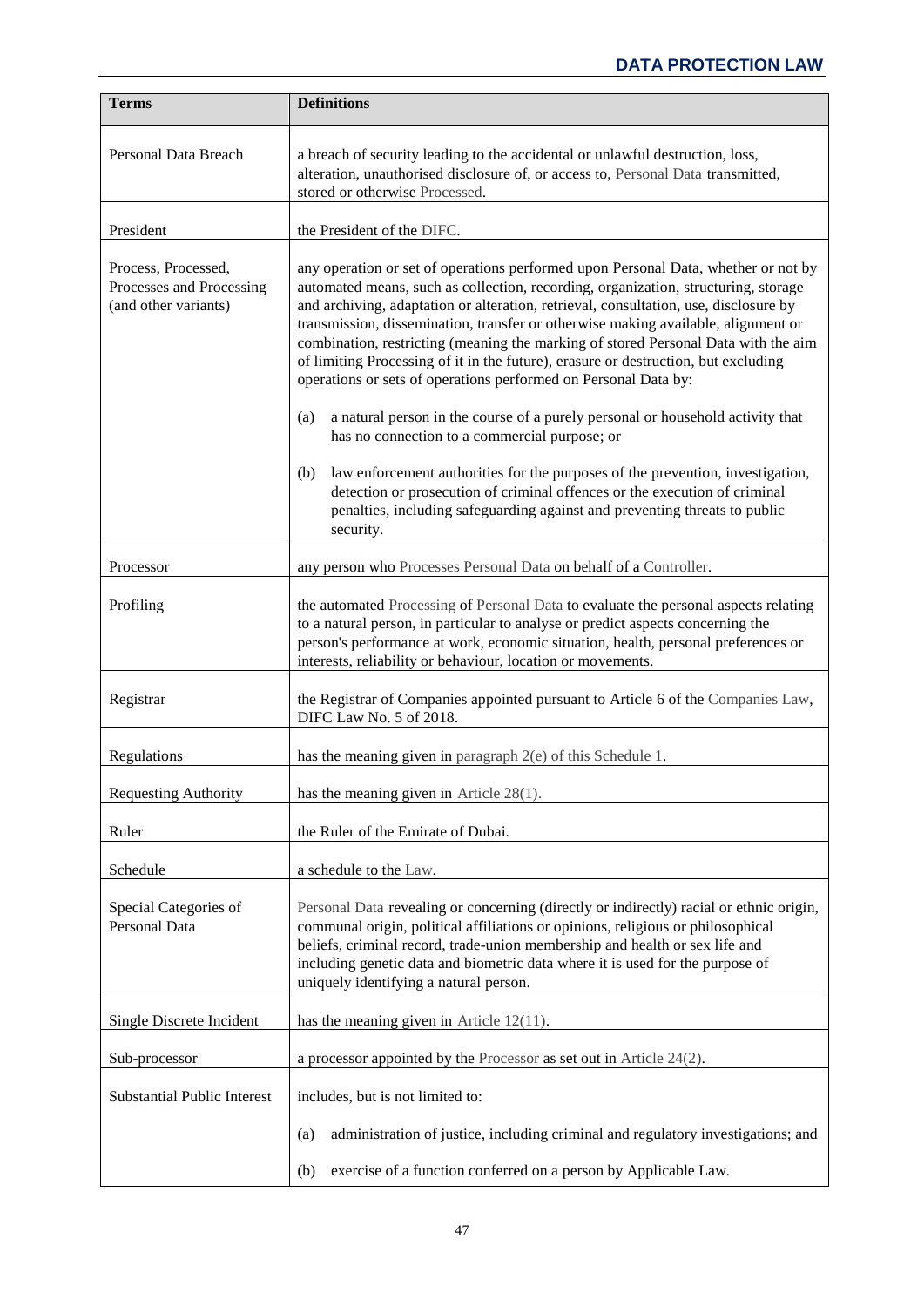<span id="page-50-2"></span><span id="page-50-1"></span><span id="page-50-0"></span>

| <b>Terms</b>       | <b>Definitions</b>                                                   |
|--------------------|----------------------------------------------------------------------|
| Third Country      | a jurisdiction other than the DIFC, whether in the UAE or elsewhere. |
| <b>Third Party</b> | any person authorised to Process Personal Data, other than the:      |
|                    | the Data Subject;<br>(a)                                             |
|                    | the Controller;<br>(b)                                               |
|                    | Joint Controller;<br>(c)                                             |
|                    | (d)<br>the Processor; or                                             |
|                    | Sub-processor.<br>(e)                                                |
| <b>UAE</b>         | the United Arab Emirates.                                            |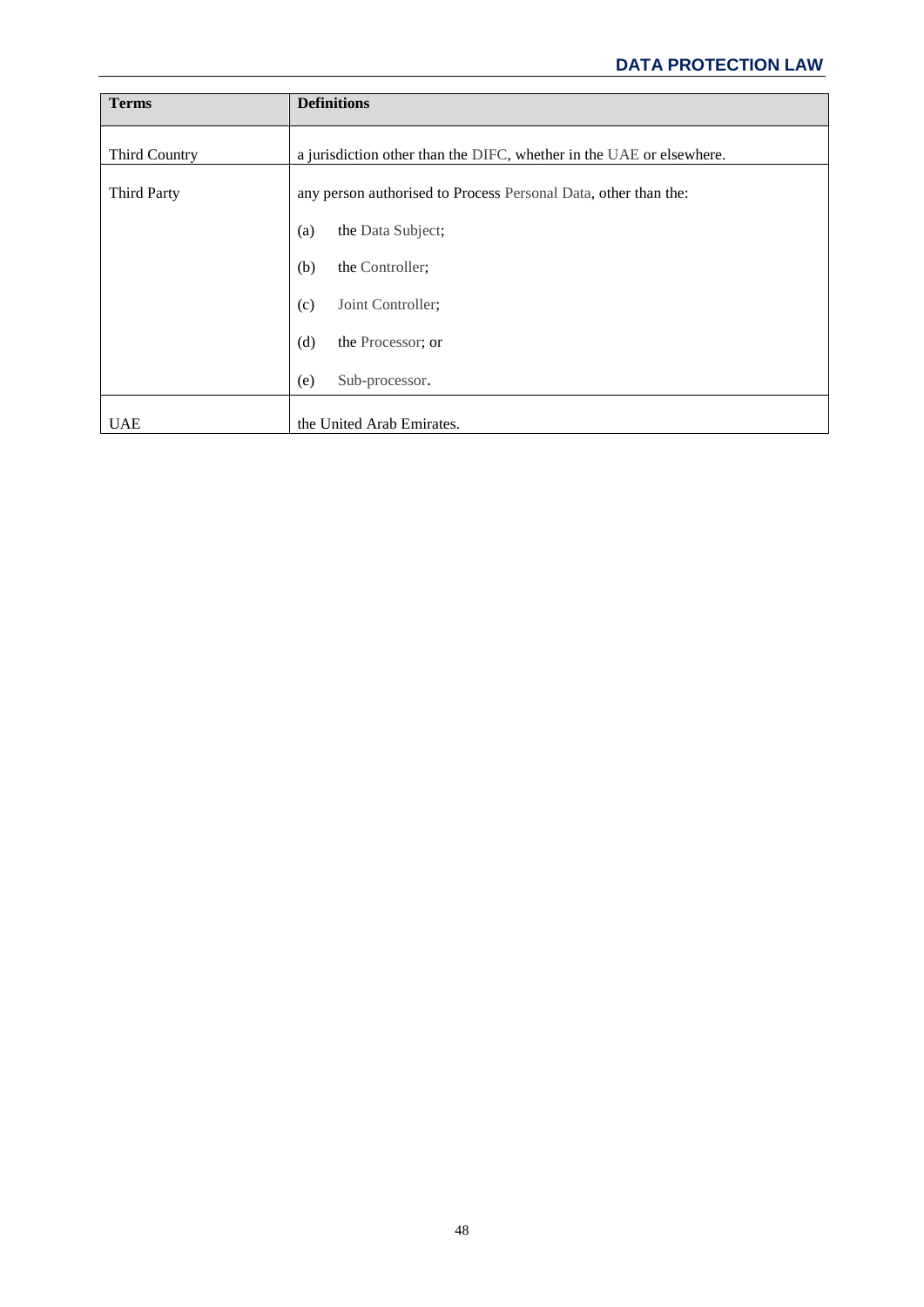## **SCHEDULE 2**

<span id="page-51-0"></span>The following table sets out administrative fines that may be applied for the corresponding contraventions of this [Law.](#page-48-0) This list is not exhaustive and may be updated from time to time.

| <b>Article</b> | <b>Contravention</b>                                                                                                                                                                 | <b>Maximum</b><br>Fine (USD) |
|----------------|--------------------------------------------------------------------------------------------------------------------------------------------------------------------------------------|------------------------------|
| 9              | Failing to comply with general requirements specified under Article 9 of the Law<br>made for the purpose of this Law                                                                 | \$50,000                     |
| 10             | Failure to comply with requirements for lawful Processing specified under Article<br>10 of the Law made for the purpose of this Law                                                  | \$50,000                     |
| 11             | Failure to comply with requirements for obtaining consent specified under Article<br>11 of the Law made for the purpose of this Law                                                  | \$50,000                     |
| 12             | Failure to comply with requirements for lawful Processing specified under Article<br>12 of the Law made for the purpose of this Law                                                  | \$50,000                     |
| 14(1)          | Failure to comply with the requirements for accountability specified under Article<br>$14(1)$ of the Law made for the purpose of this Law                                            | \$25,000                     |
| 14(2)          | Failing to implement and maintain technical and organisational measures to protect<br>Personal Data in accordance with Articles 14(2) of the Law made for the purpose<br>of this Law | \$50,000                     |
| 14(3)          | Failure to comply with the requirements for accountability specified under Article<br>$14(3)$ of the Law made for the purpose of this Law                                            | \$25,000                     |
| 14(4)          | Failure to comply with the requirements for accountability specified under Article<br>14(4) of the Law made for the purpose of this Law                                              | \$25,000                     |
| 14(5)          | Failure to comply with the requirements for accountability specified under Article<br>$14(5)$ of the Law made for the purpose of this Law                                            | \$25,000                     |
| 14(7)          | Failing to register with the Commissioner in accordance with Article 14(7)                                                                                                           | \$25,000                     |
| 15             | Failing to maintain records of any Personal Data Processing operations in<br>accordance with Article 15                                                                              | \$25,000                     |
| 16             | Failing to appoint a DPO in accordance with Articles $16(2)$ and $16(3)$ of the Law<br>made for the purpose of this Law                                                              | \$50,000                     |
| 20             | Failing to carry out a data protection impact assessment prior High Risk Processing<br>Activities in accordance with Article 20 of the Law made for the purposes of this<br>Law.     | \$20,000                     |
| 22             | Failing to comply with the requirements specified under Article $22(1)$ , $22(2)$ , $22(5)$<br>or $22(6)$ of the Law made for the purpose of this Law                                | \$25,000                     |
| 23             | Failing to comply with the requirements specified under Article 23 of the Law<br>made for the purpose of this Law                                                                    | \$25,000                     |
| 24             | Failing to comply with the requirements specified under Article $24(1)$ , $24(3)$ or<br>24(6) of the Law made for the purpose of this Law                                            | \$25,000                     |
| 25             | Failing to comply with the requirements specified under Article 25 of the Law<br>made for the purpose of this Law                                                                    | \$25,000                     |
| 26             | Failing to comply with the requirements specified under Article 26 of the Law<br>made for the purpose of this Law                                                                    | \$25,000                     |